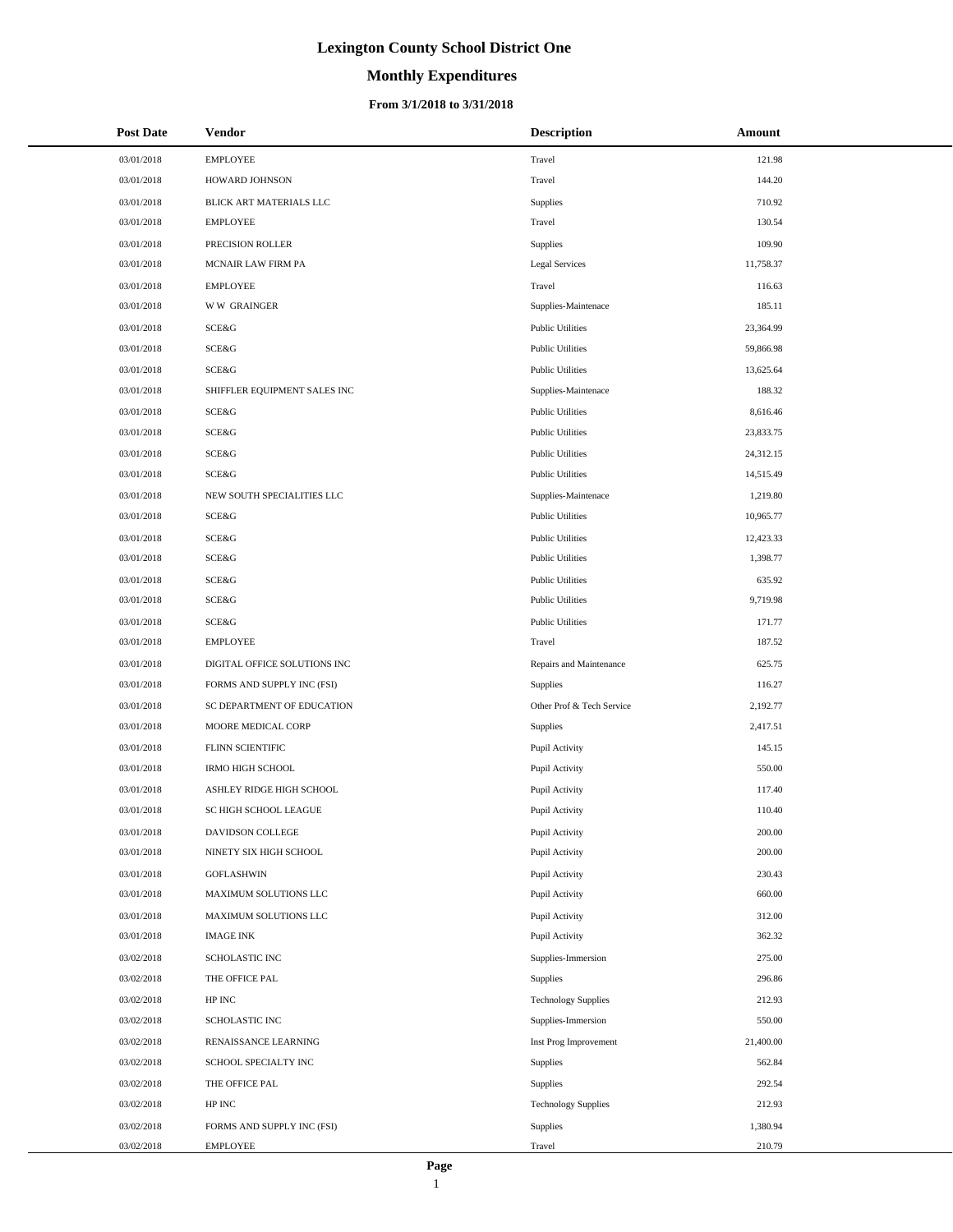# **Monthly Expenditures**

| <b>Post Date</b> | Vendor                                          | <b>Description</b>         | Amount    |
|------------------|-------------------------------------------------|----------------------------|-----------|
| 03/02/2018       | FORMS AND SUPPLY INC (FSI)                      | Supplies                   | 375.14    |
| 03/02/2018       | TEACHER'S DISCOVERY                             | Supplies                   | 423.90    |
| 03/02/2018       | CDWG ACCT 305089                                | <b>Technology Supplies</b> | 263.22    |
| 03/02/2018       | <b>EMPLOYEE</b>                                 | Travel                     | 172.50    |
| 03/02/2018       | <b>EMPLOYEE</b>                                 | Travel                     | 172.50    |
| 03/02/2018       | <b>EMPLOYEE</b>                                 | Travel                     | 172.50    |
| 03/02/2018       | HP INC                                          | <b>Technology Supplies</b> | 863.49    |
| 03/02/2018       | THE OFFICE PAL                                  | Supplies                   | 662.10    |
| 03/02/2018       | <b>OUSLEY, DUSTIN</b>                           | Other Prof & Tech Service  | 600.00    |
| 03/02/2018       | FOLLETT SCHOOL SOLUTIONS INC                    | <b>Library Books</b>       | 1,220.47  |
| 03/02/2018       | FORMS AND SUPPLY INC (FSI)                      | Supplies                   | 213.95    |
| 03/02/2018       | THE OFFICE PAL                                  | Supplies                   | 103.75    |
| 03/02/2018       | <b>EMPLOYEE</b>                                 | Travel                     | 176.55    |
| 03/02/2018       | DATA MANAGEMENT INC                             | Other Prof & Tech Service  | 3,375.00  |
| 03/02/2018       | LCJMWANDSC (LEX CTY JOINT WATER AND SEWER COMMI | <b>Public Utilities</b>    | 123.16    |
| 03/02/2018       | SPIRIT COMMUNICATIONS                           | Communication              | 163.27    |
| 03/02/2018       | <b>JIM HUDSON FORD</b>                          | Supplies-Maintenace        | 149.16    |
| 03/02/2018       | OSWALD WHOLESALE LUMBER INC                     | Supplies-Maintenace        | 570.74    |
| 03/02/2018       | SOUTHEAST INDUSTRIAL EQUIPMENT                  | Equipment - Nonexpendable  | 31,864.60 |
| 03/02/2018       | LCJMWANDSC (LEX CTY JOINT WATER AND SEWER COMMI | <b>Public Utilities</b>    | 1,873.35  |
| 03/02/2018       | EA SERVICE LLC                                  | Repairs and Maintenance    | 764.00    |
| 03/02/2018       | EA SERVICE LLC                                  | Repairs and Maintenance    | 168.00    |
| 03/02/2018       | PINNACLE DRYER CORP                             | Supplies-Maintenace        | 1,314.25  |
| 03/02/2018       | EA SERVICE LLC                                  | Repairs and Maintenance    | 168.00    |
| 03/02/2018       | LCJMWANDSC (LEX CTY JOINT WATER AND SEWER COMMI | <b>Public Utilities</b>    | 1,025.87  |
| 03/02/2018       | <b>BSN SPORTS</b>                               | Supplies-Maintenace        | 1,540.80  |
| 03/02/2018       | LCJMWANDSC (LEX CTY JOINT WATER AND SEWER COMMI | <b>Public Utilities</b>    | 623.79    |
| 03/02/2018       | EA SERVICE LLC                                  | Repairs and Maintenance    | 2,756.33  |
| 03/02/2018       | SIMPLEXGRINNELL                                 | Repairs and Maintenance    | 768.00    |
| 03/02/2018       | CITY ELECTRIC SUPPLY CO                         | Supplies-Maintenace        | 909.50    |
| 03/02/2018       | LCJMWANDSC (LEX CTY JOINT WATER AND SEWER COMMI | <b>Public Utilities</b>    | 1,480.38  |
| 03/02/2018       | LCJMWANDSC (LEX CTY JOINT WATER AND SEWER COMMI | <b>Public Utilities</b>    | 2,772.84  |
| 03/02/2018       | LCJMWANDSC (LEX CTY JOINT WATER AND SEWER COMMI | <b>Public Utilities</b>    | 4,439.07  |
| 03/02/2018       | LCJMWANDSC (LEX CTY JOINT WATER AND SEWER COMMI | <b>Public Utilities</b>    | 510.02    |
| 03/02/2018       | EA SERVICE LLC                                  | Repairs and Maintenance    | 168.00    |
| 03/02/2018       | SIMPLEXGRINNELL                                 | Repairs and Maintenance    | 718.98    |
| 03/02/2018       | LCJMWANDSC (LEX CTY JOINT WATER AND SEWER COMMI | <b>Public Utilities</b>    | 566.72    |
| 03/02/2018       | EA SERVICE LLC                                  | Repairs and Maintenance    | 2,656.33  |
| 03/02/2018       | LCJMWANDSC (LEX CTY JOINT WATER AND SEWER COMMI | <b>Public Utilities</b>    | 852.38    |
| 03/02/2018       | EA SERVICE LLC                                  | Repairs and Maintenance    | 207.00    |
| 03/02/2018       | LCJMWANDSC (LEX CTY JOINT WATER AND SEWER COMMI | <b>Public Utilities</b>    | 667.23    |
| 03/02/2018       | PINNACLE DRYER CORP                             | Supplies-Maintenace        | 806.90    |
| 03/02/2018       | LCJMWANDSC (LEX CTY JOINT WATER AND SEWER COMMI | <b>Public Utilities</b>    | 1,069.09  |
| 03/02/2018       | LCJMWANDSC (LEX CTY JOINT WATER AND SEWER COMMI | <b>Public Utilities</b>    | 1,589.69  |
| 03/02/2018       | EA SERVICE LLC                                  | Repairs and Maintenance    | 429.00    |
| 03/02/2018       | LCJMWANDSC (LEX CTY JOINT WATER AND SEWER COMMI | <b>Public Utilities</b>    | 669.92    |
| 03/02/2018       | LCJMWANDSC (LEX CTY JOINT WATER AND SEWER COMMI | <b>Public Utilities</b>    | 614.50    |
| 03/02/2018       | EA SERVICE LLC                                  | Repairs and Maintenance    | 400.00    |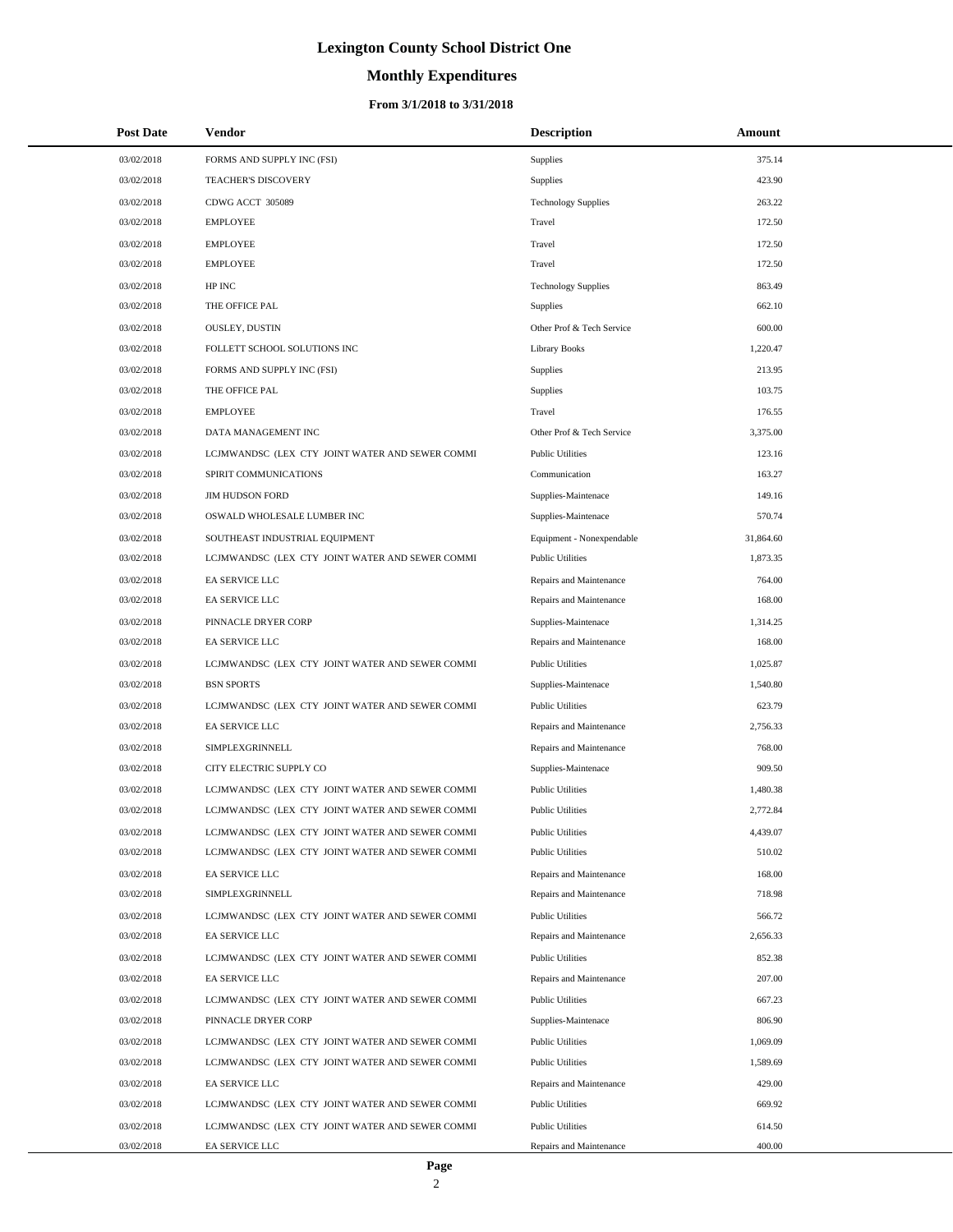# **Monthly Expenditures**

| <b>Post Date</b> | <b>Vendor</b>                                   | <b>Description</b>          | Amount   |
|------------------|-------------------------------------------------|-----------------------------|----------|
| 03/02/2018       | LCJMWANDSC (LEX CTY JOINT WATER AND SEWER COMMI | <b>Public Utilities</b>     | 215.00   |
| 03/02/2018       | EA SERVICE LLC                                  | Repairs and Maintenance     | 220.00   |
| 03/02/2018       | P AND S CONSTRUCTION COMPANY INC                | Repairs and Maintenance     | 551.00   |
| 03/02/2018       | EA SERVICE LLC                                  | Repairs and Maintenance     | 325.00   |
| 03/02/2018       | PAPS ORNAMENTAL                                 | Repairs and Maintenance     | 1,935.00 |
| 03/02/2018       | LCJMWANDSC (LEX CTY JOINT WATER AND SEWER COMMI | <b>Public Utilities</b>     | 1,568.86 |
| 03/02/2018       | ASMAR, HAYA A                                   | <b>Pupil Transportation</b> | 262.44   |
| 03/02/2018       | <b>BATCHLER, NICHOLE</b>                        | <b>Pupil Transportation</b> | 234.36   |
| 03/02/2018       | COLE, SUSAN                                     | <b>Pupil Transportation</b> | 501.12   |
| 03/02/2018       | FOGLE, PAM                                      | <b>Pupil Transportation</b> | 345.60   |
| 03/02/2018       | <b>EMPLOYEE</b>                                 | <b>Pupil Transportation</b> | 891.00   |
| 03/02/2018       | HEADDEN, CYNTHIA                                | <b>Pupil Transportation</b> | 449.82   |
| 03/02/2018       | PEARCE, TIM                                     | <b>Pupil Transportation</b> | 604.80   |
| 03/02/2018       | SIMUEL, DEATRU                                  | <b>Pupil Transportation</b> | 330.48   |
| 03/02/2018       | <b>EMPLOYEE</b>                                 | <b>Pupil Transportation</b> | 133.38   |
| 03/02/2018       | STROUD, ANDREA                                  | <b>Pupil Transportation</b> | 233.28   |
| 03/02/2018       | <b>EMPLOYEE</b>                                 | <b>Pupil Transportation</b> | 246.24   |
| 03/02/2018       | VAUGHN, DANA                                    | <b>Pupil Transportation</b> | 738.72   |
| 03/02/2018       | <b>EMPLOYEE</b>                                 | Travel                      | 276.29   |
| 03/02/2018       | SPLASH OMNIMEDIA LLC                            | Other Prof & Tech Service   | 1,800.00 |
| 03/02/2018       | POSTMASTER 010 (BULK MAIL)                      | Dues and Fees               | 225.00   |
| 03/02/2018       | THE CUSTOM FRAMER                               | Other Objects               | 1,540.80 |
| 03/02/2018       | <b>EMPLOYEE</b>                                 | Travel                      | 300.90   |
| 03/02/2018       | AZURA INVESTIGATIONS LLC                        | Other Prof & Tech Service   | 8,925.00 |
| 03/02/2018       | DIGITAL OFFICE SOLUTIONS INC                    | Repairs and Maintenance     | 433.26   |
| 03/02/2018       | DIGITAL OFFICE SOLUTIONS INC                    | Repairs and Maintenance     | 787.86   |
| 03/02/2018       | DIGITAL OFFICE SOLUTIONS INC                    | Repairs and Maintenance     | 396.53   |
| 03/02/2018       | FORMS AND SUPPLY INC (FSI)                      | Supplies                    | 170.26   |
| 03/02/2018       | <b>BOOKSOURCE</b>                               | Supplies                    | 2,416.60 |
| 03/02/2018       | WORLD BOOK SCHOOL AND LIBRARY ORDER PROCESSING  | Supplies                    | 1,068.93 |
| 03/02/2018       | <b>EMPLOYEE</b>                                 | Travel                      | 950.43   |
| 03/02/2018       | AIKIDO ACADEMY OF SELF DEFENSE LLC              | Other Prof & Tech Service   | 300.00   |
| 03/02/2018       | <b>CAMCOR</b>                                   | <b>Technology Supplies</b>  | 624.04   |
| 03/02/2018       | <b>HEINEMANN</b>                                | <b>Supplies</b>             | 425.00   |
| 03/02/2018       | DON JOHNSTON INC                                | Inst Prog Improvement       | 9,000.00 |
| 03/02/2018       | <b>EMPLOYEE</b>                                 | Travel                      | 202.55   |
| 03/02/2018       | <b>EMPLOYEE</b>                                 | Travel                      | 186.40   |
| 03/02/2018       | <b>EMPLOYEE</b>                                 | Travel                      | 185.00   |
| 03/02/2018       | <b>EMPLOYEE</b>                                 | Travel                      | 381.18   |
| 03/02/2018       | MCGRAW HILL EDUCATION INC                       | Software Renewal/Agreemen   | 299.94   |
| 03/02/2018       | <b>EMPLOYEE</b>                                 | Travel                      | 154.03   |
| 03/02/2018       | <b>EMPLOYEE</b>                                 | Travel                      | 103.50   |
| 03/02/2018       | GS2 ENGINEERING INC                             | Improv Other Than Bldg      | 964.80   |
| 03/02/2018       | GS2 ENGINEERING INC                             | Improv Other Than Bldg      | 390.60   |
| 03/02/2018       | GS2 ENGINEERING INC                             | Improv Other Than Bldg      | 390.60   |
| 03/02/2018       | VILLAGE SQUARE THEATRE                          | Pupil Activity              | 450.00   |
| 03/02/2018       | <b>BREAKOUT EDU</b>                             | Pupil Activity              | 150.00   |
| 03/02/2018       | SCHOOL SPECIALTY INC                            | Pupil Activity              | 182.62   |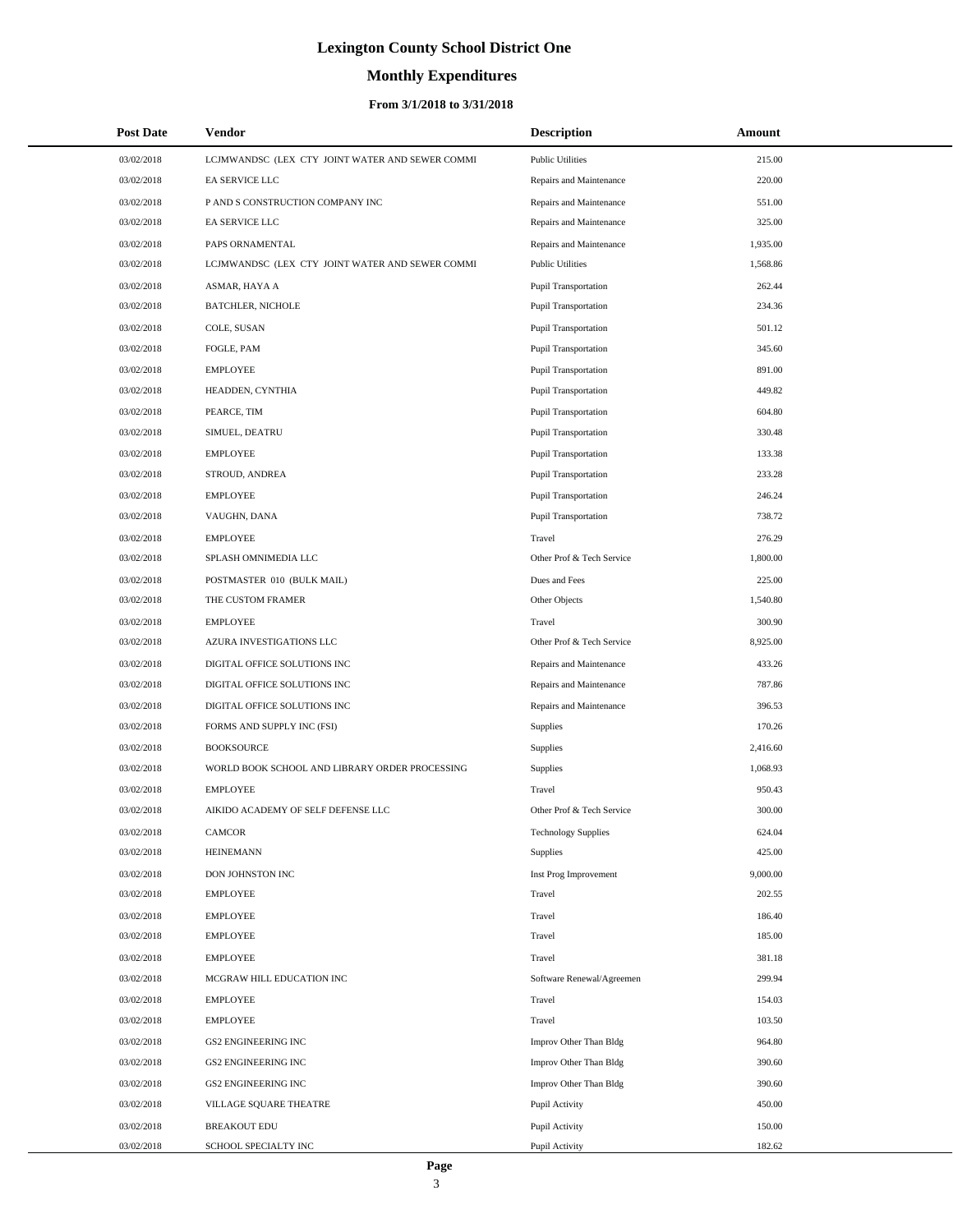# **Monthly Expenditures**

#### **From 3/1/2018 to 3/31/2018**

| <b>Post Date</b> | Vendor                                             | <b>Description</b>            | Amount   |  |
|------------------|----------------------------------------------------|-------------------------------|----------|--|
| 03/02/2018       | THE TROPHY & AWARDS CENTER                         | Pupil Activity                | 426.93   |  |
| 03/02/2018       | <b>EMPLOYEE</b>                                    | Pupil Activity                | 306.93   |  |
| 03/02/2018       | EASTERN E AND I DAVID SANDERS                      | Pupil Activity                | 181.80   |  |
| 03/02/2018       | T AND T SPORTS                                     | Pupil Activity                | 1,208.89 |  |
| 03/02/2018       | <b>BSN SPORTS</b>                                  | Pupil Activity                | 1,897.74 |  |
| 03/02/2018       | <b>BSN SPORTS</b>                                  | Pupil Activity                | 2,407.50 |  |
| 03/02/2018       | <b>GRAY COLLEGIATE ACADEMY</b>                     | Pupil Activity                | 450.00   |  |
| 03/02/2018       | NINETY SIX HIGH SCHOOL                             | Pupil Activity                | 200.00   |  |
| 03/02/2018       | CAROLINA SCREEN PRINTERS                           | Pupil Activity                | 158.09   |  |
| 03/02/2018       | <b>CAROLINA SPORTS INC</b>                         | Pupil Activity                | 534.00   |  |
| 03/02/2018       | PALMETTO PROMOTIONS                                | Pupil Activity                | 1,148.65 |  |
| 03/02/2018       | <b>FAN CLOTH</b>                                   | Pupil Activity                | 4,098.00 |  |
| 03/02/2018       | CRITICAL RELOAD LLC                                | Pupil Activity                | 599.76   |  |
| 03/05/2018       | SCHOOL SPECIALTY INC                               | Supplies                      | 381.03   |  |
| 03/05/2018       | FORMS AND SUPPLY INC (FSI)                         | Supplies                      | 674.90   |  |
| 03/05/2018       | SCHOOL SPECIALTY INC                               | Supplies                      | 117.23   |  |
| 03/05/2018       | SCHOOL SPECIALTY INC                               | Supplies                      | 261.07   |  |
| 03/05/2018       | SCHOOL SPECIALTY INC                               | Supplies                      | 258.05   |  |
| 03/05/2018       | FORT POTTERY COMPANY LLC                           | Supplies                      | 499.40   |  |
| 03/05/2018       | STATE DEPARTMENT OF EDUCATION LEX DIST ONEBUS SHOP | <b>Pupil Transportation</b>   | 248.25   |  |
| 03/05/2018       | STATE DEPARTMENT OF EDUCATION LEX DIST ONEBUS SHOP | <b>Pupil Transportation</b>   | 263.38   |  |
| 03/05/2018       | BLICK ART MATERIALS LLC                            | Supplies                      | 112.96   |  |
| 03/05/2018       | MUSICIAN SUPPLY                                    | Supplies                      | 597.97   |  |
| 03/05/2018       | THE OFFICE PAL                                     | Supplies                      | 913.85   |  |
| 03/05/2018       | LORICK, STAN                                       | Repairs and Maintenance       | 475.00   |  |
| 03/05/2018       | STATE AUTO PAINT CO                                | Supplies                      | 440.11   |  |
| 03/05/2018       | JOHNSON, AUSTIN H                                  | <b>Instructional Services</b> | 130.00   |  |
| 03/05/2018       | LEWALLEN, WORTH                                    | <b>Instructional Services</b> | 150.00   |  |
| 03/05/2018       | SANCHEZ, ROBERT CHRISTIAN                          | <b>Instructional Services</b> | 200.00   |  |
| 03/05/2018       | VOGT, ANDREA                                       | <b>Instructional Services</b> | 150.00   |  |
| 03/05/2018       | FOLLETT SCHOOL SOLUTIONS INC                       | <b>Library Books</b>          | 444.19   |  |
| 03/05/2018       | TIME WARNER CABLE                                  | Communication                 | 145.92   |  |
| 03/05/2018       | SMITH AND JONES JANITORIAL SUPPLIES AND EQUIP INC  | Supplies                      | 487.92   |  |
| 03/05/2018       | GATEWAY SUPPLY CO INC                              | Supplies-Maintenace           | 688.72   |  |
| 03/05/2018       | SMITH AND JONES JANITORIAL SUPPLIES AND EQUIP INC  | Supplies-Maintenace           | 681.38   |  |
| 03/05/2018       | SMITH AND JONES JANITORIAL SUPPLIES AND EQUIP INC  | Supplies-Maintenace           | 681.36   |  |
| 03/05/2018       | HOFFMAN AND HOFFMAN INC                            | Supplies-Maintenace           | 1,551.50 |  |
| 03/05/2018       | SMITH AND JONES JANITORIAL SUPPLIES AND EQUIP INC  | Supplies-Maintenace           | 681.38   |  |
| 03/05/2018       | SMITH AND JONES JANITORIAL SUPPLIES AND EQUIP INC  | Supplies-Maintenace           | 681.38   |  |
| 03/05/2018       | SOUTHEASTERN PAPER                                 | Supplies-Maintenace           | 801.22   |  |
| 03/05/2018       | <b>SUPPLY WORKS</b>                                | Supplies-Maintenace           | 404.73   |  |
| 03/05/2018       | SC DEPARTMENT OF EDUCATION OFFICE OF TRANSPORTATIO | <b>Pupil Transportation</b>   | 4,528.92 |  |
| 03/05/2018       | LINT, CHARLES ROBERT                               | Other Prof & Tech Service     | 120.00   |  |
| 03/05/2018       | COLLINS, STEPHEN M                                 | Other Prof & Tech Service     | 120.00   |  |
| 03/05/2018       | HINZ, BRIAN E                                      | Other Prof & Tech Service     | 120.00   |  |
| 03/05/2018       | JONES, JOHN (JJ) E                                 | Other Prof & Tech Service     | 120.00   |  |
| 03/05/2018       | BUSINESS ORIENTED SOFTWARE SOLUTIONS INC           | Travel                        | 850.00   |  |
| 03/05/2018       | POWER SCHOOL GROUP LLC                             | Software Renewal/Agreemen     | 1,947.29 |  |

 $\overline{a}$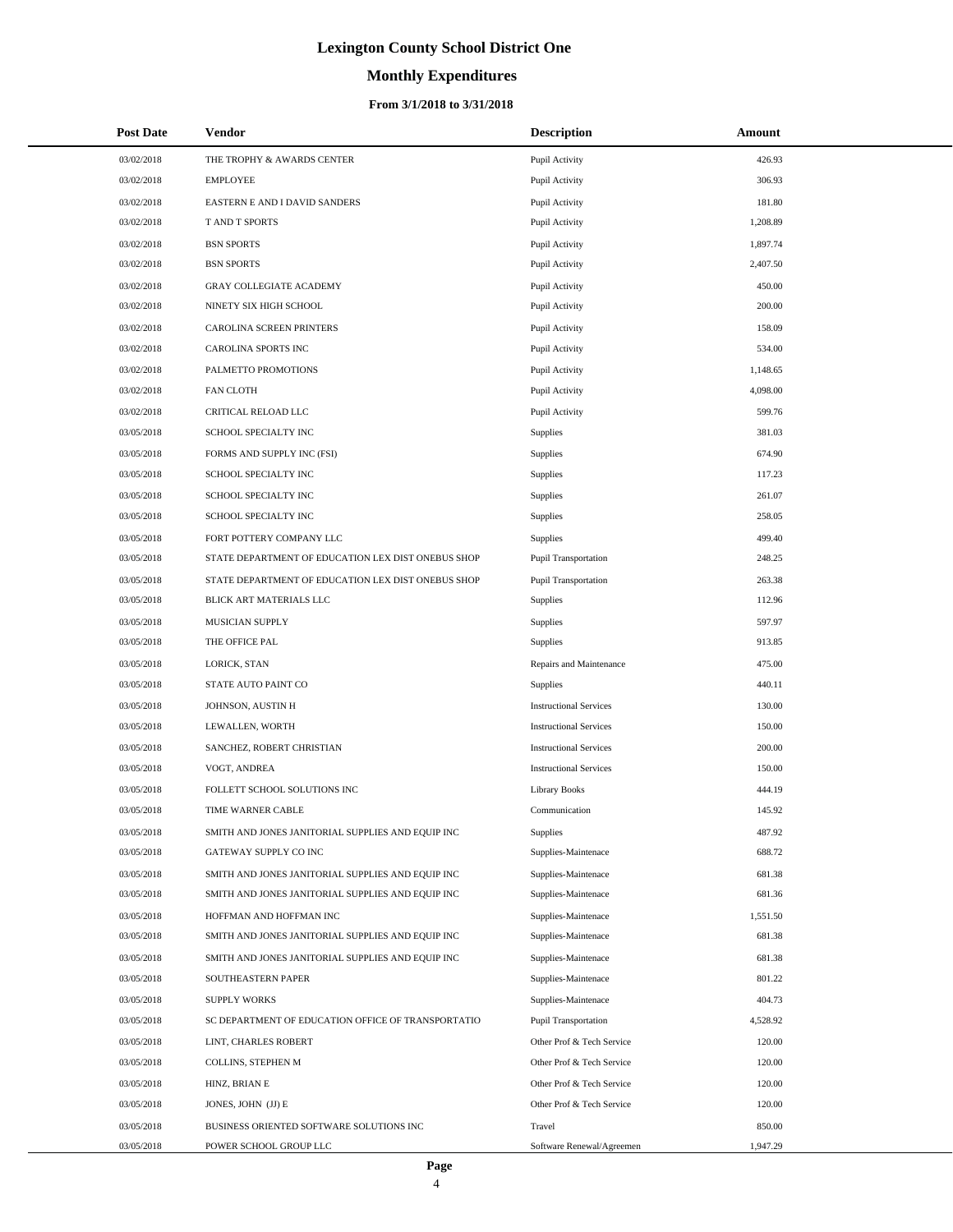# **Monthly Expenditures**

| <b>Post Date</b> | Vendor                                             | <b>Description</b>          | Amount   |
|------------------|----------------------------------------------------|-----------------------------|----------|
| 03/05/2018       | DREAMBOX LEARNING                                  | Software Renewal/Agreemen   | 2,273.75 |
| 03/05/2018       | PRESENTATION SYSTEMS SOUTH INC                     | Supplies                    | 2,482.64 |
| 03/05/2018       | TEACHERS COLLEGE READING AND WRITING PROJECT       | Travel                      | 2,600.00 |
| 03/05/2018       | <b>GROVE MEDICAL</b>                               | Supplies                    | 141.98   |
| 03/05/2018       | MULTIHEALTH SYSTEMS INC                            | Supplies                    | 278.00   |
| 03/05/2018       | THE OFFICE PAL                                     | Supplies                    | 443.80   |
| 03/05/2018       | MACHINE AND WELDING SUPPLY CO DBA ARC3 GASES SOUTH | Supplies                    | 2,071.43 |
| 03/05/2018       | FISHER SCIENTIFIC COMPANY LLC                      | Supplies                    | 582.28   |
| 03/05/2018       | LEXINGTON COUNTY SCHOOL DIST 1                     | <b>Pupil Transportation</b> | 431.52   |
| 03/05/2018       | VOYAGER SOPRIS LEARNING                            | Supplies                    | 9,171.63 |
| 03/05/2018       | PALMETTO CONSTRUCTION SERVICES                     | Building                    | 400.00   |
| 03/05/2018       | <b>GS2 ENGINEERING INC</b>                         | Improv Other Than Bldg      | 1,735.80 |
| 03/05/2018       | FORMS AND SUPPLY INC (FSI)                         | Pupil Activity              | 2,302.64 |
| 03/05/2018       | BRAINPOP.COM LLC                                   | Pupil Activity              | 1,795.00 |
| 03/05/2018       | SC DEPARTMENT OF REVENUE (SALES TAX RETURN)        | Pupil Activity              | 125.65   |
| 03/05/2018       | FORMS AND SUPPLY INC (FSI)                         | Pupil Activity              | 109.14   |
| 03/05/2018       | FOLLETT SCHOOL SOLUTIONS INC                       | Pupil Activity              | 185.63   |
| 03/05/2018       | T AND T SPORTS                                     | Pupil Activity              | 379.85   |
| 03/05/2018       | MUSICIAN SUPPLY                                    | Pupil Activity              | 493.43   |
| 03/05/2018       | DELL COMPUTERS                                     | Pupil Activity              | 120.75   |
| 03/05/2018       | HENRY SCHEIN INC MEDICAL SPECIAL MARKETS           | Pupil Activity              | 483.64   |
| 03/05/2018       | NEWTON, ROBERT                                     | Pupil Activity              | 116.00   |
| 03/05/2018       | T AND T SPORTS                                     | Pupil Activity              | 2,420.34 |
| 03/05/2018       | <b>GAMEDAY TURF LLC</b>                            | Pupil Activity              | 735.00   |
| 03/05/2018       | RAMIREZ, JESSE J                                   | Pupil Activity              | 130.00   |
| 03/05/2018       | AZAD, KAMRAN                                       | Pupil Activity              | 354.70   |
| 03/05/2018       | AZIZZADEH, NAVID                                   | Pupil Activity              | 112.70   |
| 03/05/2018       | BORK, STEPHEN MICHAEL                              | Pupil Activity              | 119.90   |
| 03/05/2018       | CHRISTENSEN, ANDREW                                | Pupil Activity              | 258.70   |
| 03/05/2018       | FLICKER, SCOTT                                     | Pupil Activity              | 220.00   |
| 03/05/2018       | <b>GIBBONS, RICHARD D</b>                          | Pupil Activity              | 178.00   |
| 03/05/2018       | <b>GRAY, CHRISTOPHER RICHARD</b>                   | Pupil Activity              | 110.00   |
| 03/05/2018       | NEWTON, ROBERT                                     | Pupil Activity              | 106.10   |
| 03/05/2018       | TANVERDI, JOHN                                     | Pupil Activity              | 112.70   |
| 03/05/2018       | WATERS, JAMES CONLEY                               | Pupil Activity              | 201.40   |
| 03/05/2018       | RICE, CHRISTOPHER                                  | Pupil Activity              | 140.00   |
| 03/05/2018       | RUSSO, FRANK                                       | Pupil Activity              | 140.00   |
| 03/05/2018       | REED, JOHN MARCUS                                  | Pupil Activity              | 120.00   |
| 03/05/2018       | HENRY SCHEIN INC MEDICAL SPECIAL MARKETS           | Pupil Activity              | 372.36   |
| 03/05/2018       | CAUGHMAN, MICHAEL                                  | Pupil Activity              | 205.00   |
| 03/05/2018       | CROMER, ANTHONY                                    | Pupil Activity              | 140.00   |
| 03/05/2018       | MCGINTY, CHAD                                      | Pupil Activity              | 205.00   |
| 03/05/2018       | RAMIREZ, JESSE J                                   | Pupil Activity              | 140.00   |
| 03/05/2018       | LINT, CHARLES ROBERT                               | Pupil Activity              | 165.00   |
| 03/05/2018       | ASHLEY, PHILLIP D                                  | Pupil Activity              | 140.00   |
| 03/05/2018       | CASSADY, ALEX                                      | Pupil Activity              | 140.00   |
| 03/05/2018       | CROMER, ANTHONY                                    | Pupil Activity              | 140.00   |
| 03/05/2018       | MANNING, THEODORE                                  | Pupil Activity              | 140.00   |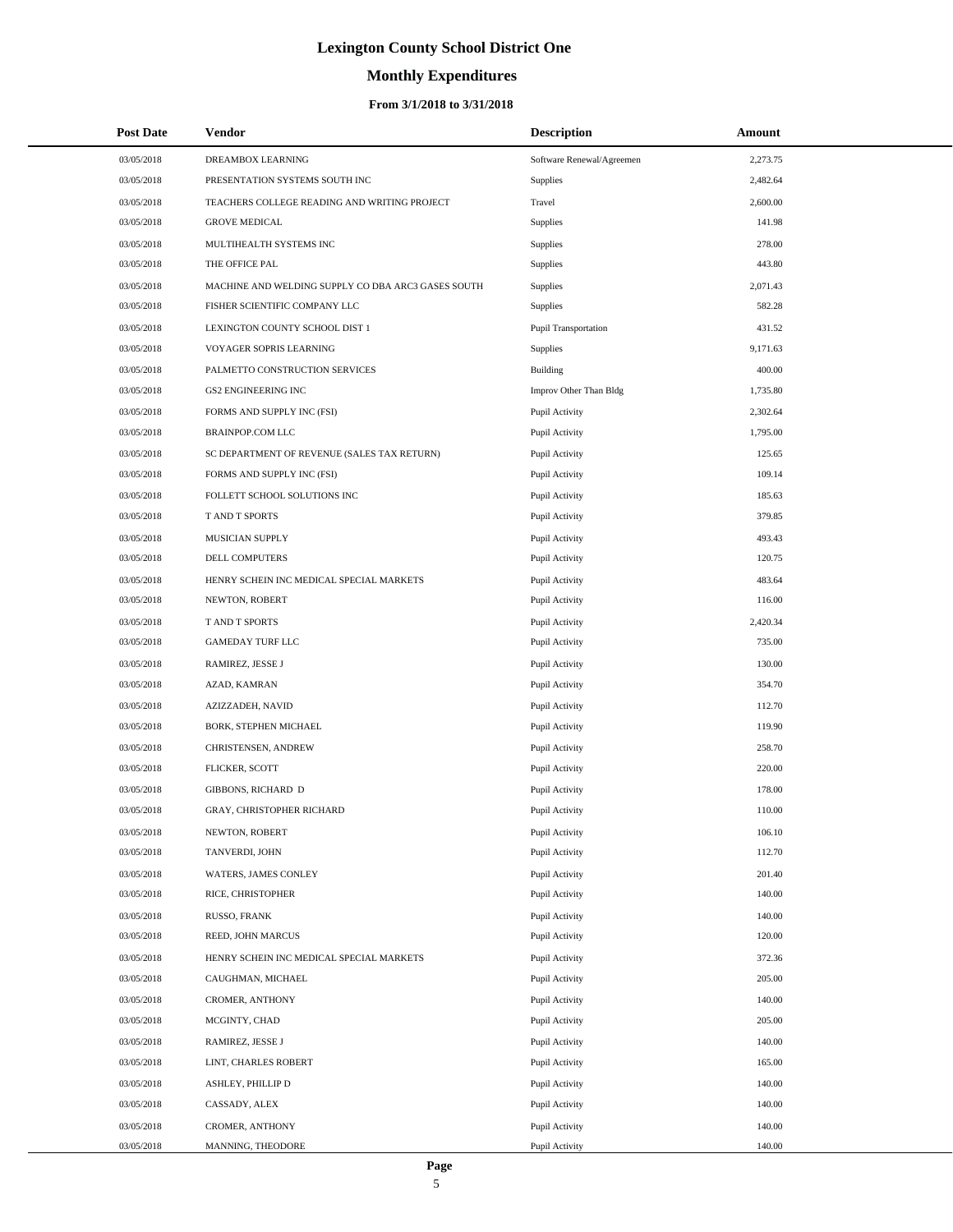# **Monthly Expenditures**

| <b>Post Date</b> | Vendor                                | <b>Description</b>                   | Amount   |  |
|------------------|---------------------------------------|--------------------------------------|----------|--|
| 03/05/2018       | PEEL, RUSSELL                         | Pupil Activity                       | 140.00   |  |
| 03/05/2018       | RIDGEWAY, DOUGLAS JAMES               | Pupil Activity                       | 140.00   |  |
| 03/05/2018       | SELLE, MICHAEL W                      | Pupil Activity                       | 140.00   |  |
| 03/05/2018       | WOODRING, JIM                         | Pupil Activity                       | 140.00   |  |
| 03/05/2018       | CASH                                  | Pupil Activity                       | 600.00   |  |
| 03/05/2018       | STENHOUSE PUBLISHERS                  | Supplies                             | 1,230.00 |  |
| 03/06/2018       | PITSCO EDUCATION HEARILY AND COMPANY  | Supplies                             | 344.43   |  |
| 03/06/2018       | CAROLINA WATER SERVICE INC            | <b>Public Utilities</b>              | 1,786.36 |  |
| 03/06/2018       | CITY OF WEST COLUMBIA                 | <b>Public Utilities</b>              | 920.00   |  |
| 03/06/2018       | MCGRAW HILL EDUCATION INC             | Software Renewal/Agreemen            | 749.85   |  |
| 03/06/2018       | MCGRAW HILL EDUCATION INC             | Supplies                             | 1,455.26 |  |
| 03/07/2018       | THE OFFICE PAL                        | Supplies                             | 194.52   |  |
| 03/07/2018       | SCHOOL SPECIALTY INC                  | Supplies                             | 148.69   |  |
| 03/07/2018       | THE OFFICE PAL                        | Supplies                             | 215.11   |  |
| 03/07/2018       | <b>EMPLOYEE</b>                       | Travel                               | 387.33   |  |
| 03/07/2018       | <b>EMPLOYEE</b>                       | Travel                               | 206.50   |  |
| 03/07/2018       | SCHOOL SPECIALTY INC                  | Supplies                             | 1,344.12 |  |
| 03/07/2018       | HP INC                                | <b>Technology Supplies</b>           | 385.14   |  |
| 03/07/2018       | FORMS AND SUPPLY INC (FSI)            | Supplies                             | 540.99   |  |
| 03/07/2018       | <b>BRAINPOP.COM LLC</b>               | <b>Technology Supplies-Immersion</b> | 170.00   |  |
| 03/07/2018       | PECKNEL MUSIC CO INC                  | Supplies                             | 508.09   |  |
| 03/07/2018       | SCHOOL SPECIALTY INC                  | Supplies                             | 488.27   |  |
| 03/07/2018       | <b>HEINEMANN</b>                      | Supplies                             | 3,242.75 |  |
| 03/07/2018       | <b>EMPLOYEE</b>                       | Travel                               | 115.56   |  |
| 03/07/2018       | SOUTHEASTERN PERFORMANCE APPAREL      | Supplies                             | 395.00   |  |
| 03/07/2018       | BLICK ART MATERIALS LLC               | Supplies                             | 185.39   |  |
| 03/07/2018       | SWEETWATER MUSIC EDUCATION TECHNOLOGY | Supplies                             | 2,279.00 |  |
| 03/07/2018       | US POSTAL SERVICE 027 CMRSTMS 113551  | Supplies                             | 2,500.00 |  |
| 03/07/2018       | <b>WORLD STRIDES</b>                  | Travel                               | 3,248.00 |  |
| 03/07/2018       | LAQUINTA INN AND SUITES               | Pupil Transportation                 | 938.43   |  |
| 03/07/2018       | LAQUINTA INN AND SUITES               | Travel                               | 312.81   |  |
| 03/07/2018       | <b>EMPLOYEE</b>                       | Travel                               | 355.49   |  |
| 03/07/2018       | <b>EMPLOYEE</b>                       | Travel                               | 347.59   |  |
| 03/07/2018       | <b>DELL COMPUTERS</b>                 | Supplies                             | 105.88   |  |
| 03/07/2018       | HP INC                                | <b>Technology Supplies</b>           | 1,884.27 |  |
| 03/07/2018       | LYSAGHT, LOGAN                        | <b>Instructional Services</b>        | 200.00   |  |
| 03/07/2018       | PALMETTO MICROFILM SYSTEMS INC        | Other Prof & Tech Service            | 1,387.60 |  |
| 03/07/2018       | HP INC                                | <b>Technology Supplies</b>           | 212.93   |  |
| 03/07/2018       | FOLLETT SCHOOL SOLUTIONS INC          | Library Books                        | 338.81   |  |
| 03/07/2018       | BOUND TO STAY BOUND BOOKS INC         | <b>Library Books</b>                 | 908.35   |  |
| 03/07/2018       | <b>EMPLOYEE</b>                       | Travel                               | 147.50   |  |
| 03/07/2018       | <b>EMPLOYEE</b>                       | Travel                               | 328.33   |  |
| 03/07/2018       | <b>EMPLOYEE</b>                       | Travel                               | 387.33   |  |
| 03/07/2018       | <b>EMPLOYEE</b>                       | Travel                               | 179.76   |  |
| 03/07/2018       | <b>EMPLOYEE</b>                       | Travel                               | 128.35   |  |
| 03/07/2018       | <b>EMPLOYEE</b>                       | Travel                               | 387.33   |  |
| 03/07/2018       | <b>EMPLOYEE</b>                       | Travel                               | 136.75   |  |
| 03/07/2018       | <b>EMPLOYEE</b>                       | Travel                               | 241.50   |  |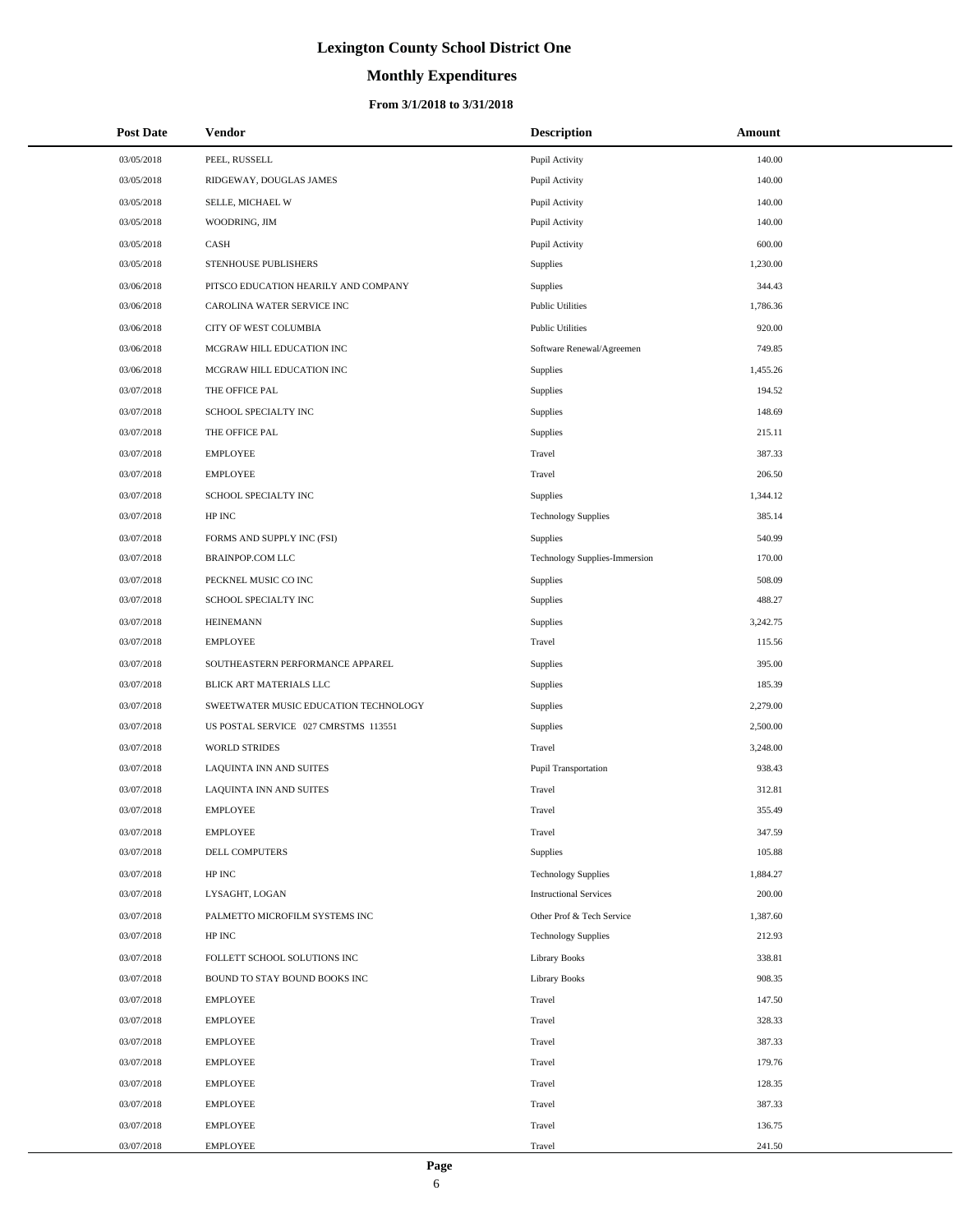# **Monthly Expenditures**

| <b>Post Date</b> | Vendor                                       | <b>Description</b>         | Amount     |
|------------------|----------------------------------------------|----------------------------|------------|
| 03/07/2018       | <b>EMPLOYEE</b>                              | Travel                     | 105.93     |
| 03/07/2018       | <b>EMPLOYEE</b>                              | Travel                     | 123.05     |
| 03/07/2018       | SC SCHOOL BOARDS ASSOCIATION INSURANCE TRUST | Insurance and Judgments    | 325,662.00 |
| 03/07/2018       | <b>EMPLOYEE</b>                              | Travel                     | 160.50     |
| 03/07/2018       | SCHOOL SPECIALTY INC                         | Supplies                   | 200.18     |
| 03/07/2018       | <b>EMPLOYEE</b>                              | Travel                     | 156.22     |
| 03/07/2018       | <b>EMPLOYEE</b>                              | Travel                     | 127.47     |
| 03/07/2018       | THE OFFICE PAL                               | Supplies                   | 100.09     |
| 03/07/2018       | <b>EMPLOYEE</b>                              | Travel                     | 262.69     |
| 03/07/2018       | <b>EMPLOYEE</b>                              | Travel                     | 185.11     |
| 03/07/2018       | FORMS AND SUPPLY INC (FSI)                   | Supplies                   | 102.15     |
| 03/07/2018       | ZINGERS FENCING LLC                          | Repairs and Maintenance    | 550.00     |
| 03/07/2018       | SOUTHEASTERN PAPER                           | Supplies-Maintenace        | 308.16     |
| 03/07/2018       | TOWN OF LEXINGTON                            | <b>Public Utilities</b>    | 498.67     |
| 03/07/2018       | L R HOOK TIRE CO INC                         | Repairs and Maintenance    | 284.66     |
| 03/07/2018       | DADE PAPER AND BAG CO                        | Supplies-Maintenace        | 256.80     |
| 03/07/2018       | RICHLAND INDUSTRIAL INC                      | Supplies-Maintenace        | 753.28     |
| 03/07/2018       | HP INC                                       | <b>Technology Supplies</b> | 316.72     |
| 03/07/2018       | PALMETTO PROPANE                             | Energy                     | 131.95     |
| 03/07/2018       | <b>BONITZ</b>                                | Repairs and Maintenance    | 15,114.18  |
| 03/07/2018       | TOWN OF LEXINGTON                            | <b>Public Utilities</b>    | 2,747.35   |
| 03/07/2018       | A Z LAWN MOWER PARTS                         | Supplies-Maintenace        | 122.79     |
| 03/07/2018       | DADE PAPER AND BAG CO                        | Supplies-Maintenace        | 513.60     |
| 03/07/2018       | TOWN OF LEXINGTON                            | <b>Public Utilities</b>    | 1,025.05   |
| 03/07/2018       | DADE PAPER AND BAG CO                        | Supplies-Maintenace        | 256.80     |
| 03/07/2018       | <b>ANIXTER INC</b>                           | Supplies-Maintenace        | 321.00     |
| 03/07/2018       | DADE PAPER AND BAG CO                        | Supplies-Maintenace        | 513.60     |
| 03/07/2018       | DADE PAPER AND BAG CO                        | Supplies-Maintenace        | 459.03     |
| 03/07/2018       | RICHLAND INDUSTRIAL INC                      | Supplies-Maintenace        | 753.28     |
| 03/07/2018       | WINSUPPLY OF LEXINGTON INC                   | Supplies-Maintenace        | 6,177.50   |
| 03/07/2018       | TOWN OF LEXINGTON                            | <b>Public Utilities</b>    | 311.68     |
| 03/07/2018       | PROVIDENCE ENVIRONMENTAL CONCEPTS/SERVICES   | Repairs and Maintenance    | 220.00     |
| 03/07/2018       | CITY ELECTRIC SUPPLY CO                      | Supplies-Maintenace        | 325.82     |
| 03/07/2018       | TOWN OF LEXINGTON                            | <b>Public Utilities</b>    | 794.80     |
| 03/07/2018       | A Z LAWN MOWER PARTS                         | Supplies-Maintenace        | 347.71     |
| 03/07/2018       | DADE PAPER AND BAG CO                        | Supplies-Maintenace        | 256.80     |
| 03/07/2018       | PALMETTO PLAYGROUNDS LLC                     | Supplies-Maintenace        | 160.50     |
| 03/07/2018       | TOWN OF LEXINGTON                            | <b>Public Utilities</b>    | 2,081.96   |
| 03/07/2018       | A Z LAWN MOWER PARTS                         | Supplies-Maintenace        | 388.51     |
| 03/07/2018       | DADE PAPER AND BAG CO                        | Supplies-Maintenace        | 367.22     |
| 03/07/2018       | DADE PAPER AND BAG CO                        | Supplies-Maintenace        | 183.61     |
| 03/07/2018       | A Z LAWN MOWER PARTS                         | Supplies-Maintenace        | 122.78     |
| 03/07/2018       | TOWN OF LEXINGTON                            | <b>Public Utilities</b>    | 936.66     |
| 03/07/2018       | DADE PAPER AND BAG CO                        | Supplies-Maintenace        | 825.61     |
| 03/07/2018       | A Z LAWN MOWER PARTS                         | Supplies-Maintenace        | 365.73     |
| 03/07/2018       | DADE PAPER AND BAG CO                        | Supplies-Maintenace        | 367.22     |
| 03/07/2018       | TOWN OF LEXINGTON                            | <b>Public Utilities</b>    | 621.86     |
| 03/07/2018       | CITY ELECTRIC SUPPLY CO                      | Supplies-Maintenace        | 370.76     |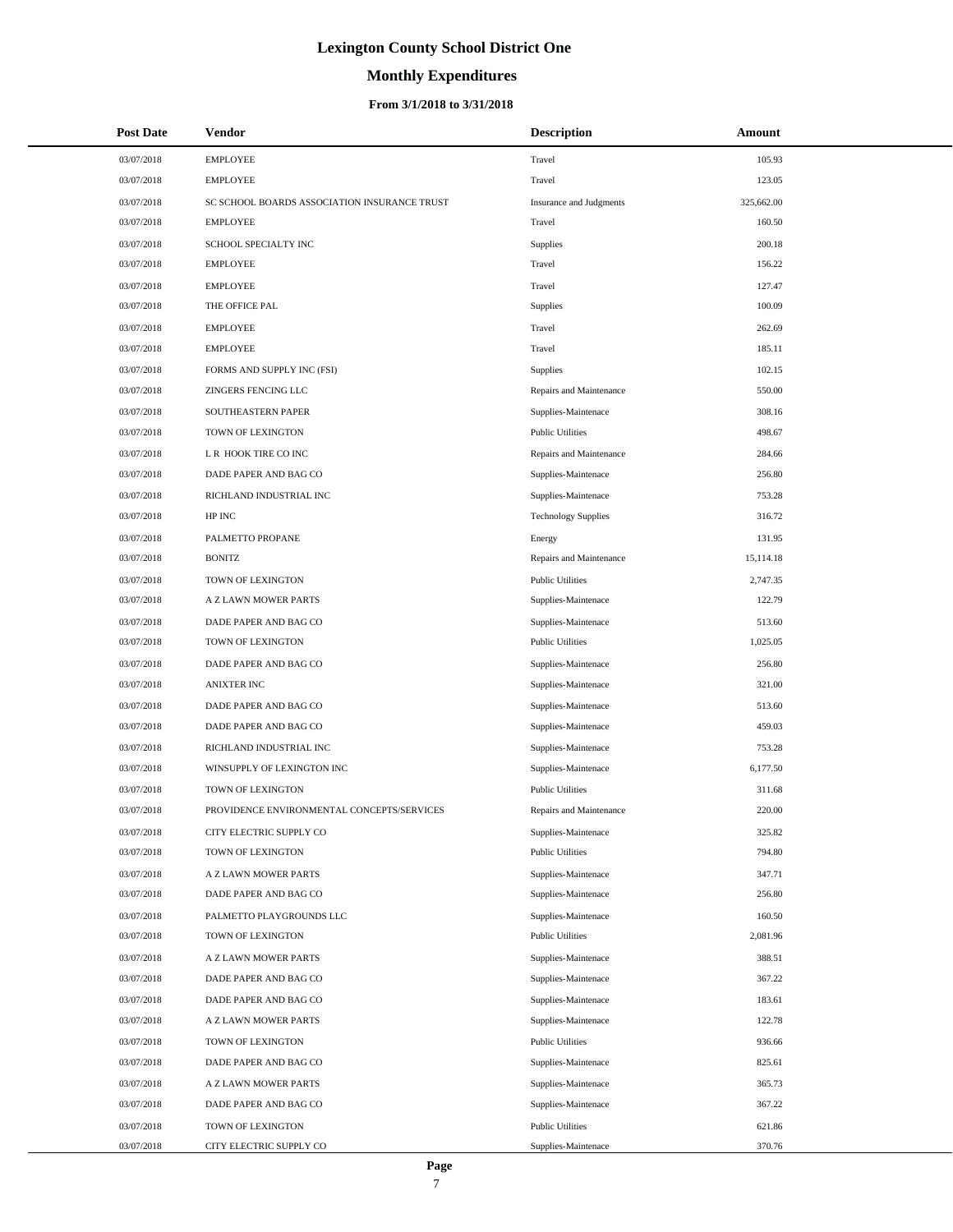# **Monthly Expenditures**

#### **From 3/1/2018 to 3/31/2018**

| <b>Post Date</b> | Vendor                                             | <b>Description</b>          | Amount    |
|------------------|----------------------------------------------------|-----------------------------|-----------|
| 03/07/2018       | DADE PAPER AND BAG CO                              | Supplies-Maintenace         | 918.06    |
| 03/07/2018       | TOWN OF LEXINGTON                                  | <b>Public Utilities</b>     | 1.111.65  |
| 03/07/2018       | CITY ELECTRIC SUPPLY CO                            | Supplies-Maintenace         | 598.99    |
| 03/07/2018       | <b>GRAYBAR ELECTRIC CO INC</b>                     | Supplies-Maintenace         | 112.67    |
| 03/07/2018       | WINSUPPLY OF LEXINGTON INC                         | Supplies-Maintenace         | 508.85    |
| 03/07/2018       | TOWN OF LEXINGTON                                  | <b>Public Utilities</b>     | 788.73    |
| 03/07/2018       | ACE GLASS CO INC                                   | Repairs and Maintenance     | 368.46    |
| 03/07/2018       | DADE PAPER AND BAG CO                              | Supplies-Maintenace         | 367.22    |
| 03/07/2018       | A Z LAWN MOWER PARTS                               | Supplies-Maintenace         | 133.48    |
| 03/07/2018       | TOWN OF LEXINGTON                                  | <b>Public Utilities</b>     | 257.22    |
| 03/07/2018       | DADE PAPER AND BAG CO                              | Supplies-Maintenace         | 256.80    |
| 03/07/2018       | TOWN OF LEXINGTON                                  | <b>Public Utilities</b>     | 553.31    |
| 03/07/2018       | TOWN OF LEXINGTON                                  | <b>Public Utilities</b>     | 1,326.49  |
| 03/07/2018       | TOWN OF LEXINGTON                                  | <b>Public Utilities</b>     | 1,187.98  |
| 03/07/2018       | DADE PAPER AND BAG CO                              | Supplies-Maintenace         | 459.03    |
| 03/07/2018       | PALMETTO PLAYGROUNDS LLC                           | Supplies-Maintenace         | 120.38    |
| 03/07/2018       | TOWN OF LEXINGTON                                  | <b>Public Utilities</b>     | 2,433.81  |
| 03/07/2018       | ZINGERS FENCING LLC                                | Repairs and Maintenance     | 245.00    |
| 03/07/2018       | MIDLANDS EXAMS AND DRUG SCREENING                  | Other Prof & Tech Service   | 2,970.00  |
| 03/07/2018       | SC SCHOOL BOARDS ASSOCIATION INSURANCE TRUST       | Insurance and Judgments     | 81,416.00 |
| 03/07/2018       | PARKER, NICHOLAS                                   | Other Prof & Tech Service   | 120.00    |
| 03/07/2018       | PROFESSIONAL PRINTERS LTD                          | Printing and Binding        | 881.68    |
| 03/07/2018       | <b>EMPLOYEE</b>                                    | Travel                      | 152.05    |
| 03/07/2018       | POWER SCHOOL GROUP LLC                             | Software Renewal/Agreemen   | 1,947.29  |
| 03/07/2018       | <b>COMPORIUM</b>                                   | Communication               | 101.37    |
| 03/07/2018       | UNDERDOG ENDEAVOR PRODUCTIONS                      | Other Prof & Tech Service   | 400.00    |
| 03/07/2018       | SCHOOL SPECIALTY INC                               | Supplies                    | 725.17    |
| 03/07/2018       | <b>EMPLOYEE</b>                                    | Travel                      | 192.00    |
| 03/07/2018       | STATE DEPARTMENT OF EDUCATION LEX DIST ONEBUS SHOP | <b>Pupil Transportation</b> | 535.68    |
| 03/07/2018       | STATE DEPARTMENT OF EDUCATION LEX DIST ONEBUS SHOP | <b>Pupil Transportation</b> | 297.60    |
| 03/07/2018       | <b>NCS PEARSON</b>                                 | Software Renewal/Agreemen   | 642.00    |
| 03/07/2018       | <b>LAMAR CO</b>                                    | Advertising                 | 1,850.00  |
| 03/07/2018       | FOLLETT SCHOOL SOLUTIONS INC                       | Supplies                    | 3,799.50  |
| 03/07/2018       | HP INC                                             | <b>Technology Supplies</b>  | 683.73    |
| 03/07/2018       | STATE DEPARTMENT OF EDUCATION LEX DIST ONEBUS SHOP | <b>Pupil Transportation</b> | 869.24    |
| 03/07/2018       | STATE DEPARTMENT OF EDUCATION LEX DIST ONEBUS SHOP | <b>Pupil Transportation</b> | 1,563.64  |
| 03/07/2018       | STATE DEPARTMENT OF EDUCATION LEX DIST ONEBUS SHOP | Pupil Transportation        | 2,334.92  |
| 03/07/2018       | HIGHLIGHTS CONSUMER SERVICES INC                   | <b>Supplies</b>             | 898.00    |
| 03/07/2018       | DELL COMPUTERS                                     | <b>Technology Supplies</b>  | 3,689.26  |
| 03/07/2018       | SCHOOL SPECIALTY INC                               | Supplies                    | 255.81    |
| 03/07/2018       | SCHOOL SPECIALTY INC                               | Supplies                    | 297.18    |
| 03/07/2018       | VOYAGER SOPRIS LEARNING                            | Supplies                    | 5,821.20  |
| 03/07/2018       | EMPLOYEE                                           | Travel                      | 256.95    |
| 03/07/2018       | <b>GS2 ENGINEERING INC</b>                         | Improv Other Than Bldg      | 255.00    |
| 03/07/2018       | EMPLOYEE                                           | Travel                      | 107.27    |
| 03/07/2018       | CK PARTS LLC                                       | Supplies                    | 928.55    |
| 03/07/2018       | THE OFFICE PAL                                     | Supplies                    | 186.54    |
| 03/07/2018       | EARTHGRAINS BAKING COMPANIES INC                   | <b>Bread</b>                | 221.25    |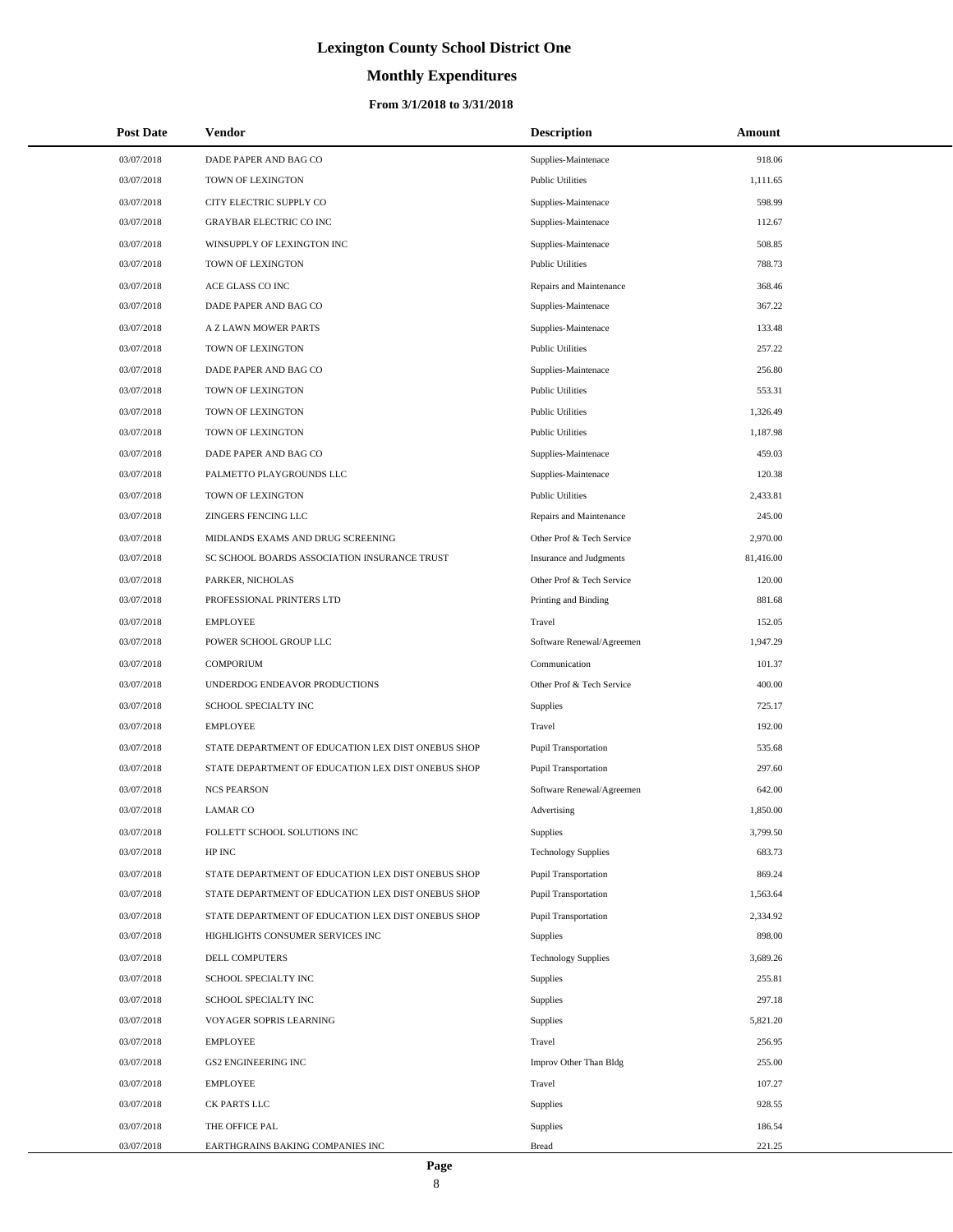# **Monthly Expenditures**

#### **From 3/1/2018 to 3/31/2018**

| <b>Post Date</b> | Vendor                           | <b>Description</b>      | Amount   |
|------------------|----------------------------------|-------------------------|----------|
| 03/07/2018       | BORDEN DAIRY CO OF SC LLC        | Milk                    | 438.80   |
| 03/07/2018       | SENN BROTHERS INC                | Produce                 | 340.55   |
| 03/07/2018       | BORDEN DAIRY CO OF SC LLC        | Milk                    | 601.72   |
| 03/07/2018       | SENN BROTHERS INC                | Produce                 | 137.25   |
| 03/07/2018       | DIETARY EQUIPMENT                | Supplies                | 6,250.94 |
| 03/07/2018       | THE OFFICE PAL                   | Supplies                | 105.75   |
| 03/07/2018       | <b>USA SUPPLY</b>                | Supplies                | 310.29   |
| 03/07/2018       | EARTHGRAINS BAKING COMPANIES INC | <b>Bread</b>            | 135.00   |
| 03/07/2018       | BORDEN DAIRY CO OF SC LLC        | Milk                    | 416.28   |
| 03/07/2018       | SENN BROTHERS INC                | Produce                 | 107.90   |
| 03/07/2018       | BORDEN DAIRY CO OF SC LLC        | Milk                    | 1,268.19 |
| 03/07/2018       | SENN BROTHERS INC                | Produce                 | 130.00   |
| 03/07/2018       | BORDEN DAIRY CO OF SC LLC        | Milk                    | 477.02   |
| 03/07/2018       | SENN BROTHERS INC                | Produce                 | 137.25   |
| 03/07/2018       | BORDEN DAIRY CO OF SC LLC        | Milk                    | 1,273.00 |
| 03/07/2018       | SENN BROTHERS INC                | Produce                 | 227.30   |
| 03/07/2018       | <b>USA SUPPLY</b>                | Supplies                | 274.99   |
| 03/07/2018       | BORDEN DAIRY CO OF SC LLC        | Milk                    | 219.39   |
| 03/07/2018       | SENN BROTHERS INC                | Produce                 | 351.50   |
| 03/07/2018       | <b>USA SUPPLY</b>                | Supplies                | 232.73   |
| 03/07/2018       | BORDEN DAIRY CO OF SC LLC        | Milk                    | 920.88   |
| 03/07/2018       | REFRIGERATION SERVICE COMPANY    | Repairs and Maintenance | 434.15   |
| 03/07/2018       | BORDEN DAIRY CO OF SC LLC        | Milk                    | 1,197.60 |
| 03/07/2018       | SENN BROTHERS INC                | Produce                 | 287.55   |
| 03/07/2018       | DIETARY EQUIPMENT                | Supplies                | 7,340.20 |
| 03/07/2018       | THE OFFICE PAL                   | Supplies                | 215.49   |
| 03/07/2018       | <b>USA SUPPLY</b>                | Supplies                | 394.83   |
| 03/07/2018       | BORDEN DAIRY CO OF SC LLC        | Milk                    | 796.80   |
| 03/07/2018       | DIETARY EQUIPMENT                | Supplies                | 6,250.94 |
| 03/07/2018       | THE OFFICE PAL                   | Supplies                | 215.49   |
| 03/07/2018       | BORDEN DAIRY CO OF SC LLC        | Milk                    | 1,169.67 |
| 03/07/2018       | SENN BROTHERS INC                | Produce                 | 109.30   |
| 03/07/2018       | THE OFFICE PAL                   | Supplies                | 215.49   |
| 03/07/2018       | BORDEN DAIRY CO OF SC LLC        | Milk                    | 562.79   |
| 03/07/2018       | SENN BROTHERS INC                | Produce                 | 349.45   |
| 03/07/2018       | EARTHGRAINS BAKING COMPANIES INC | <b>Bread</b>            | 162.50   |
| 03/07/2018       | BORDEN DAIRY CO OF SC LLC        | Milk                    | 993.53   |
| 03/07/2018       | BORDEN DAIRY CO OF SC LLC        | Milk                    | 636.35   |
| 03/07/2018       | BORDEN DAIRY CO OF SC LLC        | Milk                    | 428.79   |
| 03/07/2018       | SENN BROTHERS INC                | Produce                 | 289.00   |
| 03/07/2018       | BORDEN DAIRY CO OF SC LLC        | Milk                    | 571.82   |
| 03/07/2018       | BORDEN DAIRY CO OF SC LLC        | Milk                    | 344.12   |
| 03/07/2018       | SENN BROTHERS INC                | Produce                 | 110.75   |
| 03/07/2018       | <b>WW GRAINGER</b>               | Supplies                | 419.36   |
| 03/07/2018       | BORDEN DAIRY CO OF SC LLC        | Milk                    | 977.47   |
| 03/07/2018       | SENN BROTHERS INC                | Produce                 | 456.58   |
| 03/07/2018       | BORDEN DAIRY CO OF SC LLC        | Milk                    | 400.78   |
| 03/07/2018       | BORDEN DAIRY CO OF SC LLC        | Milk                    | 709.23   |

 $\overline{a}$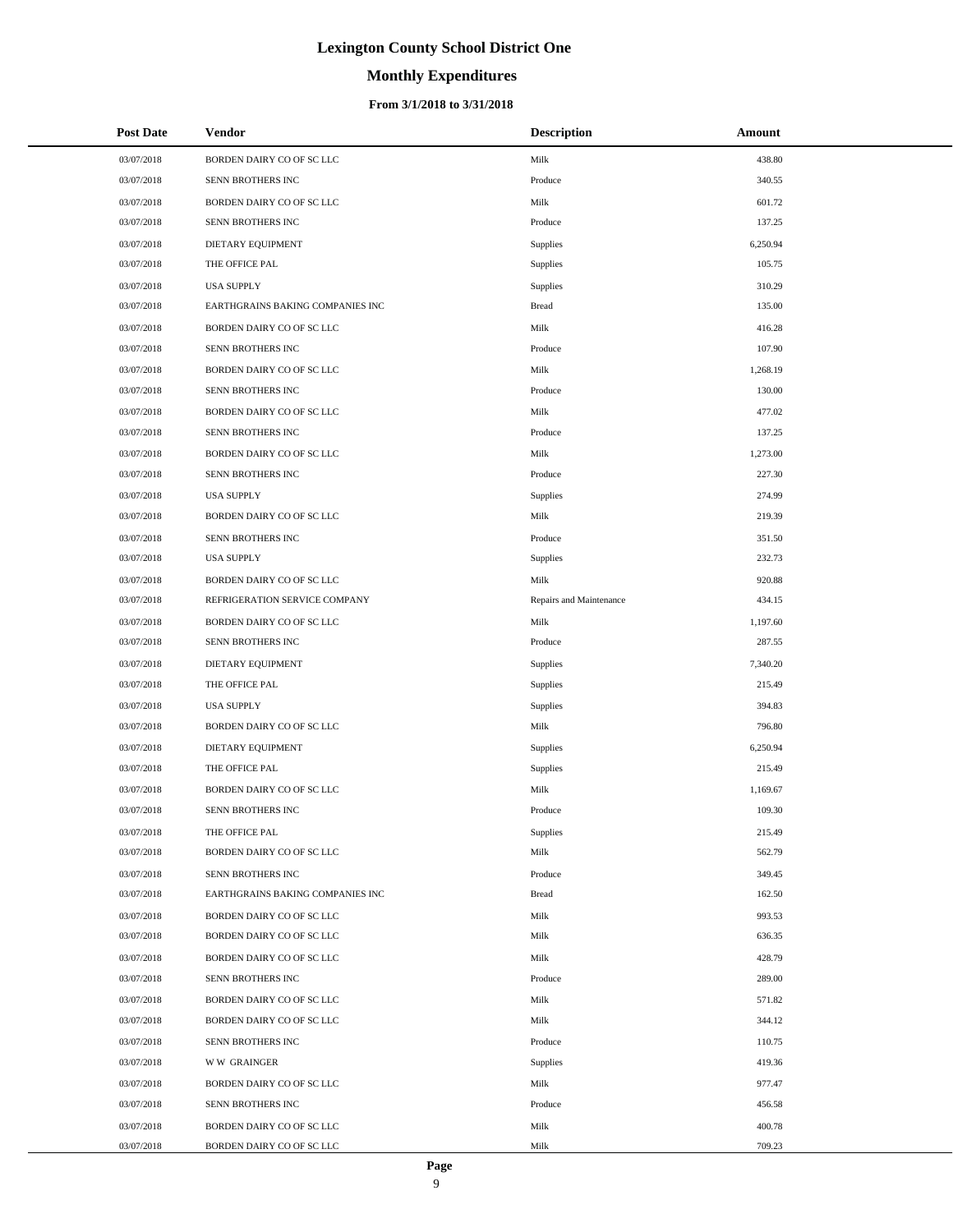# **Monthly Expenditures**

| <b>Post Date</b> | <b>Vendor</b>              | <b>Description</b> | Amount   |
|------------------|----------------------------|--------------------|----------|
| 03/07/2018       | BORDEN DAIRY CO OF SC LLC  | Milk               | 638.93   |
| 03/07/2018       | SENN BROTHERS INC          | Produce            | 425.66   |
| 03/07/2018       | BORDEN DAIRY CO OF SC LLC  | Milk               | 997.61   |
| 03/07/2018       | SENN BROTHERS INC          | Produce            | 441.85   |
| 03/07/2018       | THE OFFICE PAL             | Supplies           | 215.49   |
| 03/07/2018       | <b>USA SUPPLY</b>          | Supplies           | 532.33   |
| 03/07/2018       | BORDEN DAIRY CO OF SC LLC  | Milk               | 820.93   |
| 03/07/2018       | SENN BROTHERS INC          | Produce            | 156.75   |
| 03/07/2018       | BORDEN DAIRY CO OF SC LLC  | Milk               | 492.89   |
| 03/07/2018       | SENN BROTHERS INC          | Produce            | 112.73   |
| 03/07/2018       | <b>USA SUPPLY</b>          | Supplies           | 155.15   |
| 03/07/2018       | BORDEN DAIRY CO OF SC LLC  | Milk               | 535.21   |
| 03/07/2018       | BORDEN DAIRY CO OF SC LLC  | Milk               | 833.74   |
| 03/07/2018       | SENN BROTHERS INC          | Produce            | 151.95   |
| 03/07/2018       | BORDEN DAIRY CO OF SC LLC  | Milk               | 382.00   |
| 03/07/2018       | SENN BROTHERS INC          | Produce            | 236.00   |
| 03/07/2018       | <b>USA SUPPLY</b>          | Supplies           | 430.14   |
| 03/07/2018       | BORDEN DAIRY CO OF SC LLC  | Milk               | 967.34   |
| 03/07/2018       | SENN BROTHERS INC          | Produce            | 632.58   |
| 03/07/2018       | BORDEN DAIRY CO OF SC LLC  | Milk               | 585.77   |
| 03/07/2018       | SENN BROTHERS INC          | Produce            | 250.90   |
| 03/07/2018       | SMARTPHONE MEDIC LLC       | Pupil Activity     | 594.00   |
| 03/07/2018       | BLICK ART MATERIALS LLC    | Pupil Activity     | 155.00   |
| 03/07/2018       | ADAIR PIANO LLC            | Pupil Activity     | 135.00   |
| 03/07/2018       | ADAIR PIANO LLC            | Pupil Activity     | 135.00   |
| 03/07/2018       | FORMS AND SUPPLY INC (FSI) | Pupil Activity     | 127.56   |
| 03/07/2018       | <b>SHAR PRODUCTS</b>       | Pupil Activity     | 299.98   |
| 03/07/2018       | <b>ADAIR PIANO LLC</b>     | Pupil Activity     | 135.00   |
| 03/07/2018       | DISCOUNT DANCE SUPPLY      | Pupil Activity     | 274.72   |
| 03/07/2018       | SCHOOL SPECIALTY INC       | Pupil Activity     | 120.57   |
| 03/07/2018       | HARPER, KEVIN              | Pupil Activity     | 102.50   |
| 03/07/2018       | <b>EMPLOYEE</b>            | Pupil Activity     | 299.00   |
| 03/07/2018       | KEENAN HIGH SCHOOL         | Pupil Activity     | 2,500.00 |
| 03/07/2018       | CROMER, ANTHONY            | Pupil Activity     | 130.00   |
| 03/07/2018       | SHOBERT, BRENT             | Pupil Activity     | 130.00   |
| 03/07/2018       | SUMMERVILLE HIGH SCHOOL    | Pupil Activity     | 250.00   |
| 03/07/2018       | <b>BRADBERRY, DAVID</b>    | Pupil Activity     | 139.90   |
| 03/07/2018       | PIONEER MANUFACTURING CO   | Pupil Activity     | 267.50   |
| 03/07/2018       | BAILEY, JOHN RYAN          | Pupil Activity     | 104.00   |
| 03/07/2018       | BRICK, NATHAN              | Pupil Activity     | 108.50   |
| 03/07/2018       | CAUDILL, MICHAEL R         | Pupil Activity     | 233.60   |
| 03/07/2018       | TOLAR, CHARLES JACKSON     | Pupil Activity     | 106.70   |
| 03/07/2018       | <b>HUDL</b>                | Pupil Activity     | 813.20   |
| 03/07/2018       | <b>BSN SPORTS</b>          | Pupil Activity     | 1,293.63 |
| 03/07/2018       | CROWELL, JAMES W           | Pupil Activity     | 121.10   |
| 03/07/2018       | DOLAN, RICK W              | Pupil Activity     | 104.00   |
| 03/07/2018       | SAUNDERS, LARRY J          | Pupil Activity     | 104.00   |
| 03/07/2018       | NASP INC                   | Pupil Activity     | 112.00   |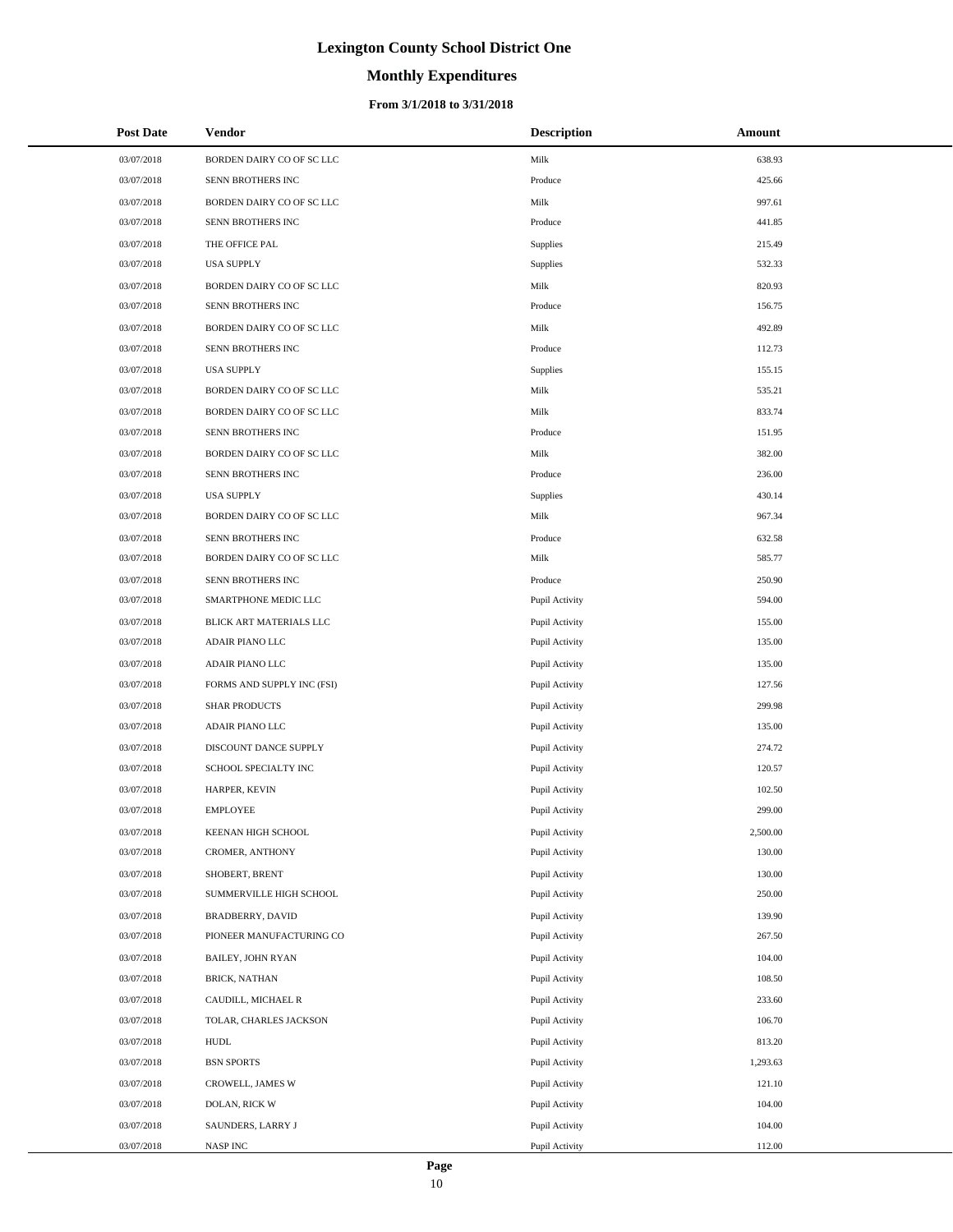# **Monthly Expenditures**

#### **From 3/1/2018 to 3/31/2018**

| <b>Post Date</b> | Vendor                                             | <b>Description</b>            | Amount   |
|------------------|----------------------------------------------------|-------------------------------|----------|
| 03/07/2018       | ASHLEY, PHILLIP D                                  | Pupil Activity                | 225.00   |
| 03/07/2018       | COWAN, JAMES BRIAN                                 | Pupil Activity                | 130.00   |
| 03/07/2018       | HOLLINGSWORTH, JIM F                               | Pupil Activity                | 300.00   |
| 03/07/2018       | JACKSON, AVERY                                     | Pupil Activity                | 130.00   |
| 03/07/2018       | LOPEZ, STEPHEN                                     | Pupil Activity                | 225.00   |
| 03/07/2018       | PEEL, RUSSELL                                      | Pupil Activity                | 150.00   |
| 03/07/2018       | RABON, JAMES                                       | Pupil Activity                | 225.00   |
| 03/07/2018       | RAYSOR, RANDY                                      | Pupil Activity                | 355.00   |
| 03/07/2018       | RIDGEWAY, DOUGLAS JAMES                            | Pupil Activity                | 130.00   |
| 03/07/2018       | RIEFSNYDER, MICHAEL W                              | Pupil Activity                | 260.00   |
| 03/07/2018       | RUSSO, FRANK                                       | Pupil Activity                | 130.00   |
| 03/07/2018       | SCOTT, DAMON                                       | Pupil Activity                | 130.00   |
| 03/07/2018       | SCYPHERS, WILLIAM F                                | Pupil Activity                | 130.00   |
| 03/07/2018       | SHOBERT, BRENT                                     | Pupil Activity                | 450.00   |
| 03/07/2018       | SMITH, JAMES ASHLEY                                | Pupil Activity                | 450.00   |
| 03/07/2018       | WOODRING, JIM                                      | Pupil Activity                | 150.00   |
| 03/07/2018       | TRIANO, GUY                                        | Pupil Activity                | 420.00   |
| 03/07/2018       | DOLAN, RICK W                                      | Pupil Activity                | 120.00   |
| 03/07/2018       | EGAN, DANIEL T                                     | Pupil Activity                | 120.00   |
| 03/07/2018       | FORMYDUVAL, KIM                                    | Pupil Activity                | 160.00   |
| 03/07/2018       | HEWITT, GEORGE                                     | Pupil Activity                | 120.00   |
| 03/07/2018       | HILL, TERRY L                                      | Pupil Activity                | 160.00   |
| 03/07/2018       | LEATHERMAN, JOSEPH M                               | Pupil Activity                | 160.00   |
| 03/07/2018       | PERRY, DONALD                                      | Pupil Activity                | 120.00   |
| 03/07/2018       | SNYDER, MICHAEL                                    | Pupil Activity                | 120.00   |
| 03/07/2018       | WARD, RANDY B                                      | Pupil Activity                | 120.00   |
| 03/07/2018       | <b>CUSTOM INK</b>                                  | Pupil Activity                | 1,644.10 |
| 03/07/2018       | SC DEPARTMENT OF REVENUE (SALES TAX RETURN)        | Pupil Activity                | 102.17   |
| 03/07/2018       | <b>GUERRILLA GRAPHIX</b>                           | Pupil Activity                | 2,756.32 |
| 03/07/2018       | N GRAPHIX                                          | Pupil Activity                | 227.38   |
| 03/07/2018       | N GRAPHIX                                          | Pupil Activity                | 227.37   |
| 03/07/2018       | HALO BRANDED SOLUTIONS INC                         | Pupil Activity                | 490.02   |
| 03/07/2018       | STATE DEPARTMENT OF EDUCATION LEX DIST ONEBUS SHOP | Pupil Transportation          | 173.60   |
| 03/07/2018       | <b>CAMCOR</b>                                      | Supplies                      | 274.06   |
| 03/08/2018       | THE OFFICE PAL                                     | Supplies                      | 135.90   |
| 03/08/2018       | THE OFFICE PAL                                     | Supplies                      | 315.04   |
| 03/08/2018       | THE OFFICE PAL                                     | Supplies                      | 271.80   |
| 03/08/2018       | ATTEST LLC                                         | <b>Instructional Services</b> | 1,200.00 |
| 03/08/2018       | JOLLY FARMER PRODUCTS                              | Supplies                      | 251.97   |
| 03/08/2018       | SCHOOL SPECIALTY INC                               | Supplies                      | 387.12   |
| 03/08/2018       | TRAVEL BY CONNIE                                   | Travel                        | 1,694.72 |
| 03/08/2018       | PROCARE THERAPY INC                                | Other Prof & Tech Service     | 780.00   |
| 03/08/2018       | MUSICIAN SUPPLY                                    | Supplies                      | 621.69   |
| 03/08/2018       | TRAVEL BY CONNIE                                   | Pupil Transportation-Inst     | 2,257.84 |
| 03/08/2018       | THE HALL COMPANY INC                               | Supplies                      | 834.03   |
| 03/08/2018       | REPUBLIC SERVICES INC                              | Other Property Services       | 295.00   |
| 03/08/2018       | MANSFIELD OIL CO OF GAINESVILLE INC                | Supplies-Maintenace           | 5,196.58 |
| 03/08/2018       | WINDHAM SERVICES                                   | Repairs and Maintenance       | 1,249.00 |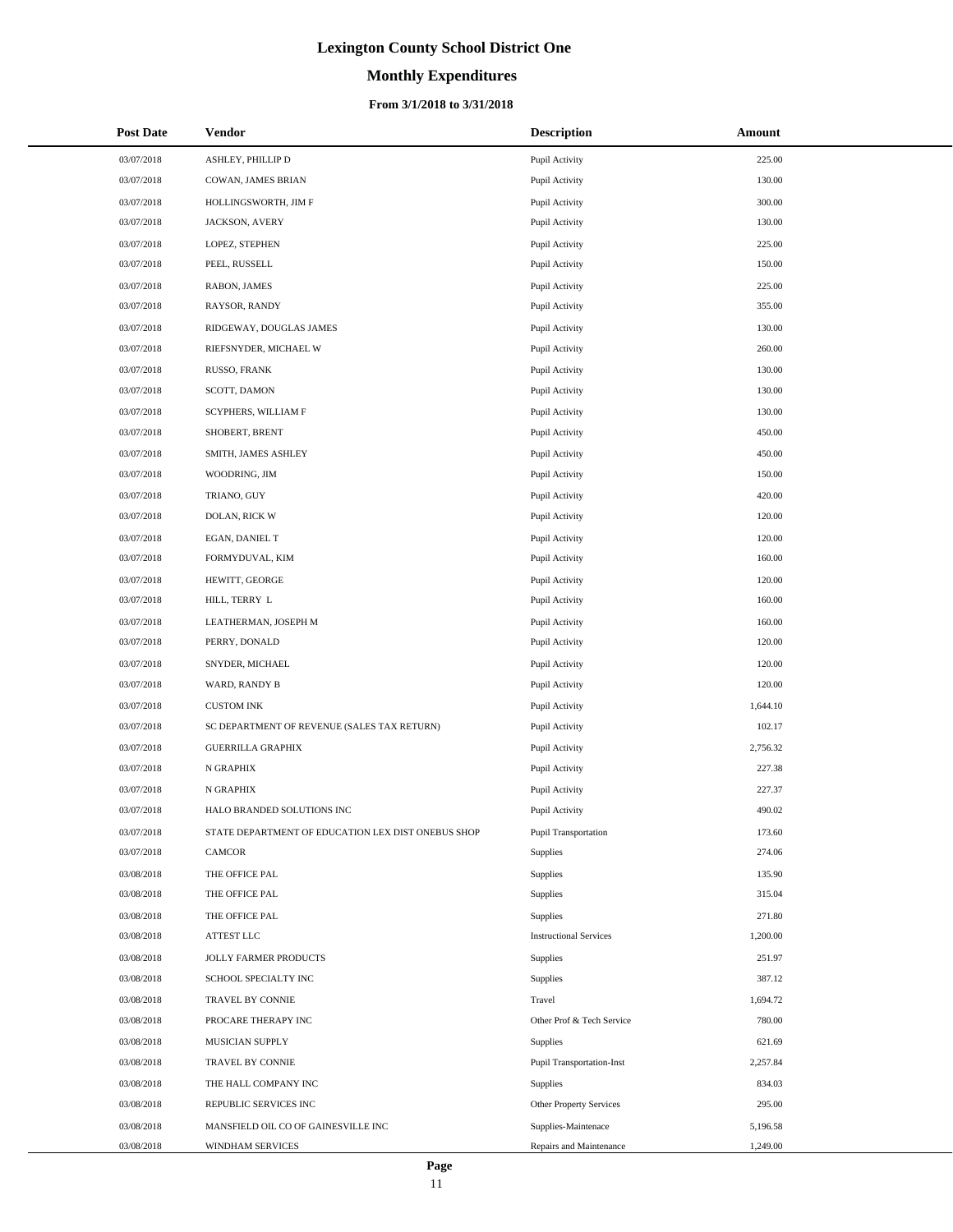# **Monthly Expenditures**

#### **From 3/1/2018 to 3/31/2018**

| <b>Post Date</b> | Vendor                                      | <b>Description</b>             | Amount    |
|------------------|---------------------------------------------|--------------------------------|-----------|
| 03/08/2018       | REPUBLIC SERVICES INC                       | Other Property Services        | 2,691.20  |
| 03/08/2018       | REPUBLIC SERVICES INC                       | Other Property Services        | 1,408.00  |
| 03/08/2018       | REPUBLIC SERVICES INC                       | Other Property Services        | 2,112.00  |
| 03/08/2018       | REPUBLIC SERVICES INC                       | Other Property Services        | 3,686.40  |
| 03/08/2018       | REPUBLIC SERVICES INC                       | Other Property Services        | 2,112.00  |
| 03/08/2018       | <b>BSN SPORTS</b>                           | Supplies-Maintenace            | 251.45    |
| 03/08/2018       | REPUBLIC SERVICES INC                       | <b>Other Property Services</b> | 2,816.00  |
| 03/08/2018       | REPUBLIC SERVICES INC                       | Other Property Services        | 704.00    |
| 03/08/2018       | REPUBLIC SERVICES INC                       | Other Property Services        | 2,112.00  |
| 03/08/2018       | REPUBLIC SERVICES INC                       | <b>Other Property Services</b> | 1,408.00  |
| 03/08/2018       | REPUBLIC SERVICES INC                       | Other Property Services        | 1,408.00  |
| 03/08/2018       | REPUBLIC SERVICES INC                       | Other Property Services        | 908.80    |
| 03/08/2018       | REPUBLIC SERVICES INC                       | <b>Other Property Services</b> | 1,408.00  |
| 03/08/2018       | REPUBLIC SERVICES INC                       | Other Property Services        | 1,232.00  |
| 03/08/2018       | REPUBLIC SERVICES INC                       | Other Property Services        | 2,112.00  |
| 03/08/2018       | REPUBLIC SERVICES INC                       | Other Property Services        | 2,035.20  |
| 03/08/2018       | REPUBLIC SERVICES INC                       | <b>Other Property Services</b> | 1,561.60  |
| 03/08/2018       | <b>WINDHAM SERVICES</b>                     | Repairs and Maintenance        | 624.50    |
| 03/08/2018       | WINDHAM SERVICES                            | Repairs and Maintenance        | 624.50    |
| 03/08/2018       | REPUBLIC SERVICES INC                       | <b>Other Property Services</b> | 1,408.00  |
| 03/08/2018       | REPUBLIC SERVICES INC                       | Other Property Services        | 1,408.00  |
| 03/08/2018       | REPUBLIC SERVICES INC                       | Other Property Services        | 2,112.00  |
| 03/08/2018       | REPUBLIC SERVICES INC                       | Other Property Services        | 1,408.00  |
| 03/08/2018       | REBEL YELL INC                              | Supplies-Maintenace            | 224.70    |
| 03/08/2018       | REPUBLIC SERVICES INC                       | <b>Other Property Services</b> | 1,408.00  |
| 03/08/2018       | REPUBLIC SERVICES INC                       | Other Property Services        | 1,408.00  |
| 03/08/2018       | REPUBLIC SERVICES INC                       | Other Property Services        | 1,408.00  |
| 03/08/2018       | REPUBLIC SERVICES INC                       | <b>Other Property Services</b> | 1,408.00  |
| 03/08/2018       | REPUBLIC SERVICES INC                       | Other Property Services        | 1,408.00  |
| 03/08/2018       | REPUBLIC SERVICES INC                       | Other Property Services        | 1,408.00  |
| 03/08/2018       | CULLUM SERVICES INC                         | Repairs and Maintenance        | 502.68    |
| 03/08/2018       | REPUBLIC SERVICES INC                       | Other Property Services        | 1,408.00  |
| 03/08/2018       | REPUBLIC SERVICES INC                       | <b>Other Property Services</b> | 1,408.00  |
| 03/08/2018       | <b>WW GRAINGER</b>                          | Supplies-Maintenace            | 555.33    |
| 03/08/2018       | REPUBLIC SERVICES INC                       | Other Property Services        | 1,408.00  |
| 03/08/2018       | REPUBLIC SERVICES INC                       | <b>Other Property Services</b> | 1,408.00  |
| 03/08/2018       | ARCPOINT OCCUPATIONAL SOLUTIONS LLC DBA AOS | Other Prof & Tech Service      | 1,521.92  |
| 03/08/2018       | FORMS AND SUPPLY INC (FSI)                  | Supplies                       | 160.91    |
| 03/08/2018       | <b>COMPORIUM</b>                            | Communication                  | 12,018.94 |
| 03/08/2018       | <b>COMPORIUM</b>                            | Communication                  | 6,185.91  |
| 03/08/2018       | <b>COMPORIUM</b>                            | Communication                  | 2,031.68  |
| 03/08/2018       | <b>COMPORIUM</b>                            | Communication                  | 3,710.87  |
| 03/08/2018       | <b>COMPORIUM</b>                            | Communication                  | 2,105.34  |
| 03/08/2018       | <b>COMPORIUM</b>                            | Communication                  | 3,140.67  |
| 03/08/2018       | <b>COMPORIUM</b>                            | Communication                  | 2,743.26  |
| 03/08/2018       | <b>COMPORIUM</b>                            | Communication                  | 1,377.24  |
| 03/08/2018       | <b>COMPORIUM</b>                            | Communication                  | 2,825.36  |
| 03/08/2018       | COMPORIUM                                   | Communication                  | 2,009.52  |

÷.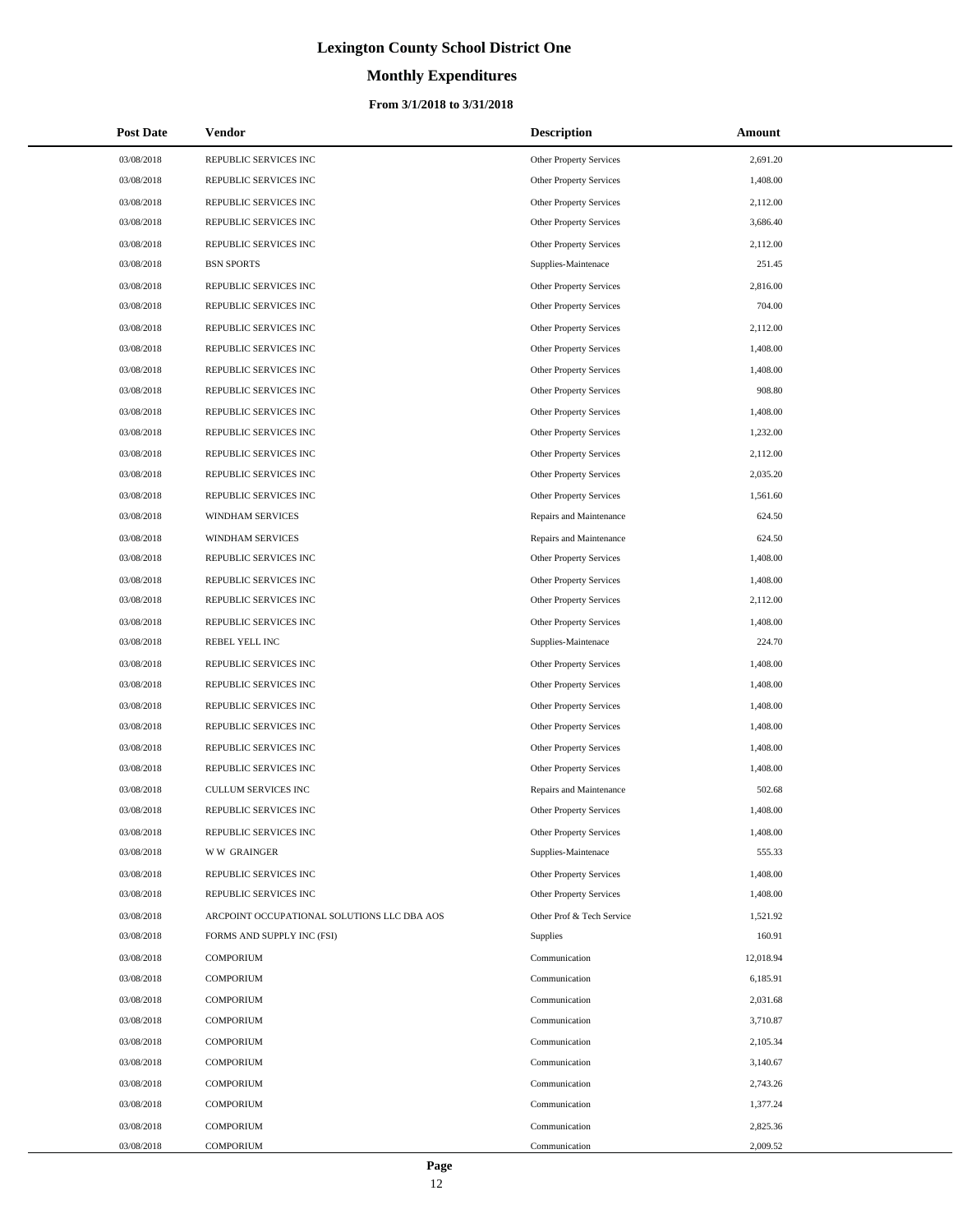# **Monthly Expenditures**

#### **From 3/1/2018 to 3/31/2018**

| <b>Post Date</b> | Vendor                                      | <b>Description</b>        | Amount     |
|------------------|---------------------------------------------|---------------------------|------------|
| 03/08/2018       | <b>COMPORIUM</b>                            | Communication             | 2,099.39   |
| 03/08/2018       | <b>COMPORIUM</b>                            | Communication             | 2,033.26   |
| 03/08/2018       | <b>COMPORIUM</b>                            | Communication             | 2,261.13   |
| 03/08/2018       | <b>COMPORIUM</b>                            | Communication             | 2,258.37   |
| 03/08/2018       | <b>COMPORIUM</b>                            | Communication             | 2,857.10   |
| 03/08/2018       | <b>COMPORIUM</b>                            | Communication             | 5,491.99   |
| 03/08/2018       | <b>COMPORIUM</b>                            | Communication             | 2,372.94   |
| 03/08/2018       | <b>COMPORIUM</b>                            | Communication             | 2,646.66   |
| 03/08/2018       | <b>COMPORIUM</b>                            | Communication             | 2,457.72   |
| 03/08/2018       | <b>COMPORIUM</b>                            | Communication             | 2,303.31   |
| 03/08/2018       | <b>COMPORIUM</b>                            | Communication             | 2,530.53   |
| 03/08/2018       | <b>COMPORIUM</b>                            | Communication             | 3,117.44   |
| 03/08/2018       | <b>COMPORIUM</b>                            | Communication             | 2,467.45   |
| 03/08/2018       | <b>COMPORIUM</b>                            | Communication             | 2,412.69   |
| 03/08/2018       | <b>COMPORIUM</b>                            | Communication             | 2,337.47   |
| 03/08/2018       | <b>COMPORIUM</b>                            | Communication             | 1,914.71   |
| 03/08/2018       | <b>COMPORIUM</b>                            | Communication             | 1,866.19   |
| 03/08/2018       | <b>COMPORIUM</b>                            | Communication             | 2,246.85   |
| 03/08/2018       | <b>COMPORIUM</b>                            | Communication             | 2,334.71   |
| 03/08/2018       | <b>COMPORIUM</b>                            | Communication             | 2,891.85   |
| 03/08/2018       | <b>COMPORIUM</b>                            | Communication             | 6,871.39   |
| 03/08/2018       | <b>COMPORIUM</b>                            | Communication             | 2,822.43   |
| 03/08/2018       | THE PARENT INSTITUTE                        | Supplies                  | 1,153.80   |
| 03/08/2018       | <b>GORDON, BERIT</b>                        | Inst Prog Improvement     | 9,000.00   |
| 03/08/2018       | READING AND WRITING PROJECT NETWORK LLC     | Inst Prog Improvement     | 12,415.66  |
| 03/08/2018       | HYATT PLACE CHARLESTON                      | Travel                    | 778.64     |
| 03/08/2018       | SKILLSUSA SC                                | Travel                    | 720.00     |
| 03/08/2018       | AIKIDO ACADEMY OF SELF DEFENSE LLC          | Other Prof & Tech Service | 600.00     |
| 03/08/2018       | SCHOOL SPECIALTY INC                        | Supplies                  | 365.49     |
| 03/08/2018       | LEARNING BY DESIGN INC                      | Supplies                  | 38,620.40  |
| 03/08/2018       | SC DEPARTMENT OF REVENUE (SALES TAX RETURN) | Supplies                  | 2,680.68   |
| 03/08/2018       | H G REYNOLDS COMPANY INC                    | <b>Building</b>           | 296,309.04 |
| 03/08/2018       | THOMPSON TURNER CONSTRUCTION                | Improv Other Than Bldg    | 438,097.26 |
| 03/08/2018       | JENKINS HANCOCK AND SIDES                   | Improv Other Than Bldg    | 2,252.10   |
| 03/08/2018       | SYSCO FOOD SERV OF COLUMBIA                 | Food                      | 18,395.73  |
| 03/08/2018       | SYSCO FOOD SERV OF COLUMBIA                 | Food                      | 6,410.73   |
| 03/08/2018       | SYSCO FOOD SERV OF COLUMBIA                 | Food                      | 8,493.62   |
| 03/08/2018       | SYSCO FOOD SERV OF COLUMBIA                 | Food                      | 5,892.75   |
| 03/08/2018       | SYSCO FOOD SERV OF COLUMBIA                 | Food                      | 5,510.40   |
| 03/08/2018       | SYSCO FOOD SERV OF COLUMBIA                 | Food                      | 5,927.40   |
| 03/08/2018       | SYSCO FOOD SERV OF COLUMBIA                 | Food                      | 903.41     |
| 03/08/2018       | SYSCO FOOD SERV OF COLUMBIA                 | Food                      | 6,645.70   |
| 03/08/2018       | SYSCO FOOD SERV OF COLUMBIA                 | Food                      | 4,759.61   |
| 03/08/2018       | SYSCO FOOD SERV OF COLUMBIA                 | Food                      | 7,491.72   |
| 03/08/2018       | SYSCO FOOD SERV OF COLUMBIA                 | Food                      | 6,493.74   |
| 03/08/2018       | SYSCO FOOD SERV OF COLUMBIA                 | Food                      | 6,618.37   |
| 03/08/2018       | SYSCO FOOD SERV OF COLUMBIA                 | Food                      | 8,386.48   |
| 03/08/2018       | SYSCO FOOD SERV OF COLUMBIA                 | Food                      | 8,262.39   |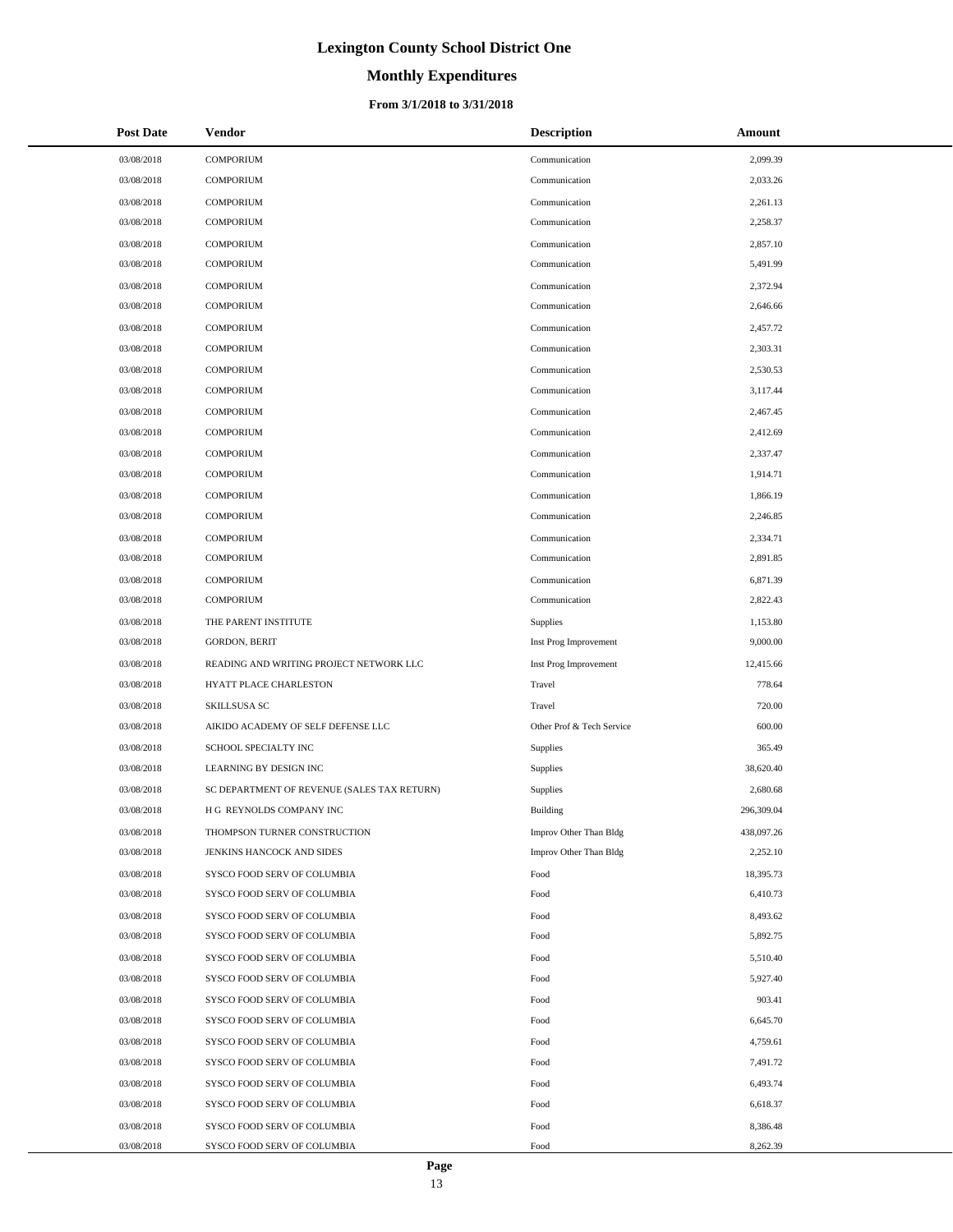# **Monthly Expenditures**

#### **From 3/1/2018 to 3/31/2018**

| <b>Post Date</b> | Vendor                                        | <b>Description</b>         | Amount    |
|------------------|-----------------------------------------------|----------------------------|-----------|
| 03/08/2018       | SYSCO FOOD SERV OF COLUMBIA                   | Food                       | 1,974.99  |
| 03/08/2018       | SYSCO FOOD SERV OF COLUMBIA                   | Food                       | 5,459.83  |
| 03/08/2018       | SYSCO FOOD SERV OF COLUMBIA                   | Food                       | 5,057.13  |
| 03/08/2018       | SYSCO FOOD SERV OF COLUMBIA                   | Food                       | 2,594.14  |
| 03/08/2018       | SYSCO FOOD SERV OF COLUMBIA                   | Food                       | 5,533.57  |
| 03/08/2018       | SYSCO FOOD SERV OF COLUMBIA                   | Food                       | 6,233.17  |
| 03/08/2018       | SYSCO FOOD SERV OF COLUMBIA                   | Food                       | 3,551.14  |
| 03/08/2018       | SYSCO FOOD SERV OF COLUMBIA                   | Food                       | 7,639.64  |
| 03/08/2018       | SYSCO FOOD SERV OF COLUMBIA                   | Food                       | 7,836.30  |
| 03/08/2018       | SYSCO FOOD SERV OF COLUMBIA                   | Food                       | 5,613.05  |
| 03/08/2018       | SYSCO FOOD SERV OF COLUMBIA                   | Food                       | 3,506.96  |
| 03/08/2018       | SYSCO FOOD SERV OF COLUMBIA                   | Food                       | 2,273.31  |
| 03/08/2018       | SYSCO FOOD SERV OF COLUMBIA                   | Food                       | 4,865.74  |
| 03/08/2018       | SYSCO FOOD SERV OF COLUMBIA                   | Food                       | 5,470.73  |
| 03/08/2018       | SYSCO FOOD SERV OF COLUMBIA                   | Food                       | 15,637.70 |
| 03/08/2018       | SYSCO FOOD SERV OF COLUMBIA                   | Food                       | 4,015.84  |
| 03/08/2018       | SMARTPHONE MEDIC LLC                          | Pupil Activity             | 198.00    |
| 03/08/2018       | SMARTPHONE MEDIC LLC                          | Pupil Activity             | 297.00    |
| 03/08/2018       | SMARTPHONE MEDIC LLC                          | Pupil Activity             | 198.00    |
| 03/08/2018       | SMARTPHONE MEDIC LLC                          | Pupil Activity             | 198.00    |
| 03/08/2018       | SMARTPHONE MEDIC LLC                          | Pupil Activity             | 198.00    |
| 03/08/2018       | COLUMBIA CHILDREN'S THEATRE                   | Pupil Activity             | 400.00    |
| 03/08/2018       | JONES SCHOOL SUPPLY CO INC                    | Pupil Activity             | 356.16    |
| 03/08/2018       | THE OFFICE PAL                                | Pupil Activity             | 1,818.20  |
| 03/08/2018       | COLLINS SPORTS MEDICINE                       | Pupil Activity             | 1,198.00  |
| 03/08/2018       | HUDSON'S SMOKEHOUSE OF LEXINGTON LLC          | Pupil Activity             | 421.85    |
| 03/08/2018       | HUDSON'S SMOKEHOUSE OF LEXINGTON LLC          | Pupil Activity             | 351.97    |
| 03/08/2018       | <b>BSN SPORTS</b>                             | Pupil Activity             | 2,471.70  |
| 03/08/2018       | <b>CAROLINA SPORTS INC</b>                    | Pupil Activity             | 693.00    |
| 03/08/2018       | HUDSON'S SMOKEHOUSE OF LEXINGTON LLC          | Pupil Activity             | 162.64    |
| 03/08/2018       | <b>BSN SPORTS</b>                             | Pupil Activity             | 3,933.32  |
| 03/09/2018       | SCHOOL SPECIALTY INC                          | Supplies                   | 1,653.48  |
| 03/09/2018       | MATH4SALE INC                                 | Supplies                   | 1,016.49  |
| 03/09/2018       | SOUTHEASTERN SPEECH AND LANGUAGE SERVICES LLC | Other Prof & Tech Service  | 5,913.00  |
| 03/09/2018       | FOLLETT SCHOOL SOLUTIONS INC                  | <b>Library Books</b>       | 2,000.00  |
| 03/09/2018       | FOLLETT SCHOOL SOLUTIONS INC                  | <b>Library Books</b>       | 1,246.93  |
| 03/09/2018       | FOLLETT SCHOOL SOLUTIONS INC                  | <b>Library Books</b>       | 3,106.60  |
| 03/09/2018       | FOLLETT SCHOOL SOLUTIONS INC                  | <b>Library Books</b>       | 2,406.75  |
| 03/09/2018       | CERTIFIED TRANSLATION SERVICES                | Other Prof & Tech Service  | 130.00    |
| 03/09/2018       | COMPASS GROUP DBA CANTEEN REFRESHMENT SERV    | Supplies-Maintenace        | 703.32    |
| 03/09/2018       | SC DEPARTMENT OF CORRECTIONS                  | Supplies                   | 2,358.00  |
| 03/09/2018       | SUBURBAN PROPANE                              | Energy                     | 799.90    |
| 03/09/2018       | DADE PAPER AND BAG CO                         | Supplies-Maintenace        | 918.06    |
| 03/09/2018       | DADE PAPER AND BAG CO                         | Supplies-Maintenace        | 459.03    |
| 03/09/2018       | DADE PAPER AND BAG CO                         | Supplies-Maintenace        | 275.42    |
| 03/09/2018       | GRACE OUTDOOR ADVERTISING LLC                 | Advertising                | 1,000.00  |
| 03/09/2018       | DIGITAL OFFICE SOLUTIONS INC                  | Repairs and Maintenance    | 665.28    |
| 03/09/2018       | COMMUNICATION MANAGEMENT INC                  | <b>Technology Supplies</b> | 538.90    |

÷.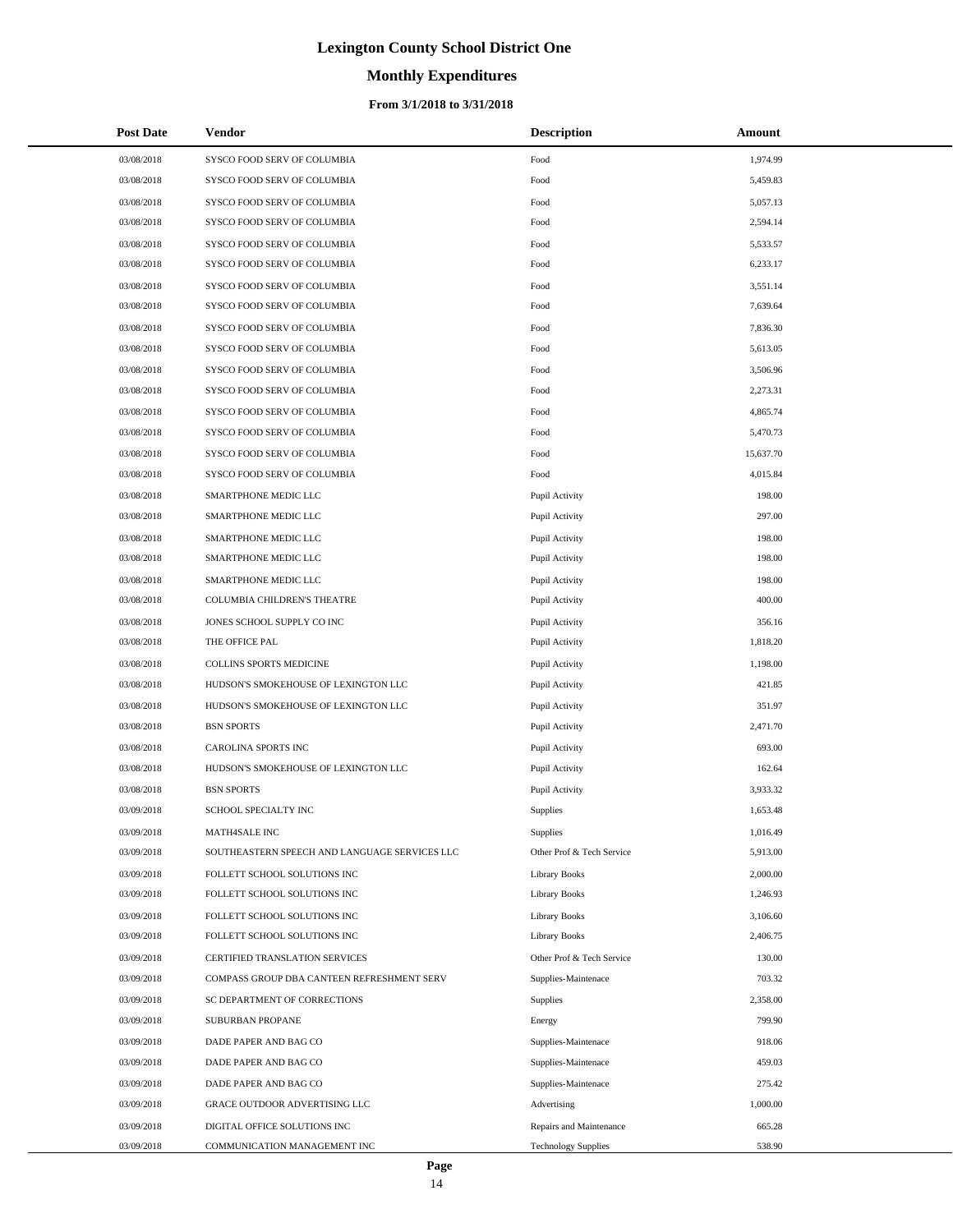# **Monthly Expenditures**

#### **From 3/1/2018 to 3/31/2018**

| <b>Post Date</b> | Vendor                                          | <b>Description</b>        | Amount    |  |
|------------------|-------------------------------------------------|---------------------------|-----------|--|
| 03/09/2018       | DIGITAL OFFICE SOLUTIONS INC                    | Repairs and Maintenance   | 693.15    |  |
| 03/09/2018       | DIGITAL OFFICE SOLUTIONS INC                    | Repairs and Maintenance   | 434.25    |  |
| 03/09/2018       | DIGITAL OFFICE SOLUTIONS INC                    | Repairs and Maintenance   | 412.03    |  |
| 03/09/2018       | RIVERBANKS ZOO                                  | Other Prof & Tech Service | 255.00    |  |
| 03/09/2018       | CRAIG A OTTO ARCHITECT INC                      | <b>Building</b>           | 23,900.00 |  |
| 03/09/2018       | FOLLETT SCHOOL SOLUTIONS INC                    | Pupil Activity            | 992.33    |  |
| 03/09/2018       | RIDDELL / ALL AMERICAN                          | Pupil Activity            | 1,691.15  |  |
| 03/09/2018       | T AND T SPORTS                                  | Pupil Activity            | 195.81    |  |
| 03/09/2018       | CAROLINA SPRINGS MIDDLE SCHOOL                  | Pupil Activity            | 155.71    |  |
| 03/09/2018       | WESTWOOD HIGH SCHOOL                            | Pupil Activity            | 120.00    |  |
| 03/09/2018       | SOUTHERN CROSS SERTOMA CLUB                     | Pupil Activity            | 250.00    |  |
| 03/09/2018       | <b>BSN SPORTS</b>                               | Pupil Activity            | 452.66    |  |
| 03/09/2018       | THE TROPHY & AWARDS CENTER                      | Pupil Activity            | 274.67    |  |
| 03/09/2018       | <b>CHORAL TRACKS</b>                            | Pupil Activity            | 995.00    |  |
| 03/09/2018       | <b>BSN SPORTS</b>                               | Pupil Activity            | 1,552.57  |  |
| 03/09/2018       | <b>CAMCOR</b>                                   | Supplies                  | 835.79    |  |
| 03/09/2018       | ATLAS ORGANICS INC                              | Other Prof & Tech Service | 259.00    |  |
| 03/12/2018       | US POSTAL SERVICE                               | Supplies                  | 1,960.00  |  |
| 03/12/2018       | LEXINGTON PRINTING LLC                          | Supplies                  | 159.43    |  |
| 03/12/2018       | FORMS AND SUPPLY INC (FSI)                      | Supplies                  | 863.49    |  |
| 03/12/2018       | <b>EMPLOYEE</b>                                 | Travel                    | 167.99    |  |
| 03/12/2018       | BLICK ART MATERIALS LLC                         | Supplies                  | 100.54    |  |
| 03/12/2018       | UNIFIED AV SYSTEMS INC DBA MULTI MEDIA SERVICES | Supplies                  | 511.89    |  |
| 03/12/2018       | PINE PRESS OF LEXINGTON INC                     | Printing and Binding      | 382.17    |  |
| 03/12/2018       | BOUND TO STAY BOUND BOOKS INC                   | <b>Library Books</b>      | 207.48    |  |
| 03/12/2018       | THE LIBRARY STORE                               | <b>Supplies</b>           | 106.89    |  |
| 03/12/2018       | CERTIFIED TRANSLATION SERVICES                  | Other Prof & Tech Service | 130.00    |  |
| 03/12/2018       | <b>EMPLOYEE</b>                                 | Dues and Fees             | 275.00    |  |
| 03/12/2018       | HP INC                                          | Supplies                  | 297.31    |  |
| 03/12/2018       | <b>EMPLOYEE</b>                                 | Travel                    | 202.65    |  |
| 03/12/2018       | CULLUM SERVICES INC                             | Repairs and Maintenance   | 1,343.75  |  |
| 03/12/2018       | <b>GRAYBAR ELECTRIC CO INC</b>                  | Supplies-Maintenace       | 224.06    |  |
| 03/12/2018       | REPUBLIC SERVICES INC                           | Other Property Services   | 295.00    |  |
| 03/12/2018       | CULLUM SERVICES INC                             | Repairs and Maintenance   | 4,792.50  |  |
| 03/12/2018       | KENDALL ELEVATOR COMPANY                        | Repairs and Maintenance   | 544.00    |  |
| 03/12/2018       | HYMAN PAPER CO INC                              | Supplies-Maintenace       | 1,335.36  |  |
| 03/12/2018       | CULLUM SERVICES INC                             | Repairs and Maintenance   | 1,108.08  |  |
| 03/12/2018       | CULLUM SERVICES INC                             | Repairs and Maintenance   | 3,937.50  |  |
| 03/12/2018       | CULLUM SERVICES INC                             | Repairs and Maintenance   | 1,023.75  |  |
| 03/12/2018       | HYMAN PAPER CO INC                              | Supplies-Maintenace       | 400.61    |  |
| 03/12/2018       | <b>CULLUM SERVICES INC</b>                      | Repairs and Maintenance   | 360.00    |  |
| 03/12/2018       | HYMAN PAPER CO INC                              | Supplies-Maintenace       | 333.84    |  |
| 03/12/2018       | CULLUM SERVICES INC                             | Repairs and Maintenance   | 1,379.17  |  |
| 03/12/2018       | HYMAN PAPER CO INC                              | Supplies-Maintenace       | 400.61    |  |
| 03/12/2018       | CULLUM SERVICES INC                             | Repairs and Maintenance   | 440.63    |  |
| 03/12/2018       | CULLUM SERVICES INC                             | Repairs and Maintenance   | 2,730.00  |  |
| 03/12/2018       | OTIS ELEVATOR CO                                | Repairs and Maintenance   | 4,733.89  |  |
| 03/12/2018       | HYMAN PAPER CO INC                              | Supplies-Maintenace       | 400.61    |  |

 $\overline{a}$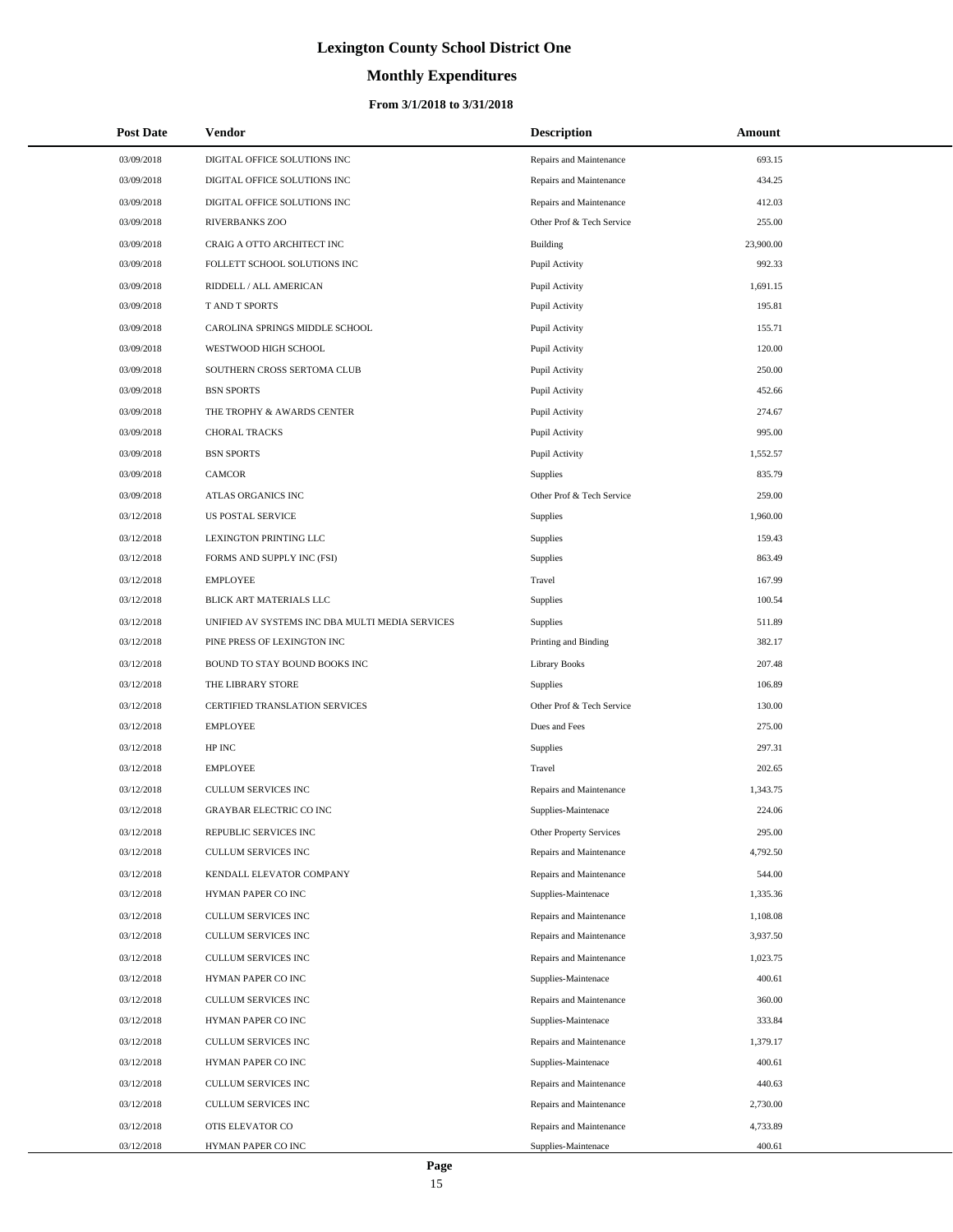# **Monthly Expenditures**

| <b>Post Date</b> | Vendor                                            | <b>Description</b>         | Amount    |
|------------------|---------------------------------------------------|----------------------------|-----------|
| 03/12/2018       | CULLUM SERVICES INC                               | Repairs and Maintenance    | 757.50    |
| 03/12/2018       | HYMAN PAPER CO INC                                | Supplies-Maintenace        | 467.38    |
| 03/12/2018       | CULLUM SERVICES INC                               | Repairs and Maintenance    | 1,372.50  |
| 03/12/2018       | <b>CULLUM SERVICES INC</b>                        | Repairs and Maintenance    | 1,355.63  |
| 03/12/2018       | CULLUM SERVICES INC                               | Repairs and Maintenance    | 1,059.38  |
| 03/12/2018       | CULLUM SERVICES INC                               | Repairs and Maintenance    | 1,331.25  |
| 03/12/2018       | CULLUM SERVICES INC                               | Repairs and Maintenance    | 1,792.50  |
| 03/12/2018       | <b>CULLUM SERVICES INC</b>                        | Repairs and Maintenance    | 3,788.54  |
| 03/12/2018       | CULLUM SERVICES INC                               | Repairs and Maintenance    | 1,691.25  |
| 03/12/2018       | HYMAN PAPER CO INC                                | Supplies-Maintenace        | 400.61    |
| 03/12/2018       | CULLUM SERVICES INC                               | Repairs and Maintenance    | 1,537.50  |
| 03/12/2018       | HYMAN PAPER CO INC                                | Supplies-Maintenace        | 400.61    |
| 03/12/2018       | CULLUM SERVICES INC                               | Repairs and Maintenance    | 1,149.38  |
| 03/12/2018       | HYMAN PAPER CO INC                                | Supplies-Maintenace        | 333.84    |
| 03/12/2018       | CULLUM SERVICES INC                               | Repairs and Maintenance    | 2,651.25  |
| 03/12/2018       | HYMAN PAPER CO INC                                | Supplies-Maintenace        | 400.61    |
| 03/12/2018       | <b>CULLUM SERVICES INC</b>                        | Repairs and Maintenance    | 1,125.00  |
| 03/12/2018       | ESTATE MANAGEMENT SERVICES INC                    | Repairs and Maintenance    | 133.18    |
| 03/12/2018       | HYMAN PAPER CO INC                                | Supplies-Maintenace        | 400.61    |
| 03/12/2018       | <b>CULLUM SERVICES INC</b>                        | Repairs and Maintenance    | 1,515.00  |
| 03/12/2018       | $\mathbf{ADI}$                                    | Supplies-Maintenace        | 706.37    |
| 03/12/2018       | SMITH AND JONES JANITORIAL SUPPLIES AND EQUIP INC | Supplies-Maintenace        | 275.42    |
| 03/12/2018       | CULLUM SERVICES INC                               | Repairs and Maintenance    | 1,376.25  |
| 03/12/2018       | CULLUM SERVICES INC                               | Repairs and Maintenance    | 1,530.00  |
| 03/12/2018       | CULLUM SERVICES INC                               | Repairs and Maintenance    | 1,205.60  |
| 03/12/2018       | CULLUM SERVICES INC                               | Repairs and Maintenance    | 1,276.88  |
| 03/12/2018       | CULLUM SERVICES INC                               | Repairs and Maintenance    | 620.62    |
| 03/12/2018       | CULLUM SERVICES INC                               | Repairs and Maintenance    | 2,371.88  |
| 03/12/2018       | CULLUM SERVICES INC                               | Repairs and Maintenance    | 1,453.12  |
| 03/12/2018       | HYMAN PAPER CO INC                                | Supplies-Maintenace        | 534.14    |
| 03/12/2018       | CULLUM SERVICES INC                               | Repairs and Maintenance    | 2,437.50  |
| 03/12/2018       | HYMAN PAPER CO INC                                | Supplies-Maintenace        | 801.22    |
| 03/12/2018       | SMITH AND JONES JANITORIAL SUPPLIES AND EQUIP INC | Supplies-Maintenace        | 972.42    |
| 03/12/2018       | <b>CULLUM SERVICES INC</b>                        | Repairs and Maintenance    | 5,887.50  |
| 03/12/2018       | <b>CULLUM SERVICES INC</b>                        | Repairs and Maintenance    | 1,453.13  |
| 03/12/2018       | HYMAN PAPER CO INC                                | Supplies-Maintenace        | 400.59    |
| 03/12/2018       | CHECKER YELLOW CAB CO INC                         | Pupil Transportation       | 14,425.00 |
| 03/12/2018       | COLLINS, STEPHEN M                                | Other Prof & Tech Service  | 120.00    |
| 03/12/2018       | FINLEY, STEPHEN CRAIG                             | Other Prof & Tech Service  | 120.00    |
| 03/12/2018       | LINT, CHARLES ROBERT                              | Other Prof & Tech Service  | 120.00    |
| 03/12/2018       | WILFONG, MICHAEL BRIAN                            | Other Prof & Tech Service  | 120.00    |
| 03/12/2018       | SHARPE, STEFAN ALEXANDER                          | Other Prof & Tech Service  | 120.00    |
| 03/12/2018       | CDWG ACCT 305089                                  | <b>Technology Supplies</b> | 564.26    |
| 03/12/2018       | CDWG ACCT 305089                                  | <b>Technology Supplies</b> | 564.25    |
| 03/12/2018       | <b>BOOKSOURCE</b>                                 | <b>Supplies</b>            | 5,402.67  |
| 03/12/2018       | <b>BOOKSOURCE</b>                                 | <b>Supplies</b>            | 332.82    |
| 03/12/2018       | SCHOOL SPECIALTY INC                              | Supplies                   | 976.08    |
| 03/12/2018       | MCGRAW HILL EDUCATION INC                         | Supplies                   | 639.90    |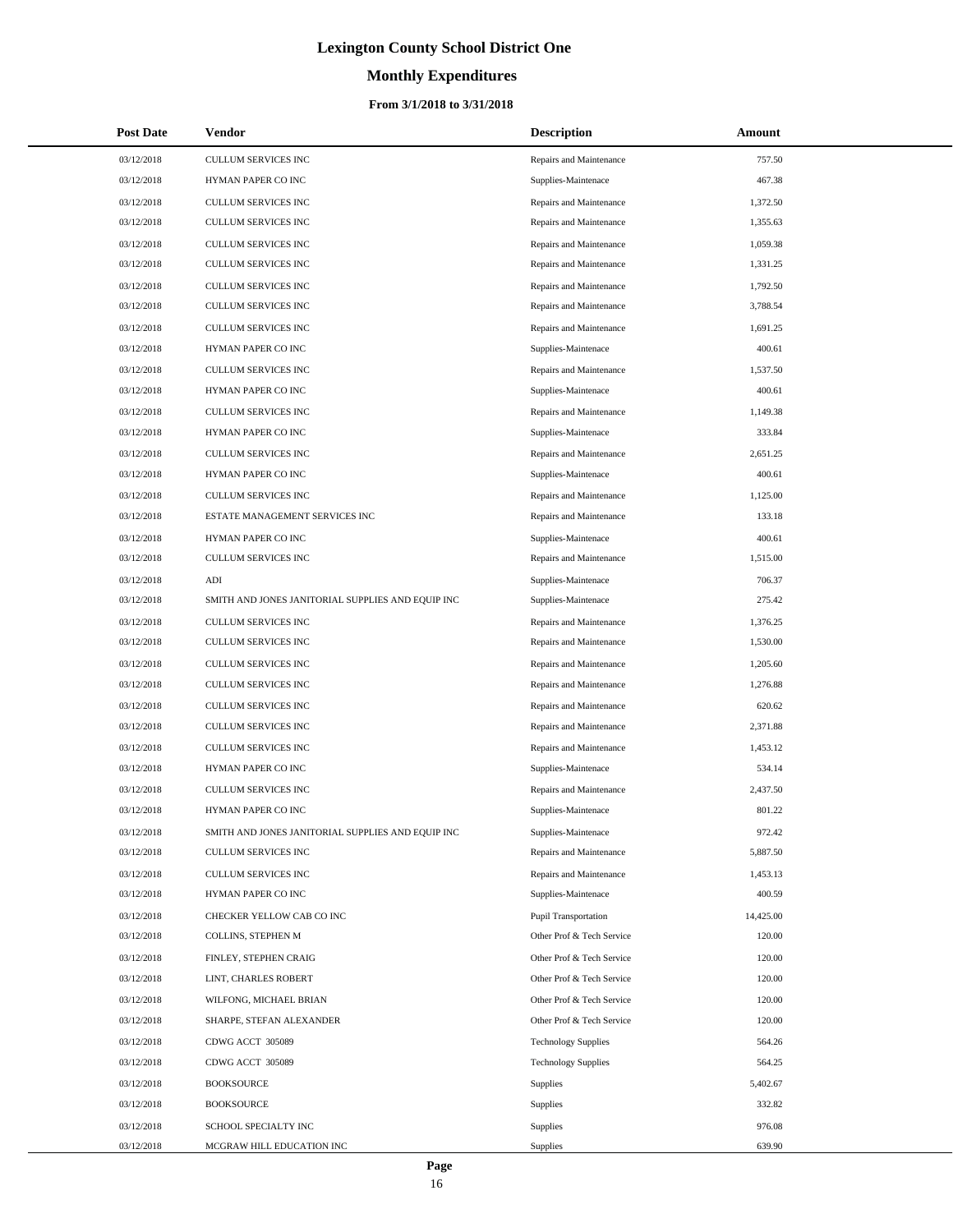# **Monthly Expenditures**

| <b>Post Date</b> | Vendor                                      | <b>Description</b>            | Amount     |
|------------------|---------------------------------------------|-------------------------------|------------|
| 03/12/2018       | <b>NCS PEARSON</b>                          | Supplies                      | 165.80     |
| 03/12/2018       | FORMS AND SUPPLY INC (FSI)                  | Supplies                      | 213.94     |
| 03/12/2018       | NANCY K PERRY CHILDREN'S SHELTER            | <b>Instructional Services</b> | 397.50     |
| 03/12/2018       | AIKIDO ACADEMY OF SELF DEFENSE LLC          | Other Prof & Tech Service     | 200.00     |
| 03/12/2018       | <b>WENGER CORP</b>                          | Equipment - Nonexpendable     | 6,581.57   |
| 03/12/2018       | <b>HEINEMANN</b>                            | <b>Supplies</b>               | 143.81     |
| 03/12/2018       | DAVIS FRAWLEY ATTORNEYS AT LAW              | <b>Legal Services</b>         | 585.00     |
| 03/12/2018       | DAVIS FRAWLEY ATTORNEYS AT LAW              | <b>Legal Services</b>         | 1,624.00   |
| 03/12/2018       | <b>GS2 ENGINEERING INC</b>                  | <b>Building</b>               | 3,817.80   |
| 03/12/2018       | NUIDEA SCHOOL SUPPLY CO                     | Supplies                      | 5,110.86   |
| 03/12/2018       | THOMPSON TURNER CONSTRUCTION                | Improv Other Than Bldg        | 116,188.07 |
| 03/12/2018       | <b>COMPORIUM</b>                            | Communication                 | 391.04     |
| 03/12/2018       | SC DEPARTMENT OF REVENUE (SALES TAX RETURN) | Sales Tax on Adult Meals      | 2,148.44   |
| 03/12/2018       | <b>US FOODS</b>                             | Supplies                      | 1,059.79   |
| 03/12/2018       | TRIDENT BEVERAGE INC                        | Food                          | 918.00     |
| 03/12/2018       | <b>US FOODS</b>                             | Commodity Distribution Charge | 233.10     |
| 03/12/2018       | <b>US FOODS</b>                             | Supplies                      | 508.38     |
| 03/12/2018       | <b>US FOODS</b>                             | Supplies                      | 531.38     |
| 03/12/2018       | <b>US FOODS</b>                             | Commodity Distribution Charge | 233.10     |
| 03/12/2018       | <b>US FOODS</b>                             | Supplies                      | 305.60     |
| 03/12/2018       | <b>US FOODS</b>                             | Supplies                      | 527.35     |
| 03/12/2018       | TRIDENT BEVERAGE INC                        | Food                          | 408.00     |
| 03/12/2018       | <b>US FOODS</b>                             | Commodity Distribution Charge | 233.10     |
| 03/12/2018       | <b>US FOODS</b>                             | Supplies                      | 645.78     |
| 03/12/2018       | <b>US FOODS</b>                             | <b>Supplies</b>               | 105.93     |
| 03/12/2018       | PRO KITCHEN ONLINE LLC                      | Supplies                      | 994.04     |
| 03/12/2018       | <b>US FOODS</b>                             | Supplies                      | 523.68     |
| 03/12/2018       | TRIDENT BEVERAGE INC                        | Food                          | 918.00     |
| 03/12/2018       | <b>US FOODS</b>                             | <b>Supplies</b>               | 479.93     |
| 03/12/2018       | <b>US FOODS</b>                             | Supplies                      | 689.44     |
| 03/12/2018       | TRIDENT BEVERAGE INC                        | Food                          | 306.00     |
| 03/12/2018       | <b>US FOODS</b>                             | Supplies                      | 496.59     |
| 03/12/2018       | <b>US FOODS</b>                             | Supplies                      | 628.63     |
| 03/12/2018       | <b>US FOODS</b>                             | Supplies                      | 640.16     |
| 03/12/2018       | TRIDENT BEVERAGE INC                        | Food                          | 306.00     |
| 03/12/2018       | <b>US FOODS</b>                             | Supplies                      | 939.82     |
| 03/12/2018       | HERSHEYS ICE CREAM                          | Food                          | 100.44     |
| 03/12/2018       | <b>US FOODS</b>                             | Commodity Distribution Charge | 229.95     |
| 03/12/2018       | <b>US FOODS</b>                             | <b>Supplies</b>               | 419.46     |
| 03/12/2018       | <b>US FOODS</b>                             | Supplies                      | 423.96     |
| 03/12/2018       | TRIDENT BEVERAGE INC                        | Food                          | 408.00     |
| 03/12/2018       | <b>US FOODS</b>                             | Supplies                      | 433.64     |
| 03/12/2018       | TRIDENT BEVERAGE INC                        | Food                          | 1,020.00   |
| 03/12/2018       | <b>US FOODS</b>                             | Supplies                      | 448.58     |
| 03/12/2018       | HERSHEYS ICE CREAM                          | Food                          | 120.00     |
| 03/12/2018       | <b>US FOODS</b>                             | Supplies                      | 500.32     |
| 03/12/2018       | HERSHEYS ICE CREAM                          | Food                          | 144.00     |
| 03/12/2018       | <b>US FOODS</b>                             | Supplies                      | 406.35     |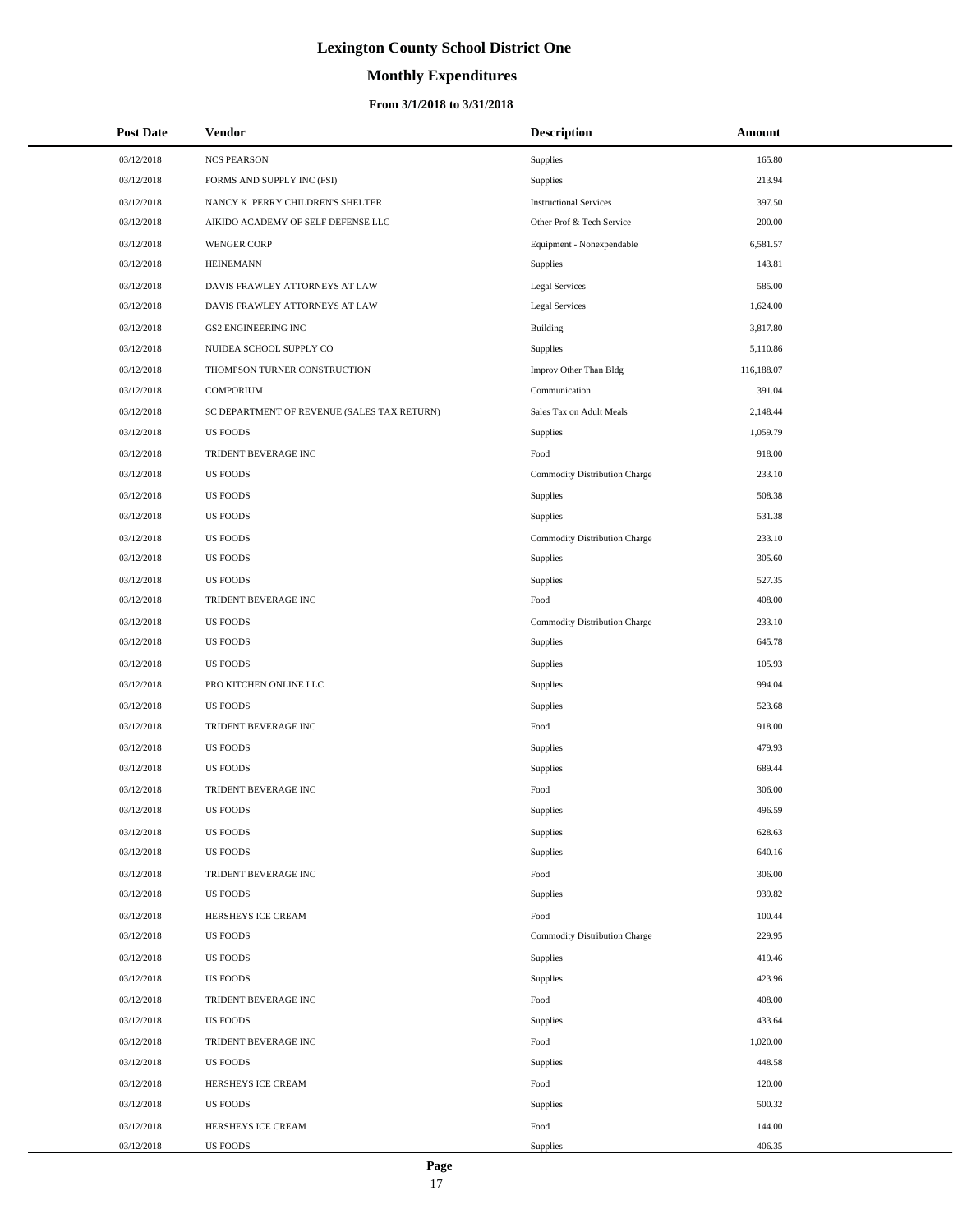# **Monthly Expenditures**

#### **From 3/1/2018 to 3/31/2018**

| <b>Post Date</b> | Vendor                                        | <b>Description</b>            | Amount    |
|------------------|-----------------------------------------------|-------------------------------|-----------|
| 03/12/2018       | <b>US FOODS</b>                               | Supplies                      | 593.97    |
| 03/12/2018       | <b>US FOODS</b>                               | Supplies                      | 344.23    |
| 03/12/2018       | TRIDENT BEVERAGE INC                          | Food                          | 714.00    |
| 03/12/2018       | <b>US FOODS</b>                               | Supplies                      | 300.12    |
| 03/12/2018       | <b>US FOODS</b>                               | Supplies                      | 581.05    |
| 03/12/2018       | HERSHEYS ICE CREAM                            | Food                          | 144.00    |
| 03/12/2018       | <b>US FOODS</b>                               | Supplies                      | 709.86    |
| 03/12/2018       | HERSHEYS ICE CREAM                            | Food                          | 288.00    |
| 03/12/2018       | <b>US FOODS</b>                               | Supplies                      | 415.52    |
| 03/12/2018       | HERSHEYS ICE CREAM                            | Food                          | 324.00    |
| 03/12/2018       | TRIDENT BEVERAGE INC                          | Food                          | 204.00    |
| 03/12/2018       | <b>US FOODS</b>                               | Supplies                      | 1,202.52  |
| 03/12/2018       | PRO KITCHEN ONLINE LLC                        | Supplies                      | 1,040.05  |
| 03/12/2018       | <b>US FOODS</b>                               | Supplies                      | 231.90    |
| 03/12/2018       | PRO KITCHEN ONLINE LLC                        | Supplies                      | 700.86    |
| 03/12/2018       | <b>US FOODS</b>                               | Supplies                      | 1,495.82  |
| 03/12/2018       | TRIDENT BEVERAGE INC                          | Food                          | 1,020.00  |
| 03/12/2018       | <b>US FOODS</b>                               | Commodity Distribution Charge | 249.42    |
| 03/12/2018       | <b>US FOODS</b>                               | Supplies                      | 657.55    |
| 03/12/2018       | TRIDENT BEVERAGE INC                          | Food                          | 306.00    |
| 03/12/2018       | <b>BOOKSOURCE</b>                             | Pupil Activity                | 404.70    |
| 03/12/2018       | KRISTY GWYN SWEET PEAS STITCHES               | Pupil Activity                | 160.00    |
| 03/12/2018       | STOKES, JAMES LEE                             | Pupil Activity                | 105.00    |
| 03/12/2018       | WISEMAN, DARREN MARK                          | Pupil Activity                | 120.00    |
| 03/12/2018       | AZAD, KAMRAN                                  | Pupil Activity                | 114.70    |
| 03/12/2018       | BORK, STEPHEN MICHAEL                         | Pupil Activity                | 122.80    |
| 03/12/2018       | JACKSON, AVERY                                | Pupil Activity                | 130.00    |
| 03/12/2018       | SCYPHERS, WILLIAM F                           | Pupil Activity                | 130.00    |
| 03/12/2018       | T AND T SPORTS                                | Pupil Activity                | 370.76    |
| 03/12/2018       | HINMAN, MATTHEW R                             | Pupil Activity                | 316.10    |
| 03/12/2018       | LABAZI, MOHAMED                               | Pupil Activity                | 161.30    |
| 03/12/2018       | MERCADEL, JOSHUA                              | Pupil Activity                | 161.30    |
| 03/12/2018       | WOODSIDE PLANTATION COUNTRY CLUB INC          | Pupil Activity                | 150.00    |
| 03/12/2018       | REED, JOHN MARCUS                             | Pupil Activity                | 120.00    |
| 03/12/2018       | GABRIELE, MICHAEL ANTHONY                     | Pupil Activity                | 142.40    |
| 03/12/2018       | REED, JOHN MARCUS                             | Pupil Activity                | 120.00    |
| 03/12/2018       | EMPLOYEE                                      | Pupil Activity                | 360.00    |
| 03/12/2018       | <b>MAURER, MARK R</b>                         | Pupil Activity                | 130.00    |
| 03/12/2018       | SULLIVAN, MATT                                | Pupil Activity                | 140.00    |
| 03/12/2018       | <b>HEINEMANN</b>                              | Supplies                      | 299.00    |
| 03/13/2018       | BLICK ART MATERIALS LLC                       | Supplies                      | 393.38    |
| 03/13/2018       | POLLOCK COMPANY                               | Supplies                      | 642.00    |
| 03/13/2018       | SOUTHEASTERN SPEECH AND LANGUAGE SERVICES LLC | Other Prof & Tech Service     | 5,347.25  |
| 03/13/2018       | COBB PEDIATRIC THERAPY SERIVCES               | Other Prof & Tech Service     | 10,080.00 |
| 03/13/2018       | SC DEPARTMENT OF ADMINISTRATION               | Repairs and Maintenance       | 1,575.84  |
| 03/13/2018       | PALMETTO PLAYGROUNDS LLC                      | Supplies-Maintenace           | 558.54    |
| 03/13/2018       | SUBURBAN PROPANE                              | Energy                        | 540.87    |
| 03/13/2018       | <b>WW GRAINGER</b>                            | Supplies-Maintenace           | 168.07    |

 $\overline{a}$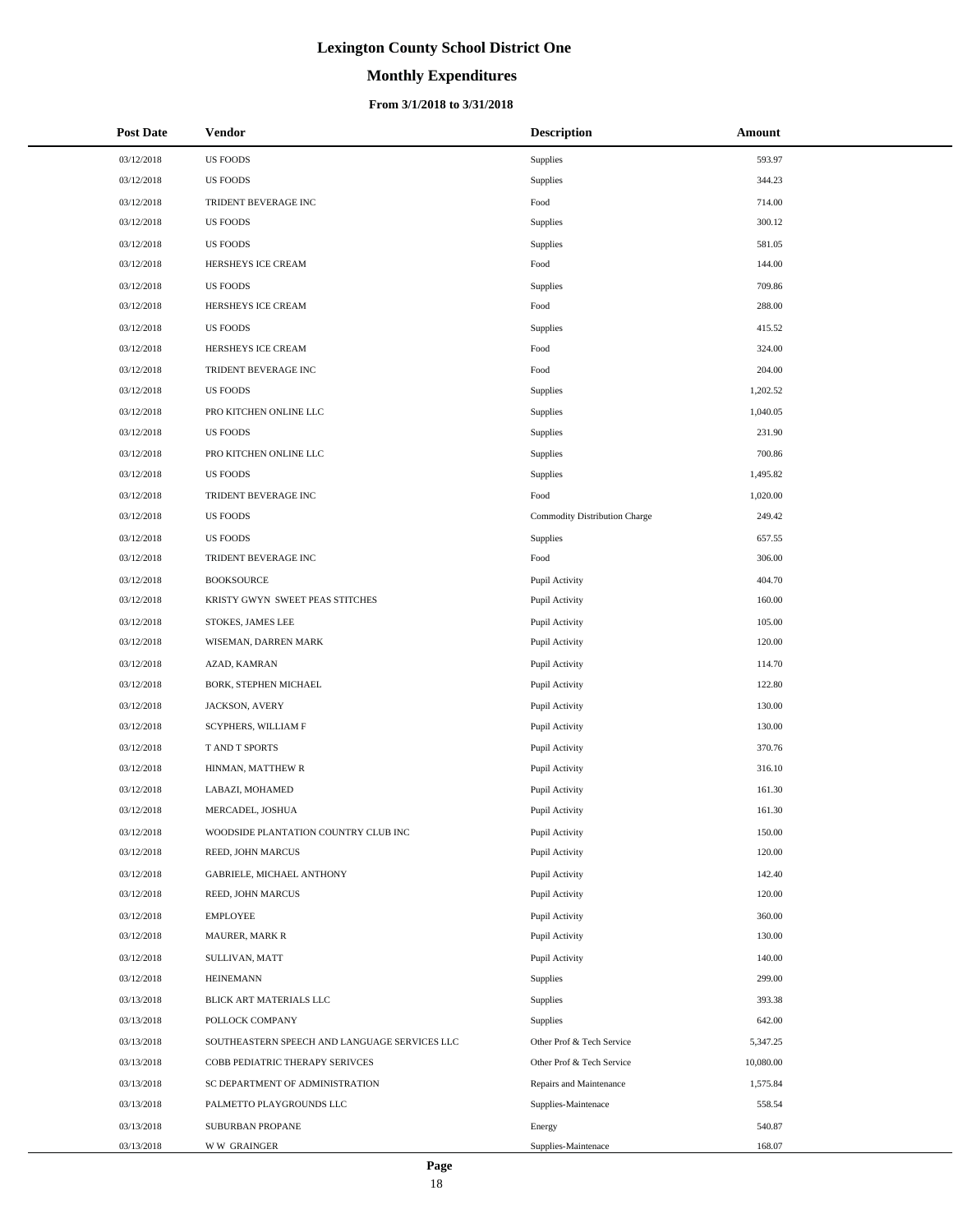# **Monthly Expenditures**

| <b>Post Date</b> | <b>Vendor</b>                         | <b>Description</b>          | Amount    |
|------------------|---------------------------------------|-----------------------------|-----------|
| 03/13/2018       | PENHALL COMPANY                       | Repairs and Maintenance     | 450.00    |
| 03/13/2018       | PALMETTO PLAYGROUNDS LLC              | Supplies-Maintenace         | 160.50    |
| 03/13/2018       | REBEL YELL INC                        | Supplies-Maintenace         | 224.70    |
| 03/13/2018       | <b>DELL COMPUTERS</b>                 | Software Renewal/Agreemen   | 55,390.72 |
| 03/13/2018       | COMMUNICATION MANAGEMENT INC          | <b>Technology Supplies</b>  | 3,426.57  |
| 03/13/2018       | COMMUNICATION MANAGEMENT INC          | <b>Technology Supplies</b>  | 690.90    |
| 03/13/2018       | COMMUNICATION MANAGEMENT INC          | <b>Technology Supplies</b>  | 538.90    |
| 03/13/2018       | READ TO THEM INC                      | <b>Supplies</b>             | 2,150.00  |
| 03/13/2018       | LEGO EDUCATION NOTH AMERICA           | Supplies                    | 1,104.03  |
| 03/13/2018       | <b>RIVERBANKS ZOO</b>                 | Other Prof & Tech Service   | 180.00    |
| 03/13/2018       | RESOURCES FOR EDUCATORS               | Software Renewal/Agreemen   | 192.60    |
| 03/13/2018       | BOOKS BY THE BUSHEL LLC               | Supplies                    | 482.70    |
| 03/13/2018       | 4IMPRINT INC                          | Supplies                    | 467.05    |
| 03/13/2018       | STETSON AND ASSOCIATES                | Inst Prog Improvement       | 8,290.11  |
| 03/13/2018       | TELCOM OF SOUTH CAROLINA INC          | Technology Equipment D F    | 26,137.78 |
| 03/13/2018       | THE TROPHY & AWARDS CENTER            | Pupil Activity              | 229.52    |
| 03/13/2018       | THE TROPHY & AWARDS CENTER            | Pupil Activity              | 160.50    |
| 03/13/2018       | <b>BSN SPORTS</b>                     | Pupil Activity              | 346.68    |
| 03/13/2018       | TOP LEFT LACROSSE INC                 | Pupil Activity              | 7,869.60  |
| 03/13/2018       | <b>BSN SPORTS</b>                     | Pupil Activity              | 102.72    |
| 03/13/2018       | <b>BSN SPORTS</b>                     | Pupil Activity              | 1,690.60  |
| 03/13/2018       | THE CROWN STORE                       | Pupil Activity              | 2,663.92  |
| 03/14/2018       | SCHOOL SPECIALTY INC                  | Supplies                    | 183.83    |
| 03/14/2018       | FORMS AND SUPPLY INC (FSI)            | Supplies                    | 270.71    |
| 03/14/2018       | TRIUNE MARKETING CO                   | Supplies                    | 658.05    |
| 03/14/2018       | SCHOOL SPECIALTY INC                  | Supplies                    | 303.88    |
| 03/14/2018       | <b>IPRINT TECHNOLOGIES</b>            | Supplies                    | 590.00    |
| 03/14/2018       | <b>GE APPLIANCES</b>                  | Supplies                    | 416.00    |
| 03/14/2018       | LEXINGTON COUNTY SCHOOL DIST 1        | <b>Pupil Transportation</b> | 247.38    |
| 03/14/2018       | SWEETWATER MUSIC EDUCATION TECHNOLOGY | <b>Supplies</b>             | 645.80    |
| 03/14/2018       | LEXINGTON COUNTY SCHOOL DIST 1        | <b>Pupil Transportation</b> | 126.48    |
| 03/14/2018       | <b>LENOVO US</b>                      | <b>Technology Supplies</b>  | 428.00    |
| 03/14/2018       | SOMETHING BORROWED LLC                | Rentals                     | 1,000.00  |
| 03/14/2018       | POCKET NURSE                          | <b>Supplies</b>             | 413.04    |
| 03/14/2018       | <b>APPLE INC</b>                      | <b>Technology Supplies</b>  | 797.15    |
| 03/14/2018       | <b>JW PEPPER</b>                      | Supplies                    | 240.00    |
| 03/14/2018       | SCHOOL NURSE SUPPLY INC               | <b>Supplies</b>             | 360.54    |
| 03/14/2018       | FOLLETT SCHOOL SOLUTIONS INC          | <b>Library Books</b>        | 558.40    |
| 03/14/2018       | BOUND TO STAY BOUND BOOKS INC         | <b>Library Books</b>        | 276.72    |
| 03/14/2018       | FOLLETT SCHOOL SOLUTIONS INC          | Library Books               | 710.43    |
| 03/14/2018       | THE FLIPPEN GROUP                     | Inst Prog Improvement       | 5,500.00  |
| 03/14/2018       | BURKETT BURKETT AND BURKETT           | Other Prof & Tech Service   | 518.00    |
| 03/14/2018       | FORMS AND SUPPLY INC (FSI)            | <b>Supplies</b>             | 427.90    |
| 03/14/2018       | SIMPLEXGRINNELL                       | Repairs and Maintenance     | 168.00    |
| 03/14/2018       | PALMETTO PLAYGROUNDS LLC              | Supplies-Maintenace         | 495.45    |
| 03/14/2018       | SIMPLEXGRINNELL                       | Repairs and Maintenance     | 2,832.00  |
| 03/14/2018       | PERRY-MANN ELECTRIC CO INC            | Supplies-Maintenace         | 169.49    |
| 03/14/2018       | SIMPLEXGRINNELL                       | Repairs and Maintenance     | 648.00    |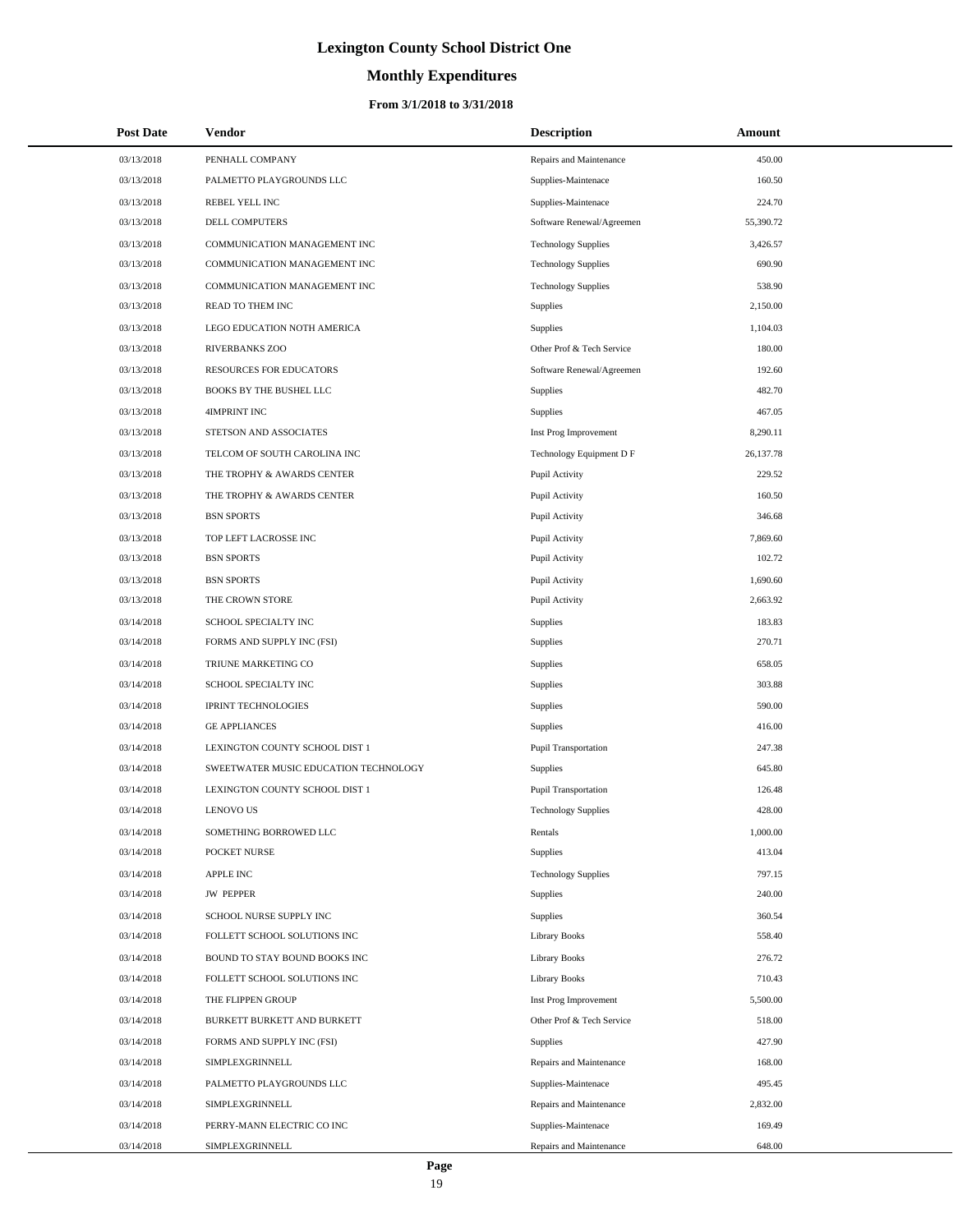# **Monthly Expenditures**

| <b>Post Date</b> | <b>Vendor</b>                       | <b>Description</b>          | Amount     |
|------------------|-------------------------------------|-----------------------------|------------|
| 03/14/2018       | SIMPLEXGRINNELL                     | Repairs and Maintenance     | 1,416.00   |
| 03/14/2018       | <b>GRAYBAR ELECTRIC CO INC</b>      | Supplies-Maintenace         | 428.00     |
| 03/14/2018       | PERRY-MANN ELECTRIC CO INC          | Supplies-Maintenace         | 232.47     |
| 03/14/2018       | <b>SUPPLY WORKS</b>                 | Supplies-Maintenace         | 165.00     |
| 03/14/2018       | SIMPLEXGRINNELL                     | Repairs and Maintenance     | 456.00     |
| 03/14/2018       | SIMPLEXGRINNELL                     | Repairs and Maintenance     | 1,008.00   |
| 03/14/2018       | PERRY-MANN ELECTRIC CO INC          | Supplies-Maintenace         | 401.96     |
| 03/14/2018       | SIMPLEXGRINNELL                     | Repairs and Maintenance     | 540.00     |
| 03/14/2018       | SIMPLEXGRINNELL                     | Repairs and Maintenance     | 492.00     |
| 03/14/2018       | SIMPLEXGRINNELL                     | Repairs and Maintenance     | 912.00     |
| 03/14/2018       | SIMPLEXGRINNELL                     | Repairs and Maintenance     | 408.00     |
| 03/14/2018       | SIMPLEXGRINNELL                     | Repairs and Maintenance     | 408.00     |
| 03/14/2018       | SOUTHEASTERN PAPER                  | Supplies-Maintenace         | 243.96     |
| 03/14/2018       | SIMPLEXGRINNELL                     | Repairs and Maintenance     | 696.00     |
| 03/14/2018       | <b>BELCO</b>                        | Supplies-Maintenace         | 428.00     |
| 03/14/2018       | <b>WW GRAINGER</b>                  | Supplies-Maintenace         | 184.55     |
| 03/14/2018       | <b>BELCO</b>                        | Equipment - Nonexpendable   | 7,383.00   |
| 03/14/2018       | <b>GRAYBAR ELECTRIC CO INC</b>      | Supplies-Maintenace         | 428.00     |
| 03/14/2018       | SIMPLEXGRINNELL                     | Repairs and Maintenance     | 396.00     |
| 03/14/2018       | PERRY-MANN ELECTRIC CO INC          | Supplies-Maintenace         | 544.09     |
| 03/14/2018       | PALMETTO PROPANE                    | Energy                      | 625.77     |
| 03/14/2018       | SIMPLEXGRINNELL                     | Repairs and Maintenance     | 336.00     |
| 03/14/2018       | PERRY-MANN ELECTRIC CO INC          | Supplies-Maintenace         | 544.09     |
| 03/14/2018       | SIMPLEXGRINNELL                     | Repairs and Maintenance     | 780.00     |
| 03/14/2018       | SIMPLEXGRINNELL                     | Repairs and Maintenance     | 588.00     |
| 03/14/2018       | SIMPLEXGRINNELL                     | Repairs and Maintenance     | 480.00     |
| 03/14/2018       | SIMPLEXGRINNELL                     | Repairs and Maintenance     | 720.00     |
| 03/14/2018       | PERRY-MANN ELECTRIC CO INC          | Supplies-Maintenace         | 185.11     |
| 03/14/2018       | SOUTHEASTERN PAPER                  | Supplies-Maintenace         | 734.45     |
| 03/14/2018       | SIMPLEXGRINNELL                     | Repairs and Maintenance     | 504.00     |
| 03/14/2018       | PERRY-MANN ELECTRIC CO INC          | Supplies-Maintenace         | 185.11     |
| 03/14/2018       | SIMPLEXGRINNELL                     | Repairs and Maintenance     | 648.00     |
| 03/14/2018       | SOUTHEASTERN PAPER                  | Supplies-Maintenace         | 667.68     |
| 03/14/2018       | SIMPLEXGRINNELL                     | Repairs and Maintenance     | 564.00     |
| 03/14/2018       | SIMPLEXGRINNELL                     | Repairs and Maintenance     | 624.00     |
| 03/14/2018       | COMPLETE PARTITION REPAIR INC       | Repairs and Maintenance     | 2,490.00   |
| 03/14/2018       | MANSFIELD OIL CO OF GAINESVILLE INC | <b>Pupil Transportation</b> | 1,711.93   |
| 03/14/2018       | MCMANUS, JOHN-PATRICK A.            | Other Prof & Tech Service   | 240.00     |
| 03/14/2018       | MOORE, MARK                         | Other Prof & Tech Service   | 120.00     |
| 03/14/2018       | COCOBOLO SOFTWARE LLC               | Software Renewal/Agreemen   | 249.00     |
| 03/14/2018       | DATA NETWORK SOLUTIONS              | Software Renewal/Agreemen   | 95,529.60  |
| 03/14/2018       | SIGNAL TECHNOLOGIES INC             | <b>Technology Supplies</b>  | 5,227.00   |
| 03/14/2018       | DATA NETWORK SOLUTIONS              | Technology Equipment D F    | 100,740.50 |
| 03/14/2018       | COMMUNICATION MANAGEMENT INC        | <b>Technology Supplies</b>  | 2,754.09   |
| 03/14/2018       | COMMUNICATION MANAGEMENT INC        | <b>Technology Supplies</b>  | 1,264.09   |
| 03/14/2018       | <b>GATTIS PRO AUDIO</b>             | <b>Technology Supplies</b>  | 850.00     |
| 03/14/2018       | <b>BOOKSOURCE</b>                   | Supplies                    | 1,050.01   |
| 03/14/2018       | ROCHESTER 100 INC                   | <b>Supplies</b>             | 981.25     |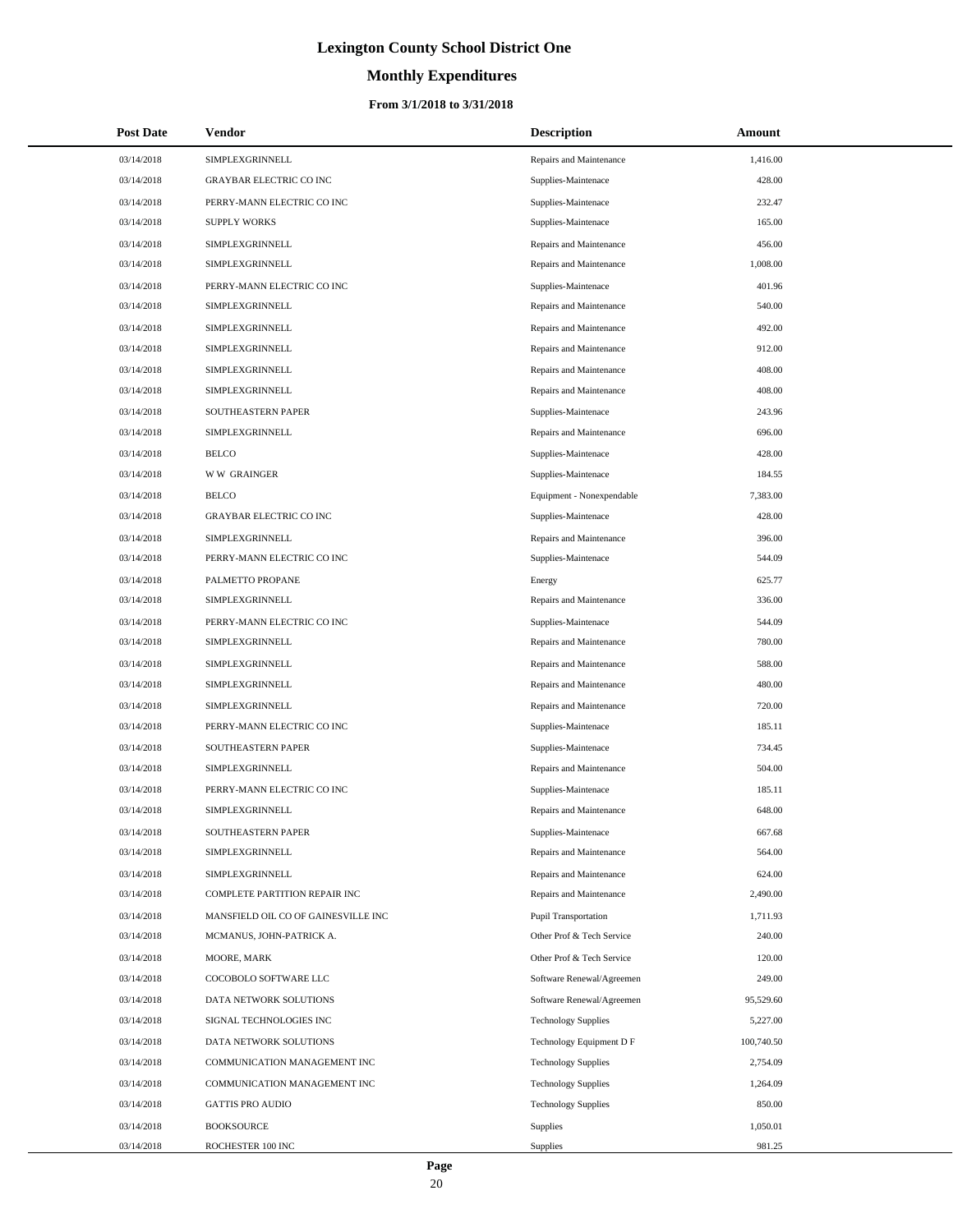# **Monthly Expenditures**

| <b>Post Date</b> | Vendor                                             | <b>Description</b>          | Amount       |
|------------------|----------------------------------------------------|-----------------------------|--------------|
| 03/14/2018       | <b>RIFTON EQUIPMENT</b>                            | Supplies                    | 265.68       |
| 03/14/2018       | FUN EXPRESS LLC                                    | Supplies                    | 106.79       |
| 03/14/2018       | PROFESSIONAL CREDENTIAL SERVS                      | Other Prof & Tech Service   | 2,975.00     |
| 03/14/2018       | CDWG ACCT 305089                                   | Software Renewal/Agreemen   | 481.50       |
| 03/14/2018       | HP INC                                             | <b>Technology Supplies</b>  | 443.75       |
| 03/14/2018       | LAKESHORE LEARNING MATERIALS                       | Supplies                    | 522.46       |
| 03/14/2018       | SCHOOL SPECIALTY INC                               | Supplies                    | 399.33       |
| 03/14/2018       | UNIVERSITY OF SOUTH CAROLINA                       | Travel                      | 135.00       |
| 03/14/2018       | MCGRAW HILL EDUCATION INC                          | Software Renewal/Agreemen   | 1,199.76     |
| 03/14/2018       | MEBA (MIDLANDS EDUCATION AND BUSINESS ALLIANCE)    | <b>Pupil Transportation</b> | 450.00       |
| 03/14/2018       | DAVIS FRAWLEY ATTORNEYS AT LAW                     | <b>Legal Services</b>       | 1,010.00     |
| 03/14/2018       | H G REYNOLDS COMPANY INC                           | Building                    | 1,022,467.30 |
| 03/14/2018       | <b>GS2 ENGINEERING INC</b>                         | Improv Other Than Bldg      | 603.60       |
| 03/14/2018       | PINNACLE ARCHITECTURE PA                           | Improv Other Than Bldg      | 14,135.71    |
| 03/14/2018       | <b>JW PEPPER</b>                                   | Pupil Activity              | 464.24       |
| 03/14/2018       | DELL COMPUTERS                                     | Pupil Activity              | 1,759.93     |
| 03/14/2018       | <b>SCRUB TRENDZ LLC</b>                            | Pupil Activity              | 1,130.24     |
| 03/14/2018       | FISHER SCIENTIFIC COMPANY LLC                      | Pupil Activity              | 116.76       |
| 03/14/2018       | BOUND TO STAY BOUND BOOKS INC                      | Pupil Activity              | 678.28       |
| 03/14/2018       | HENRY SCHEIN INC MEDICAL SPECIAL MARKETS           | Pupil Activity              | 759.91       |
| 03/14/2018       | MODERN TURF INC                                    | Pupil Activity              | 1,022.00     |
| 03/14/2018       | ROGERS, MATTHEW                                    | Pupil Activity              | 120.00       |
| 03/14/2018       | SHANKS, TYRONE                                     | Pupil Activity              | 130.00       |
| 03/14/2018       | COOPER, JOEL L                                     | Pupil Activity              | 120.00       |
| 03/14/2018       | STATE DEPARTMENT OF EDUCATION LEX DIST ONEBUS SHOP | Pupil Activity              | 102.92       |
| 03/14/2018       | MODERN TURF INC                                    | Pupil Activity              | 771.00       |
| 03/14/2018       | ARNONE, KEVIN                                      | Pupil Activity              | 130.00       |
| 03/14/2018       | LAKE, SIDNEY                                       | Pupil Activity              | 130.00       |
| 03/14/2018       | ATKINSON, BERNIE                                   | Pupil Activity              | 200.00       |
| 03/14/2018       | <b>BILES, LOUIS WINSLOW</b>                        | Pupil Activity              | 160.00       |
| 03/14/2018       | CAUGHMAN, MICHAEL                                  | Pupil Activity              | 120.00       |
| 03/14/2018       | COMBS, OBIE                                        | Pupil Activity              | 160.00       |
| 03/14/2018       | CRAPS, GREGG                                       | Pupil Activity              | 120.00       |
| 03/14/2018       | EGAN, DANIEL T                                     | Pupil Activity              | 160.00       |
| 03/14/2018       | FORMYDUVAL, KIM                                    | Pupil Activity              | 160.00       |
| 03/14/2018       | HEWITT, GEORGE                                     | Pupil Activity              | 160.00       |
| 03/14/2018       | LEATHERMAN, JOSEPH M                               | Pupil Activity              | 160.00       |
| 03/14/2018       | RAYSOR, RANDY                                      | Pupil Activity              | 160.00       |
| 03/14/2018       | SISK, MICHAEL                                      | Pupil Activity              | 160.00       |
| 03/14/2018       | SNYDER, MICHAEL                                    | Pupil Activity              | 160.00       |
| 03/14/2018       | TURNER, ROBBIE                                     | Pupil Activity              | 120.00       |
| 03/14/2018       | WARD, RANDY B                                      | Pupil Activity              | 160.00       |
| 03/14/2018       | WARREN, ERICA BLAIR                                | Pupil Activity              | 160.00       |
| 03/14/2018       | WELLS, BARRY L                                     | Pupil Activity              | 120.00       |
| 03/14/2018       | WEBB, JOHN                                         | Pupil Activity              | 107.20       |
| 03/14/2018       | ATKINSON, BERNIE                                   | Pupil Activity              | 105.40       |
| 03/14/2018       | CAULDER, CHARLES DANNY                             | Pupil Activity              | 109.90       |
| 03/14/2018       | STATE DEPARTMENT OF EDUCATION LEX DIST ONEBUS SHOP | Pupil Activity              | 241.80       |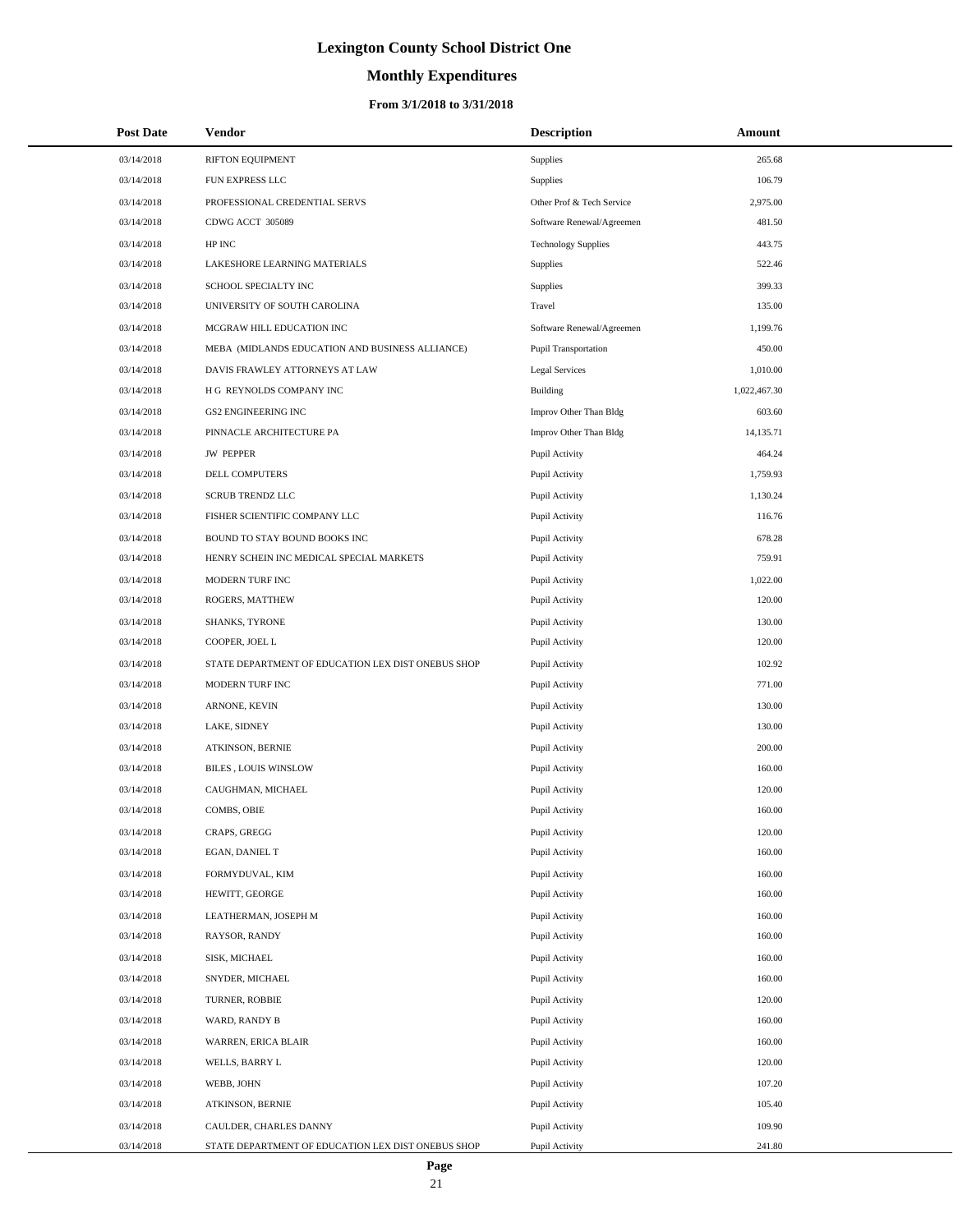# **Monthly Expenditures**

#### **From 3/1/2018 to 3/31/2018**

| <b>Post Date</b> | Vendor                                          | <b>Description</b>         | Amount    |
|------------------|-------------------------------------------------|----------------------------|-----------|
| 03/14/2018       | RICHLAND NORTHEAST HIGH SCHOOL                  | Pupil Activity             | 130.00    |
| 03/14/2018       | COOPER, JOEL L                                  | Pupil Activity             | 120.00    |
| 03/14/2018       | SPIVEY, STEPHEN J                               | Pupil Activity             | 345.00    |
| 03/14/2018       | MERCADEL, JOSHUA                                | Pupil Activity             | 123.70    |
| 03/14/2018       | DAVIS, KRIS                                     | Pupil Activity             | 107.90    |
| 03/14/2018       | PARADISE, DON                                   | Pupil Activity             | 111.50    |
| 03/14/2018       | CASTILLO, JOSE JUAN HENERA                      | Pupil Activity             | 130.60    |
| 03/14/2018       | CAUDILL, MICHAEL R                              | Pupil Activity             | 189.60    |
| 03/14/2018       | HARDEN, MARK A                                  | Pupil Activity             | 179.60    |
| 03/14/2018       | PARROTT, RONALD D                               | Pupil Activity             | 115.50    |
| 03/14/2018       | CABLE, JASON                                    | Pupil Activity             | 104.00    |
| 03/14/2018       | COLLINS, MADELEINE S                            | Pupil Activity             | 109.40    |
| 03/14/2018       | KUHN, DAVID H                                   | Pupil Activity             | 106.70    |
| 03/14/2018       | MODERN TURF INC                                 | Pupil Activity             | 275.00    |
| 03/15/2018       | PINE PRESS OF LEXINGTON INC                     | Printing and Binding       | 160.99    |
| 03/15/2018       | SHARP BUSINESS SYSTEMS                          | Supplies                   | 165.85    |
| 03/15/2018       | <b>SCHOOL SAVERS</b>                            | Supplies                   | 1,869.07  |
| 03/15/2018       | <b>APPLE INC</b>                                | <b>Technology Supplies</b> | 945.26    |
| 03/15/2018       | LAKE MURRAY DRY GOODS LLC                       | Supplies                   | 382.53    |
| 03/15/2018       | NATIONAL COUNCIL OF STATE BOARDS OF NURSING INC | Travel                     | 1,680.00  |
| 03/15/2018       | SC DEPARTMENT OF REVENUE (SALES TAX RETURN)     | Travel                     | 117.60    |
| 03/15/2018       | FOLLETT SCHOOL SOLUTIONS INC                    | <b>Library Books</b>       | 129.75    |
| 03/15/2018       | HP INC                                          | Supplies                   | 580.52    |
| 03/15/2018       | HP INC                                          | Supplies                   | 1,419.62  |
| 03/15/2018       | <b>APPLE INC</b>                                | <b>Technology Supplies</b> | 1,000.00  |
| 03/15/2018       | CITY ELECTRIC SUPPLY CO                         | Supplies-Maintenace        | 1,383.70  |
| 03/15/2018       | <b>CULLUM SERVICES INC</b>                      | Repairs and Maintenance    | 1,298.76  |
| 03/15/2018       | BOILER SAFETY PROGRAM SC DEPT OF LLR            | Other Property Services    | 125.00    |
| 03/15/2018       | <b>CARTS PLUS</b>                               | Supplies-Maintenace        | 706.20    |
| 03/15/2018       | KEN CLARY AND CO                                | Supplies-Maintenace        | 10,194.96 |
| 03/15/2018       | CULLUM SERVICES INC                             | Repairs and Maintenance    | 622.82    |
| 03/15/2018       | <b>CULLUM SERVICES INC</b>                      | Repairs and Maintenance    | 1,434.99  |
| 03/15/2018       | CULLUM SERVICES INC                             | Repairs and Maintenance    | 1,514.04  |
| 03/15/2018       | A Z LAWN MOWER PARTS                            | Supplies-Maintenace        | 292.51    |
| 03/15/2018       | ACE GLASS CO INC                                | Repairs and Maintenance    | 512.74    |
| 03/15/2018       | DELL COMPUTERS                                  | <b>Technology Supplies</b> | 649.84    |
| 03/15/2018       | APPLE INC                                       | <b>Technology Supplies</b> | 169.06    |
| 03/15/2018       | <b>APPLE INC</b>                                | <b>Technology Supplies</b> | 169.06    |
| 03/15/2018       | <b>APPLE INC</b>                                | <b>Technology Supplies</b> | 169.06    |
| 03/15/2018       | <b>APPLE INC</b>                                | <b>Technology Supplies</b> | 169.06    |
| 03/15/2018       | <b>APPLE INC</b>                                | <b>Technology Supplies</b> | 169.06    |
| 03/15/2018       | APPLE INC                                       | <b>Technology Supplies</b> | 169.06    |
| 03/15/2018       | <b>APPLE INC</b>                                | <b>Technology Supplies</b> | 169.06    |
| 03/15/2018       | <b>APPLE INC</b>                                | <b>Technology Supplies</b> | 169.06    |
| 03/15/2018       | <b>APPLE INC</b>                                | <b>Technology Supplies</b> | 169.06    |
| 03/15/2018       | <b>APPLE INC</b>                                | <b>Technology Supplies</b> | 169.06    |
| 03/15/2018       | APPLE INC                                       | <b>Technology Supplies</b> | 169.06    |
| 03/15/2018       | APPLE INC                                       | <b>Technology Supplies</b> | 169.06    |

 $\overline{a}$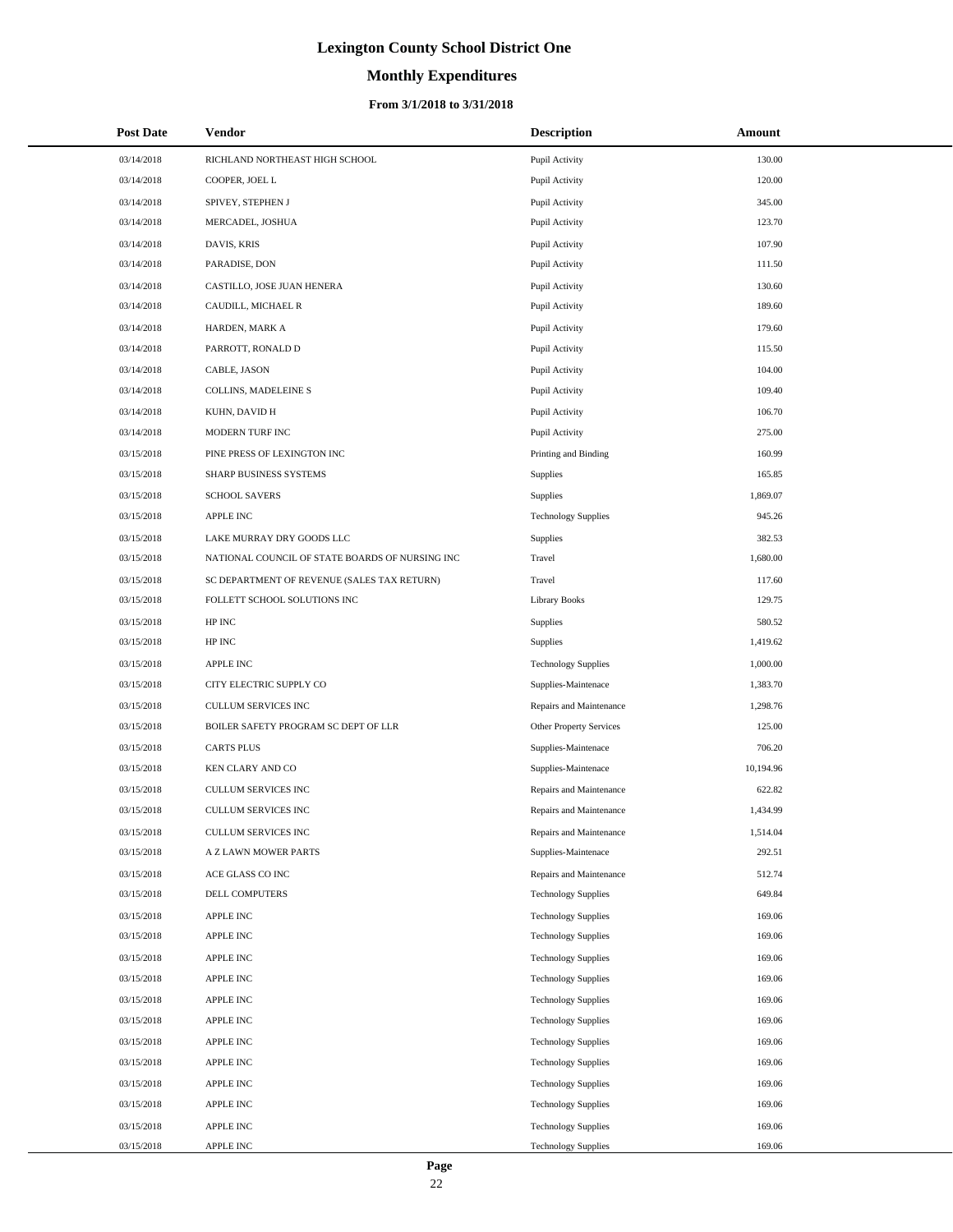# **Monthly Expenditures**

#### **From 3/1/2018 to 3/31/2018**

| <b>Post Date</b> | Vendor                                             | <b>Description</b>         | Amount    |
|------------------|----------------------------------------------------|----------------------------|-----------|
| 03/15/2018       | EPS LITERACY AND INTERVENTION                      | Supplies                   | 644.60    |
| 03/15/2018       | RAPTOR TECHNOLOGIES LLC                            | Supplies                   | 500.00    |
| 03/15/2018       | LAKE MURRAY DRY GOODS LLC                          | Supplies                   | 160.50    |
| 03/15/2018       | PINE PRESS OF LEXINGTON INC                        | Supplies                   | 170.38    |
| 03/15/2018       | DELL COMPUTERS                                     | <b>Technology Supplies</b> | 36,282.81 |
| 03/15/2018       | DELL COMPUTERS                                     | <b>Technology Supplies</b> | 5,279.75  |
| 03/15/2018       | <b>ENLOWS AUTO SUPPLY</b>                          | Supplies                   | 1,139.44  |
| 03/15/2018       | MUSICAL INNOVATIONS                                | Pupil Activity             | 115.52    |
| 03/15/2018       | SCHOOL SPECIALTY INC                               | Pupil Activity             | 402.02    |
| 03/15/2018       | <b>SCHOOL PRIDE LTD</b>                            | Pupil Activity             | 407.50    |
| 03/16/2018       | <b>IPRINT TECHNOLOGIES</b>                         | Supplies                   | 1,124.00  |
| 03/16/2018       | <b>EMPLOYEE</b>                                    | Travel                     | 128.40    |
| 03/16/2018       | SC DEPARTMENT OF JUVENILE JUSTICE (FISCAL AFFAIRS) | Tuition-LEA                | 224.00    |
| 03/16/2018       | PRESENTATION SYSTEMS SOUTH INC                     | Supplies                   | 699.43    |
| 03/16/2018       | <b>LORICK OFFICE PRODUCTS</b>                      | Supplies                   | 1,444.50  |
| 03/16/2018       | MUSICAL INNOVATIONS                                | Repairs and Maintenance    | 250.00    |
| 03/16/2018       | <b>EMPLOYEE</b>                                    | Travel                     | 336.07    |
| 03/16/2018       | <b>EMPLOYEE</b>                                    | Travel                     | 326.81    |
| 03/16/2018       | <b>EMPLOYEE</b>                                    | Travel                     | 160.48    |
| 03/16/2018       | <b>EMPLOYEE</b>                                    | Travel                     | 332.80    |
| 03/16/2018       | <b>EMPLOYEE</b>                                    | Travel                     | 240.70    |
| 03/16/2018       | SCHOOL SPECIALTY INC                               | Supplies                   | 240.70    |
| 03/16/2018       | PECKNEL MUSIC CO INC                               | Supplies                   | 640.93    |
| 03/16/2018       | <b>EMPLOYEE</b>                                    | Travel                     | 189.76    |
| 03/16/2018       | TEACHER'S DISCOVERY                                | Supplies                   | 260.87    |
| 03/16/2018       | <b>EMPLOYEE</b>                                    | Travel                     | 100.28    |
| 03/16/2018       | <b>EMPLOYEE</b>                                    | Travel                     | 287.50    |
| 03/16/2018       | LIGHTHOUSE CARE CENTER OF AUGUSTA                  | Tuition-LEA                | 1,530.00  |
| 03/16/2018       | SC DEPARTMENT OF JUVENILE JUSTICE (FISCAL AFFAIRS) | Tuition-LEA                | 167.10    |
| 03/16/2018       | PERFECTION LEARNING CORP                           | Supplies                   | 405.53    |
| 03/16/2018       | <b>EMPLOYEE</b>                                    | Travel                     | 116.42    |
| 03/16/2018       | <b>EMPLOYEE</b>                                    | Travel                     | 211.43    |
| 03/16/2018       | <b>EMPLOYEE</b>                                    | Travel                     | 221.22    |
| 03/16/2018       | <b>EMPLOYEE</b>                                    | Travel                     | 286.11    |
| 03/16/2018       | <b>EMPLOYEE</b>                                    | Travel                     | 114.40    |
| 03/16/2018       | <b>EMPLOYEE</b>                                    | Travel                     | 186.49    |
| 03/16/2018       | <b>EMPLOYEE</b>                                    | Travel                     | 103.26    |
| 03/16/2018       | <b>EMPLOYEE</b>                                    | Travel                     | 328.33    |
| 03/16/2018       | <b>EMPLOYEE</b>                                    | Travel                     | 165.37    |
| 03/16/2018       | <b>EMPLOYEE</b>                                    | Travel                     | 257.58    |
| 03/16/2018       | <b>EMPLOYEE</b>                                    | Travel                     | 145.52    |
| 03/16/2018       | <b>EMPLOYEE</b>                                    | Travel                     | 387.33    |
| 03/16/2018       | <b>EMPLOYEE</b>                                    | Travel                     | 143.92    |
| 03/16/2018       | <b>EMPLOYEE</b>                                    | Travel                     | 221.55    |
| 03/16/2018       | <b>EMPLOYEE</b>                                    | Travel                     | 204.24    |
| 03/16/2018       | <b>EMPLOYEE</b>                                    | Travel                     | 368.65    |
| 03/16/2018       | <b>EMPLOYEE</b>                                    | Travel                     | 160.00    |
| 03/16/2018       | FORMS AND SUPPLY INC (FSI)                         | Supplies                   | 103.58    |

L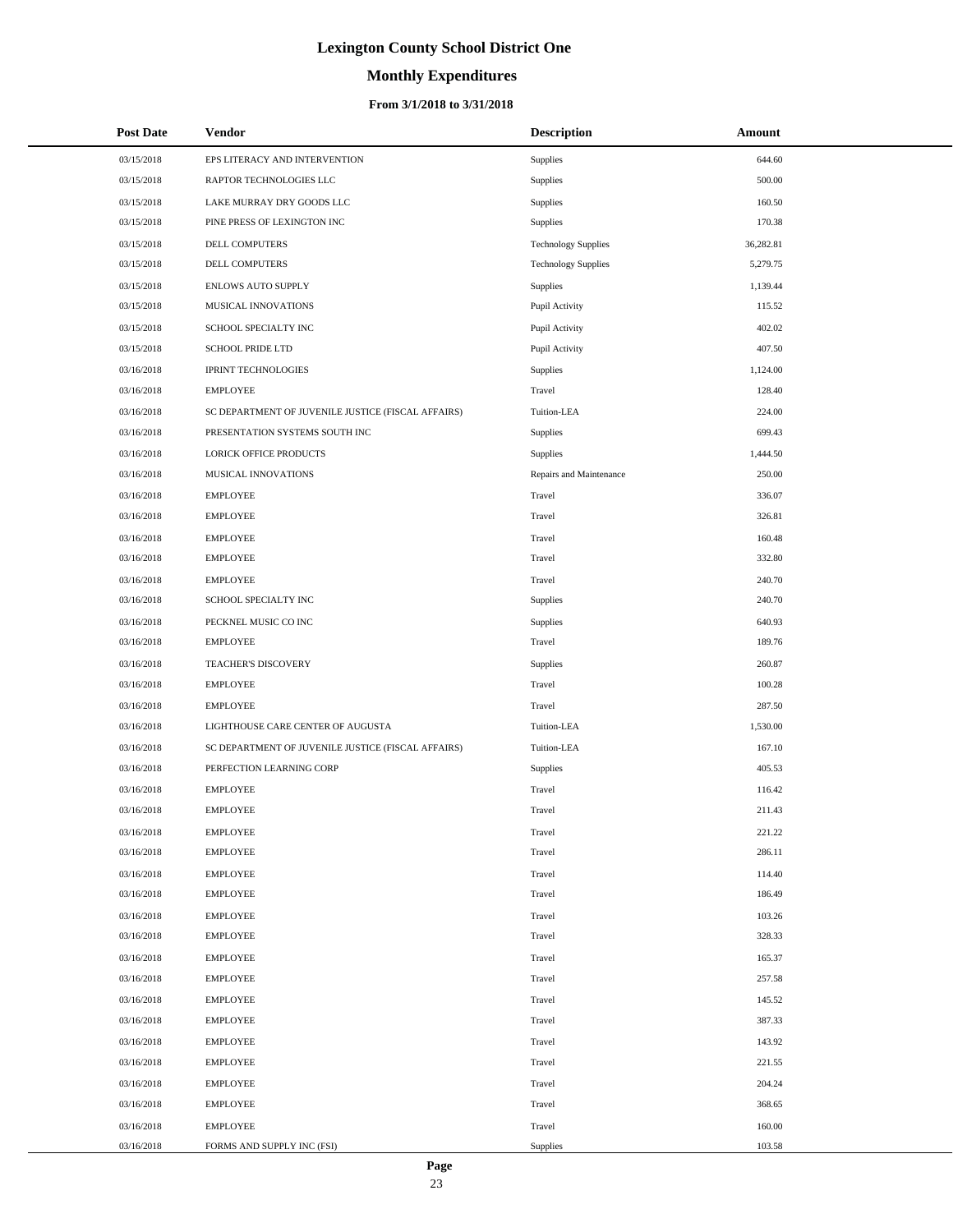# **Monthly Expenditures**

| <b>Post Date</b> | Vendor                           | <b>Description</b>         | Amount    |
|------------------|----------------------------------|----------------------------|-----------|
| 03/16/2018       | <b>EMPLOYEE</b>                  | Travel                     | 153.01    |
| 03/16/2018       | UNIVERSITY OF SOUTH CAROLINA     | Travel                     | 135.00    |
| 03/16/2018       | <b>EMPLOYEE</b>                  | Travel                     | 750.55    |
| 03/16/2018       | <b>EMPLOYEE</b>                  | Travel                     | 391.80    |
| 03/16/2018       | <b>EMPLOYEE</b>                  | Travel                     | 369.20    |
| 03/16/2018       | SCE&G                            | <b>Public Utilities</b>    | 291.21    |
| 03/16/2018       | P AND S CONSTRUCTION COMPANY INC | Repairs and Maintenance    | 487.00    |
| 03/16/2018       | <b>SCE&amp;G</b>                 | <b>Public Utilities</b>    | 811.24    |
| 03/16/2018       | <b>SCE&amp;G</b>                 | <b>Public Utilities</b>    | 638.27    |
| 03/16/2018       | SCE&G                            | <b>Public Utilities</b>    | 14,492.21 |
| 03/16/2018       | <b>ANIXTER INC</b>               | Supplies-Maintenace        | 220.42    |
| 03/16/2018       | SCE&G                            | <b>Public Utilities</b>    | 11,193.29 |
| 03/16/2018       | <b>SCE&amp;G</b>                 | <b>Public Utilities</b>    | 22,493.18 |
| 03/16/2018       | <b>BARNES PROPANE</b>            | Energy                     | 586.12    |
| 03/16/2018       | SCE&G                            | <b>Public Utilities</b>    | 14,251.24 |
| 03/16/2018       | SOUTHEASTERN PAPER               | Supplies-Maintenace        | 1,889.66  |
| 03/16/2018       | SCE&G                            | <b>Public Utilities</b>    | 8,904.46  |
| 03/16/2018       | SCE&G                            | <b>Public Utilities</b>    | 9,377.04  |
| 03/16/2018       | SOUTHEASTERN PAPER               | Supplies-Maintenace        | 1,232.64  |
| 03/16/2018       | <b>SCE&amp;G</b>                 | <b>Public Utilities</b>    | 43,831.01 |
| 03/16/2018       | SCE&G                            | <b>Public Utilities</b>    | 8,657.19  |
| 03/16/2018       | SOUTHEASTERN PAPER               | Supplies-Maintenace        | 801.22    |
| 03/16/2018       | SCE&G                            | <b>Public Utilities</b>    | 8,906.23  |
| 03/16/2018       | FORMS AND SUPPLY INC (FSI)       | Supplies-Maintenace        | 121.21    |
| 03/16/2018       | SCE&G                            | <b>Public Utilities</b>    | 17,023.14 |
| 03/16/2018       | <b>INTERSTATE SOLUTIONS</b>      | Supplies                   | 272.85    |
| 03/16/2018       | SCE&G                            | <b>Public Utilities</b>    | 8,677.42  |
| 03/16/2018       | SCE&G                            | <b>Public Utilities</b>    | 2,643.25  |
| 03/16/2018       | SCE&G                            | <b>Public Utilities</b>    | 16,541.70 |
| 03/16/2018       | SCE&G                            | <b>Public Utilities</b>    | 10,971.13 |
| 03/16/2018       | SCE&G                            | <b>Public Utilities</b>    | 9,472.05  |
| 03/16/2018       | <b>SCE&amp;G</b>                 | <b>Public Utilities</b>    | 11,454.88 |
| 03/16/2018       | SCE&G                            | <b>Public Utilities</b>    | 20,320.09 |
| 03/16/2018       | SCE&G                            | <b>Public Utilities</b>    | 51,701.08 |
| 03/16/2018       | SCE&G                            | <b>Public Utilities</b>    | 12,284.68 |
| 03/16/2018       | SCE&G                            | <b>Public Utilities</b>    | 144.49    |
| 03/16/2018       | <b>EMPLOYEE</b>                  | Travel                     | 399.65    |
| 03/16/2018       | <b>EMPLOYEE</b>                  | Travel                     | 151.41    |
| 03/16/2018       | <b>EMPLOYEE</b>                  | Travel                     | 321.54    |
| 03/16/2018       | <b>EMPLOYEE</b>                  | Travel                     | 127.50    |
| 03/16/2018       | FINLEY, STEPHEN CRAIG            | Other Prof & Tech Service  | 120.00    |
| 03/16/2018       | <b>EMPLOYEE</b>                  | Travel                     | 187.52    |
| 03/16/2018       | DTC WORLDWIDE                    | Supplies                   | 268.00    |
| 03/16/2018       | CAMCOR                           | <b>Technology Supplies</b> | 1,113.83  |
| 03/16/2018       | GREENVILLE MEDIA LLC             | <b>Technology Supplies</b> | 962.95    |
| 03/16/2018       | CAMCOR                           | <b>Technology Supplies</b> | 1,113.85  |
| 03/16/2018       | CAMCOR                           | <b>Technology Supplies</b> | 1,113.85  |
| 03/16/2018       | CAMCOR                           | <b>Technology Supplies</b> | 1,113.85  |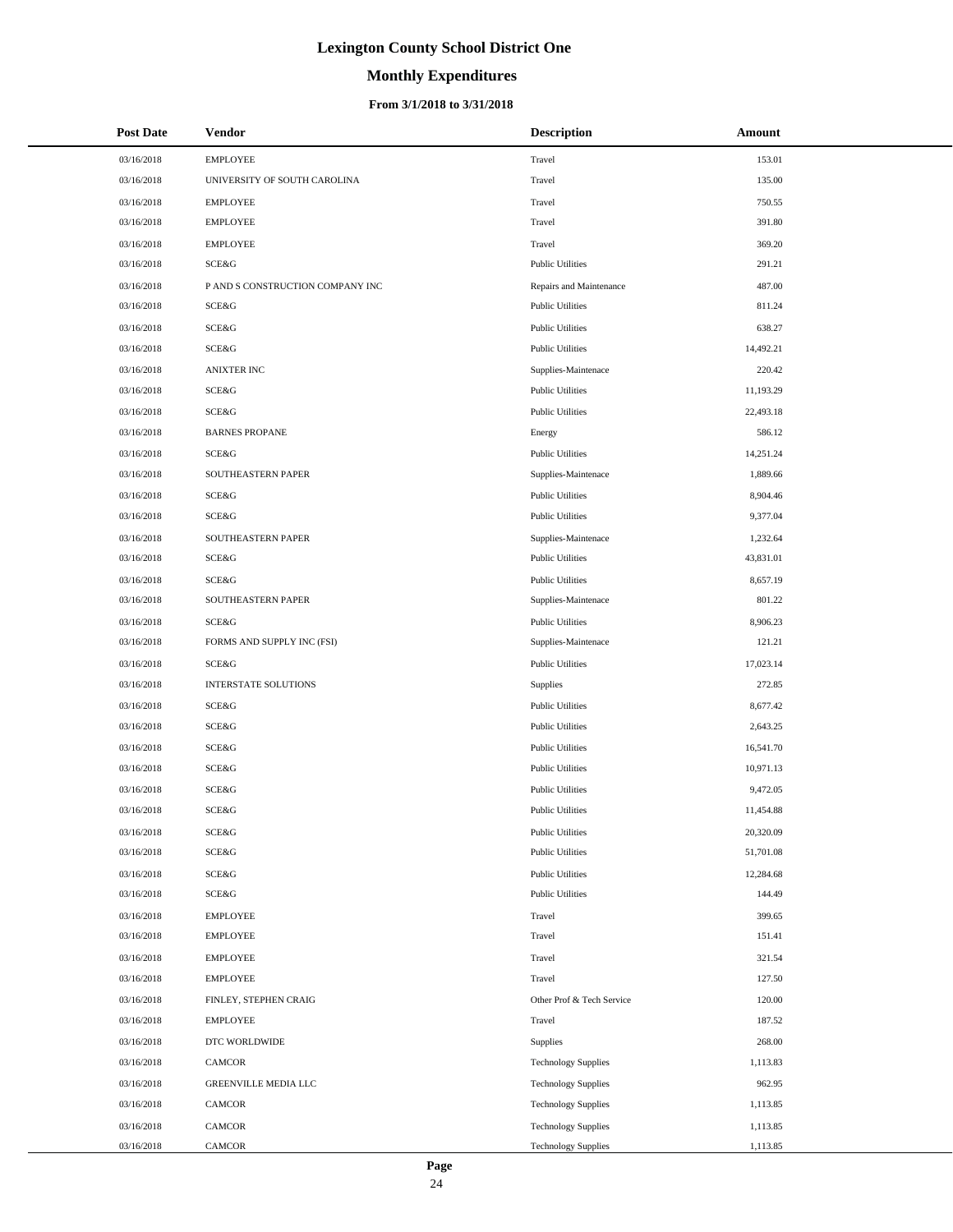# **Monthly Expenditures**

#### **From 3/1/2018 to 3/31/2018**

| <b>Post Date</b> | Vendor                                      | <b>Description</b>         | Amount   |
|------------------|---------------------------------------------|----------------------------|----------|
| 03/16/2018       | CAMCOR                                      | <b>Technology Supplies</b> | 1,113.85 |
| 03/16/2018       | CAMCOR                                      | <b>Technology Supplies</b> | 1,113.85 |
| 03/16/2018       | <b>CAMCOR</b>                               | <b>Technology Supplies</b> | 1,113.85 |
| 03/16/2018       | CAMCOR                                      | <b>Technology Supplies</b> | 1,113.85 |
| 03/16/2018       | GREENVILLE MEDIA LLC                        | <b>Technology Supplies</b> | 962.95   |
| 03/16/2018       | CAMCOR                                      | <b>Technology Supplies</b> | 1,113.85 |
| 03/16/2018       | CAMCOR                                      | <b>Technology Supplies</b> | 1,113.85 |
| 03/16/2018       | CAMCOR                                      | <b>Technology Supplies</b> | 1,113.85 |
| 03/16/2018       | <b>CAMCOR</b>                               | <b>Technology Supplies</b> | 1,113.85 |
| 03/16/2018       | CAMCOR                                      | <b>Technology Supplies</b> | 1,113.85 |
| 03/16/2018       | <b>CAMCOR</b>                               | <b>Technology Supplies</b> | 1,113.85 |
| 03/16/2018       | CAMCOR                                      | <b>Technology Supplies</b> | 1,113.85 |
| 03/16/2018       | <b>LEARNING A-Z</b>                         | Software Renewal/Agreemen  | 705.88   |
| 03/16/2018       | SCHOOL SPECIALTY INC                        | Supplies                   | 292.11   |
| 03/16/2018       | SCHOOL SPECIALTY INC                        | Supplies                   | 119.23   |
| 03/16/2018       | COMPUTER DESIGN CONSULTING SERVICE LLC      | Supplies                   | 224.70   |
| 03/16/2018       | <b>EMPLOYEE</b>                             | Travel                     | 230.69   |
| 03/16/2018       | <b>EMPLOYEE</b>                             | Travel                     | 160.00   |
| 03/16/2018       | <b>EMPLOYEE</b>                             | Travel                     | 566.33   |
| 03/16/2018       | <b>EMPLOYEE</b>                             | Travel                     | 305.22   |
| 03/16/2018       | <b>EMPLOYEE</b>                             | Travel                     | 408.47   |
| 03/16/2018       | <b>EMPLOYEE</b>                             | Travel                     | 157.66   |
| 03/16/2018       | <b>EMPLOYEE</b>                             | Travel                     | 282.21   |
| 03/16/2018       | <b>EMPLOYEE</b>                             | Travel                     | 284.89   |
| 03/16/2018       | <b>EMPLOYEE</b>                             | Travel                     | 126.74   |
| 03/16/2018       | <b>EMPLOYEE</b>                             | Travel                     | 132.41   |
| 03/16/2018       | <b>EMPLOYEE</b>                             | Travel                     | 115.29   |
| 03/16/2018       | <b>EMPLOYEE</b>                             | Travel                     | 188.32   |
| 03/16/2018       | APPLE INC                                   | <b>Technology Supplies</b> | 420.00   |
| 03/16/2018       | <b>EMPLOYEE</b>                             | Travel                     | 176.55   |
| 03/16/2018       | <b>EMPLOYEE</b>                             | Travel                     | 125.19   |
| 03/16/2018       | <b>EMPLOYEE</b>                             | Travel                     | 134.55   |
| 03/16/2018       | <b>EMPLOYEE</b>                             | Travel                     | 254.66   |
| 03/16/2018       | <b>EMPLOYEE</b>                             | Travel                     | 138.03   |
| 03/16/2018       | <b>EMPLOYEE</b>                             | Travel                     | 260.28   |
| 03/16/2018       | <b>EMPLOYEE</b>                             | Travel                     | 107.70   |
| 03/16/2018       | <b>EMPLOYEE</b>                             | Travel                     | 192.33   |
| 03/16/2018       | <b>EMPLOYEE</b>                             | Travel                     | 186.85   |
| 03/16/2018       | <b>EMPLOYEE</b>                             | Travel                     | 203.03   |
| 03/16/2018       | <b>EMPLOYEE</b>                             | Travel                     | 265.09   |
| 03/16/2018       | <b>EMPLOYEE</b>                             | Travel                     | 199.02   |
| 03/16/2018       | <b>EMPLOYEE</b>                             | Travel                     | 109.14   |
| 03/16/2018       | <b>AKJ EDUCATION</b>                        | Supplies                   | 1,306.91 |
| 03/16/2018       | <b>SC DECA</b>                              | Travel                     | 250.00   |
| 03/16/2018       | <b>EMPLOYEE</b>                             | Travel                     | 210.21   |
| 03/16/2018       | AUTO BODY TOOL MART                         | Supplies                   | 342.87   |
| 03/16/2018       | CONDE SYSTEMS INC                           | Supplies                   | 1,664.98 |
| 03/16/2018       | SC DEPARTMENT OF REVENUE (SALES TAX RETURN) | Supplies                   | 105.84   |

 $\overline{a}$ L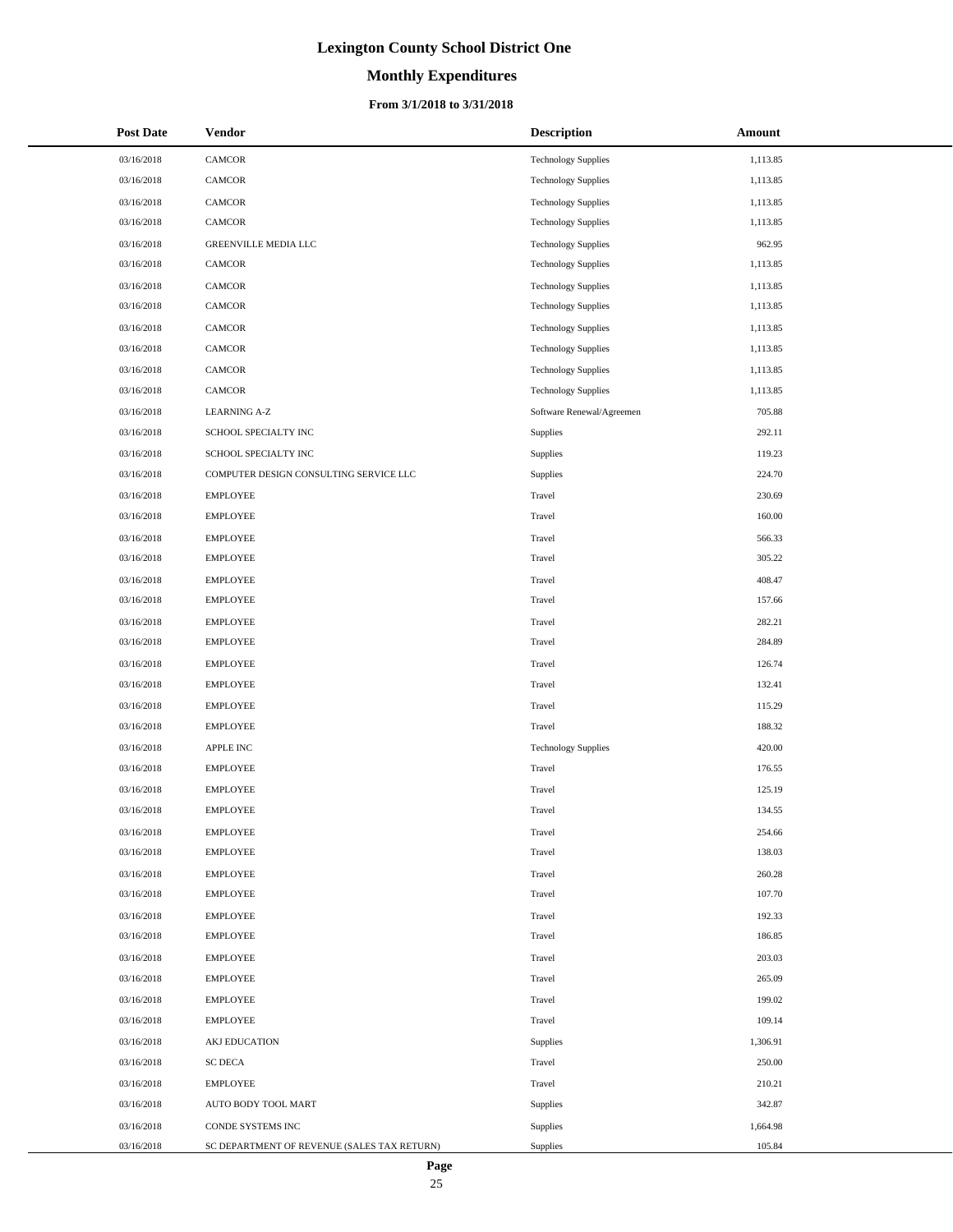# **Monthly Expenditures**

| <b>Post Date</b> | Vendor                                            | <b>Description</b>            | Amount   |
|------------------|---------------------------------------------------|-------------------------------|----------|
| 03/16/2018       | <b>EMPLOYEE</b>                                   | Travel                        | 111.77   |
| 03/16/2018       | SCHOOL SPECIALTY INC                              | Supplies                      | 544.35   |
| 03/16/2018       | <b>APPLE INC</b>                                  | <b>Technology Supplies</b>    | 419.72   |
| 03/16/2018       | <b>EMPLOYEE</b>                                   | Travel                        | 178.00   |
| 03/16/2018       | <b>EMPLOYEE</b>                                   | Travel                        | 233.84   |
| 03/16/2018       | <b>EMPLOYEE</b>                                   | Travel                        | 178.00   |
| 03/16/2018       | <b>EMPLOYEE</b>                                   | Travel                        | 190.60   |
| 03/16/2018       | <b>EMPLOYEE</b>                                   | Travel                        | 463.50   |
| 03/16/2018       | PRO ED INC                                        | Supplies                      | 6,066.50 |
| 03/16/2018       | EPS LITERACY AND INTERVENTION                     | Supplies                      | 927.91   |
| 03/16/2018       | <b>EMPLOYEE</b>                                   | Travel                        | 103.50   |
| 03/16/2018       | <b>EMPLOYEE</b>                                   | Travel                        | 130.81   |
| 03/16/2018       | <b>EMPLOYEE</b>                                   | Travel                        | 254.13   |
| 03/16/2018       | SCHOOL SPECIALTY INC                              | Pupil Activity                | 120.75   |
| 03/16/2018       | <b>GILBERT MIDDLE SCHOOL</b>                      | Pupil Activity                | 200.00   |
| 03/16/2018       | <b>EMPLOYEE</b>                                   | Pupil Activity                | 127.50   |
| 03/16/2018       | <b>EMPLOYEE</b>                                   | Pupil Activity                | 127.50   |
| 03/19/2018       | <b>MBM CORP</b>                                   | <b>Technology Supplies</b>    | 500.00   |
| 03/19/2018       | <b>MBM CORP</b>                                   | <b>Technology Supplies</b>    | 324.32   |
| 03/19/2018       | THE OFFICE PAL                                    | Supplies                      | 327.48   |
| 03/19/2018       | FORMS AND SUPPLY INC (FSI)                        | <b>Supplies</b>               | 698.08   |
| 03/19/2018       | MUSICIAN SUPPLY                                   | Repairs and Maintenance       | 258.00   |
| 03/19/2018       | PALMETTO HEALTH ALLIANCE                          | <b>Instructional Services</b> | 250.00   |
| 03/19/2018       | FOLLETT SCHOOL SOLUTIONS INC                      | <b>Library Books</b>          | 2,831.59 |
| 03/19/2018       | FOLLETT SCHOOL SOLUTIONS INC                      | <b>Library Books</b>          | 149.75   |
| 03/19/2018       | <b>EMPLOYEE</b>                                   | Travel                        | 403.90   |
| 03/19/2018       | <b>WW GRAINGER</b>                                | Supplies-Maintenace           | 176.40   |
| 03/19/2018       | <b>WW GRAINGER</b>                                | Supplies-Maintenace           | 577.01   |
| 03/19/2018       | NUIDEA SCHOOL SUPPLY CO                           | Supplies-Maintenace           | 556.94   |
| 03/19/2018       | SMITH AND JONES JANITORIAL SUPPLIES AND EQUIP INC | Supplies-Maintenace           | 1,041.58 |
| 03/19/2018       | <b>SUPPLY WORKS</b>                               | Supplies-Maintenace           | 910.04   |
| 03/19/2018       | SMITH AND JONES JANITORIAL SUPPLIES AND EQUIP INC | Supplies-Maintenace           | 113.42   |
| 03/19/2018       | SMITH AND JONES JANITORIAL SUPPLIES AND EQUIP INC | Supplies-Maintenace           | 626.90   |
| 03/19/2018       | <b>SUPPLY WORKS</b>                               | Supplies-Maintenace           | 1,290.57 |
| 03/19/2018       | <b>WW GRAINGER</b>                                | Supplies-Maintenace           | 1,110.66 |
| 03/19/2018       | SMITH AND JONES JANITORIAL SUPPLIES AND EQUIP INC | Supplies-Maintenace           | 113.42   |
| 03/19/2018       | <b>WW GRAINGER</b>                                | Supplies-Maintenace           | 1,110.66 |
| 03/19/2018       | SMITH AND JONES JANITORIAL SUPPLIES AND EQUIP INC | Supplies                      | 315.65   |
| 03/19/2018       | SOUTHEASTERN PAPER                                | Supplies-Maintenace           | 1,669.20 |
| 03/19/2018       | <b>SUPPLY WORKS</b>                               | Supplies-Maintenace           | 282.90   |
| 03/19/2018       | SMITH AND JONES JANITORIAL SUPPLIES AND EQUIP INC | Supplies-Maintenace           | 1,664.36 |
| 03/19/2018       | SOUTHEASTERN PAPER                                | Supplies-Maintenace           | 1,104.24 |
| 03/19/2018       | SMITH AND JONES JANITORIAL SUPPLIES AND EQUIP INC | Supplies-Maintenace           | 1,005.64 |
| 03/19/2018       | SMITH AND JONES JANITORIAL SUPPLIES AND EQUIP INC | Supplies-Maintenace           | 203.30   |
| 03/19/2018       | SMITH AND JONES JANITORIAL SUPPLIES AND EQUIP INC | Supplies-Maintenace           | 476.69   |
| 03/19/2018       | SMITH AND JONES JANITORIAL SUPPLIES AND EQUIP INC | Supplies-Maintenace           | 419.01   |
| 03/19/2018       | SOUTHEASTERN PAPER                                | Supplies-Maintenace           | 934.75   |
| 03/19/2018       | SMITH AND JONES JANITORIAL SUPPLIES AND EQUIP INC | Supplies-Maintenace           | 5,651.30 |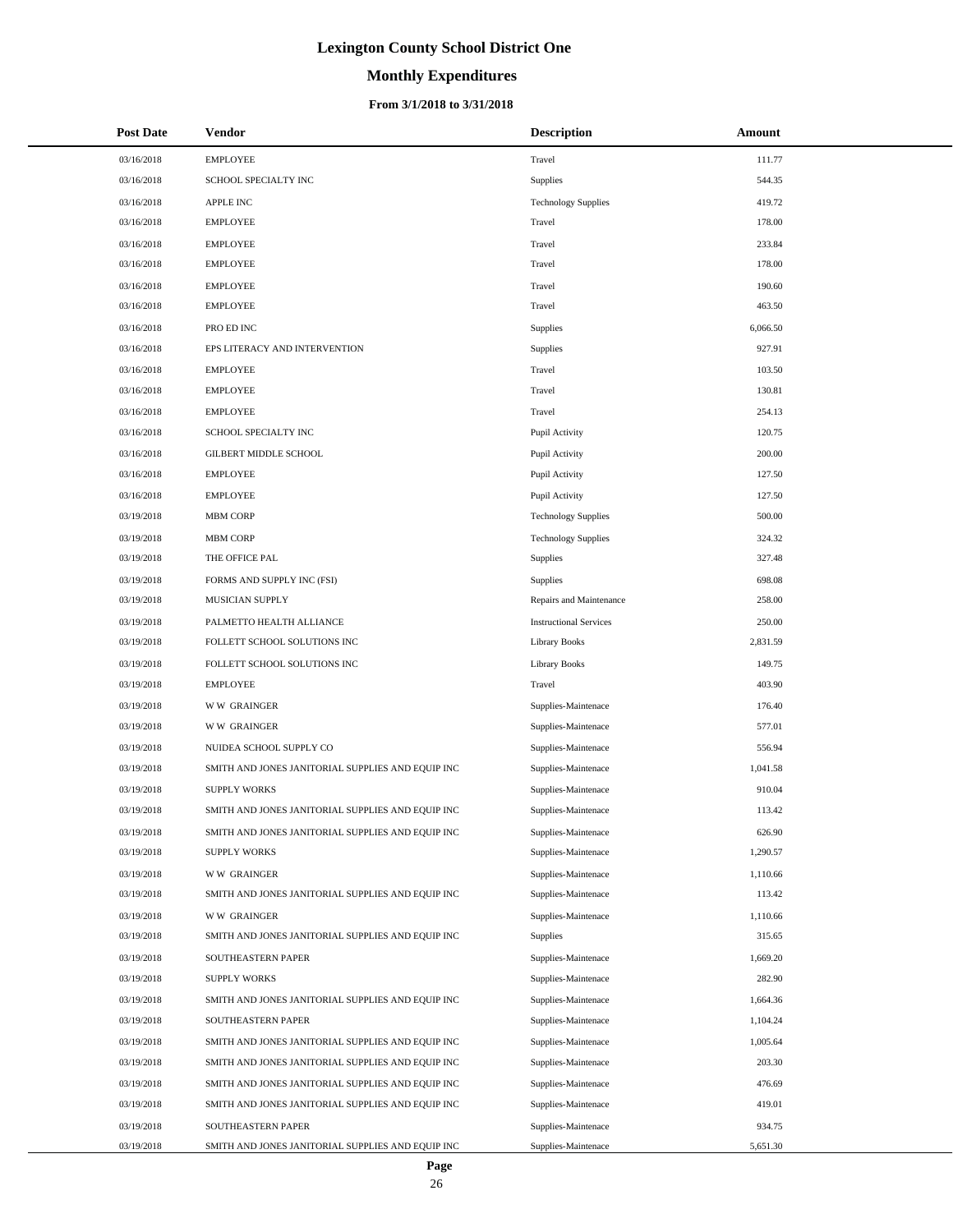# **Monthly Expenditures**

#### **From 3/1/2018 to 3/31/2018**

| <b>Post Date</b> | Vendor                                 | <b>Description</b>            | Amount    |
|------------------|----------------------------------------|-------------------------------|-----------|
| 03/19/2018       | MCKENZIE, EDDIE                        | Repairs and Maintenance       | 9,500.00  |
| 03/19/2018       | SC DEPARTMENT OF ADMINISTRATION        | Repairs and Maintenance       | 16,154.29 |
| 03/19/2018       | SALUDA COUNTY SCHOOL DISTRICT ONE      | <b>Pupil Transportation</b>   | 167.00    |
| 03/19/2018       | CARVAJAL, PABLO ARMANDO                | Other Prof & Tech Service     | 120.00    |
| 03/19/2018       | SPIVEY, STEPHEN J                      | Other Prof & Tech Service     | 120.00    |
| 03/19/2018       | CSC(COMMUNICATIONS SUPPLY CORP)        | Supplies                      | 2,035.14  |
| 03/19/2018       | CAMCOR                                 | <b>Technology Supplies</b>    | 741.51    |
| 03/19/2018       | CAMCOR                                 | <b>Technology Supplies</b>    | 741.51    |
| 03/19/2018       | <b>CAMCOR</b>                          | <b>Technology Supplies</b>    | 741.51    |
| 03/19/2018       | <b>CAMCOR</b>                          | <b>Technology Supplies</b>    | 741.51    |
| 03/19/2018       | <b>BOOKSOURCE</b>                      | Supplies                      | 569.24    |
| 03/19/2018       | <b>NCS PEARSON</b>                     | Supplies                      | 7,920.71  |
| 03/19/2018       | THE MEDI KID CO INC                    | Supplies                      | 668.00    |
| 03/19/2018       | WESTERN PSYCHOLOGICAL SERVICES (WPS)   | Supplies                      | 112.00    |
| 03/19/2018       | COMPUTER DESIGN CONSULTING SERVICE LLC | Printing and Binding          | 1,983.78  |
| 03/19/2018       | ENTERPRISE LEASING COMPANY SOUTHEAST   | <b>Pupil Transportation</b>   | 203.30    |
| 03/19/2018       | SIMPLIFIED OFFICE SYSTEM               | Technology Equipment D F      | 29,906.50 |
| 03/19/2018       | WOOD APPLIED BEHAVIOR CONSULTING       | <b>Pupil Services</b>         | 9,062.50  |
| 03/19/2018       | EPS LITERACY AND INTERVENTION          | Supplies                      | 1,783.10  |
| 03/19/2018       | APPLE INC                              | <b>Technology Supplies</b>    | 3,734.30  |
| 03/19/2018       | FUN AND FUNCTON LLC                    | Supplies                      | 424.95    |
| 03/19/2018       | <b>APPLE INC</b>                       | Supplies                      | 1,495.86  |
| 03/19/2018       | <b>APPLE INC</b>                       | <b>Technology Supplies</b>    | 16,820.40 |
| 03/19/2018       | MCGRAW HILL EDUCATION INC              | Software Renewal/Agreemen     | 149.97    |
| 03/19/2018       | MCGRAW HILL EDUCATION INC              | Supplies                      | 3,164.88  |
| 03/19/2018       | LS3P ASSOCIATED LTD                    | Building                      | 1,694.71  |
| 03/19/2018       | <b>GS2 ENGINEERING INC</b>             | Improv Other Than Bldg        | 1,170.00  |
| 03/19/2018       | JUMPER CARTER SEASE ARCHITECTS P A     | Improv Other Than Bldg        | 24,327.32 |
| 03/19/2018       | <b>GS2 ENGINEERING INC</b>             | Improv Other Than Bldg        | 2,381.40  |
| 03/19/2018       | <b>US FOODS</b>                        | Supplies                      | 922.05    |
| 03/19/2018       | SYSCO FOOD SERV OF COLUMBIA            | Food                          | 6,010.78  |
| 03/19/2018       | EARTHGRAINS BAKING COMPANIES INC       | <b>Bread</b>                  | 165.00    |
| 03/19/2018       | BORDEN DAIRY CO OF SC LLC              | Milk                          | 171.76    |
| 03/19/2018       | SENN BROTHERS INC                      | Produce                       | 163.75    |
| 03/19/2018       | US FOODS                               | Commodity Distribution Charge | 192.15    |
| 03/19/2018       | <b>US FOODS</b>                        | Supplies                      | 579.33    |
| 03/19/2018       | SYSCO FOOD SERV OF COLUMBIA            | Food                          | 2,098.73  |
| 03/19/2018       | BORDEN DAIRY CO OF SC LLC              | Milk                          | 332.82    |
| 03/19/2018       | SENN BROTHERS INC                      | Produce                       | 137.25    |
| 03/19/2018       | PRO KITCHEN ONLINE LLC                 | Supplies                      | 344.33    |
| 03/19/2018       | <b>US FOODS</b>                        | Supplies                      | 538.81    |
| 03/19/2018       | SYSCO FOOD SERV OF COLUMBIA            | Food                          | 3,712.18  |
| 03/19/2018       | BORDEN DAIRY CO OF SC LLC              | Milk                          | 324.23    |
| 03/19/2018       | SENN BROTHERS INC                      | Produce                       | 160.90    |
| 03/19/2018       | <b>US FOODS</b>                        | Commodity Distribution Charge | 192.15    |
| 03/19/2018       | <b>US FOODS</b>                        | Supplies                      | 686.77    |
| 03/19/2018       | SYSCO FOOD SERV OF COLUMBIA            | Food                          | 4,044.24  |
| 03/19/2018       | BORDEN DAIRY CO OF SC LLC              | Milk                          | 702.76    |

 $\overline{a}$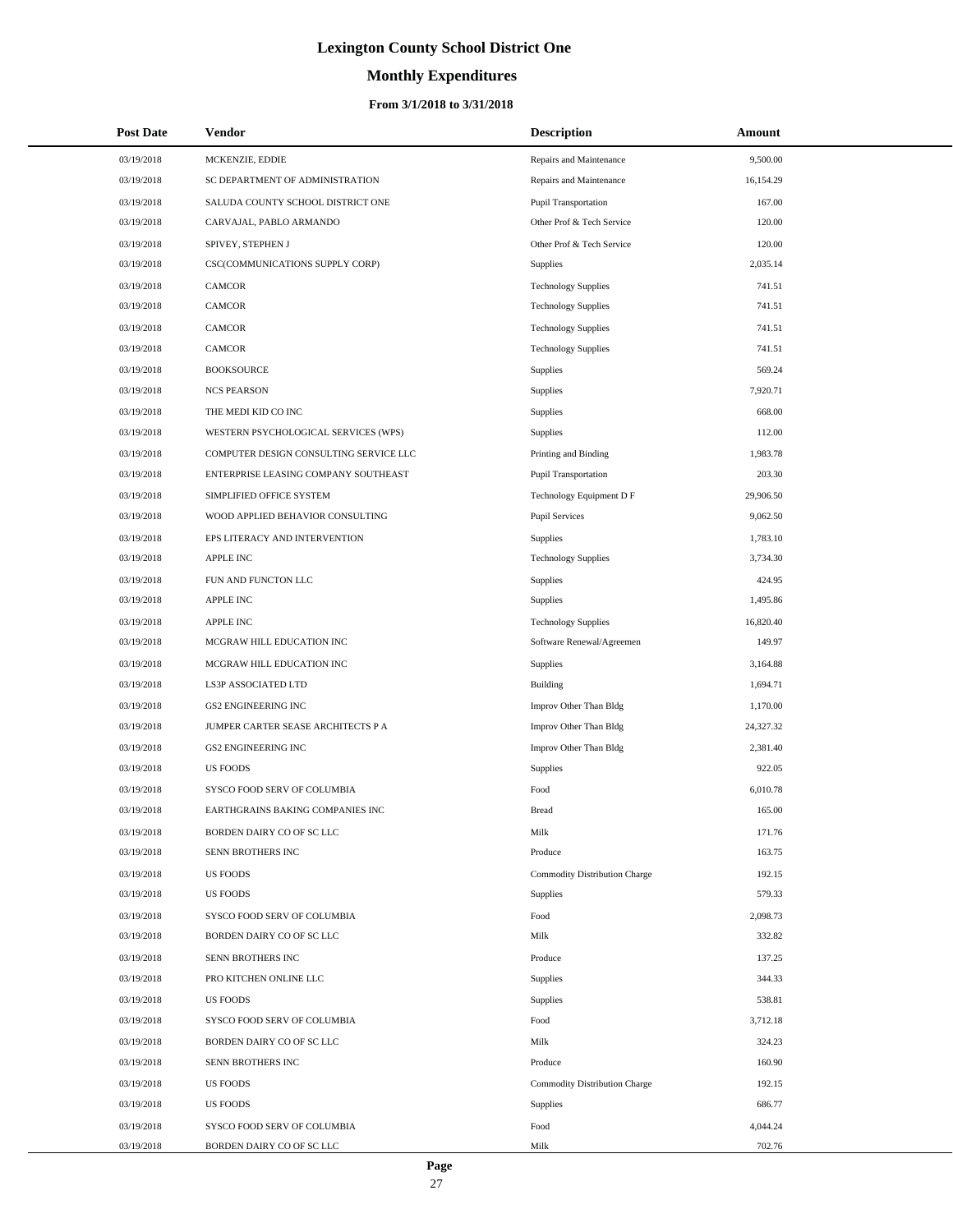# **Monthly Expenditures**

| <b>Post Date</b> | Vendor                      | <b>Description</b>            | Amount   |
|------------------|-----------------------------|-------------------------------|----------|
| 03/19/2018       | <b>US FOODS</b>             | Supplies                      | 355.30   |
| 03/19/2018       | SYSCO FOOD SERV OF COLUMBIA | Food                          | 2,818.07 |
| 03/19/2018       | BORDEN DAIRY CO OF SC LLC   | Milk                          | 294.43   |
| 03/19/2018       | <b>US FOODS</b>             | Commodity Distribution Charge | 192.15   |
| 03/19/2018       | <b>US FOODS</b>             | <b>Supplies</b>               | 820.76   |
| 03/19/2018       | SYSCO FOOD SERV OF COLUMBIA | Food                          | 4,097.07 |
| 03/19/2018       | BORDEN DAIRY CO OF SC LLC   | Milk                          | 692.81   |
| 03/19/2018       | SENN BROTHERS INC           | Produce                       | 176.00   |
| 03/19/2018       | <b>US FOODS</b>             | Supplies                      | 154.73   |
| 03/19/2018       | SYSCO FOOD SERV OF COLUMBIA | Food                          | 919.14   |
| 03/19/2018       | <b>US FOODS</b>             | Supplies                      | 467.17   |
| 03/19/2018       | SYSCO FOOD SERV OF COLUMBIA | Food                          | 3,683.82 |
| 03/19/2018       | BORDEN DAIRY CO OF SC LLC   | Milk                          | 227.55   |
| 03/19/2018       | SENN BROTHERS INC           | Produce                       | 175.75   |
| 03/19/2018       | <b>US FOODS</b>             | Supplies                      | 523.27   |
| 03/19/2018       | SYSCO FOOD SERV OF COLUMBIA | Food                          | 2,209.84 |
| 03/19/2018       | BORDEN DAIRY CO OF SC LLC   | Milk                          | 436.67   |
| 03/19/2018       | SENN BROTHERS INC           | Produce                       | 171.00   |
| 03/19/2018       | SYSCO FOOD SERV OF COLUMBIA | Food                          | 4,116.73 |
| 03/19/2018       | BORDEN DAIRY CO OF SC LLC   | Milk                          | 699.71   |
| 03/19/2018       | SENN BROTHERS INC           | Produce                       | 247.40   |
| 03/19/2018       | <b>US FOODS</b>             | Supplies                      | 209.83   |
| 03/19/2018       | SYSCO FOOD SERV OF COLUMBIA | Food                          | 3,331.55 |
| 03/19/2018       | BORDEN DAIRY CO OF SC LLC   | Milk                          | 513.09   |
| 03/19/2018       | SENN BROTHERS INC           | Produce                       | 144.50   |
| 03/19/2018       | <b>US FOODS</b>             | Supplies                      | 478.52   |
| 03/19/2018       | SYSCO FOOD SERV OF COLUMBIA | Food                          | 3,895.50 |
| 03/19/2018       | BORDEN DAIRY CO OF SC LLC   | Milk                          | 687.84   |
| 03/19/2018       | SENN BROTHERS INC           | Produce                       | 236.25   |
| 03/19/2018       | <b>US FOODS</b>             | Supplies                      | 225.88   |
| 03/19/2018       | SYSCO FOOD SERV OF COLUMBIA | Food                          | 3,614.44 |
| 03/19/2018       | BORDEN DAIRY CO OF SC LLC   | Milk                          | 322.57   |
| 03/19/2018       | SENN BROTHERS INC           | Produce                       | 106.00   |
| 03/19/2018       | <b>US FOODS</b>             | Supplies                      | 1,035.48 |
| 03/19/2018       | SYSCO FOOD SERV OF COLUMBIA | Food                          | 8,813.40 |
| 03/19/2018       | BORDEN DAIRY CO OF SC LLC   | Milk                          | 473.92   |
| 03/19/2018       | SENN BROTHERS INC           | Produce                       | 202.25   |
| 03/19/2018       | <b>US FOODS</b>             | Commodity Distribution Charge | 192.15   |
| 03/19/2018       | <b>US FOODS</b>             | <b>Supplies</b>               | 420.28   |
| 03/19/2018       | SYSCO FOOD SERV OF COLUMBIA | Food                          | 2,727.08 |
| 03/19/2018       | BORDEN DAIRY CO OF SC LLC   | Milk                          | 364.68   |
| 03/19/2018       | <b>US FOODS</b>             | Supplies                      | 303.77   |
| 03/19/2018       | SYSCO FOOD SERV OF COLUMBIA | Food                          | 2,999.95 |
| 03/19/2018       | BORDEN DAIRY CO OF SC LLC   | Milk                          | 304.95   |
| 03/19/2018       | SENN BROTHERS INC           | Produce                       | 144.50   |
| 03/19/2018       | <b>US FOODS</b>             | Supplies                      | 380.21   |
| 03/19/2018       | SYSCO FOOD SERV OF COLUMBIA | Food                          | 2,908.53 |
| 03/19/2018       | BORDEN DAIRY CO OF SC LLC   | Milk                          | 256.88   |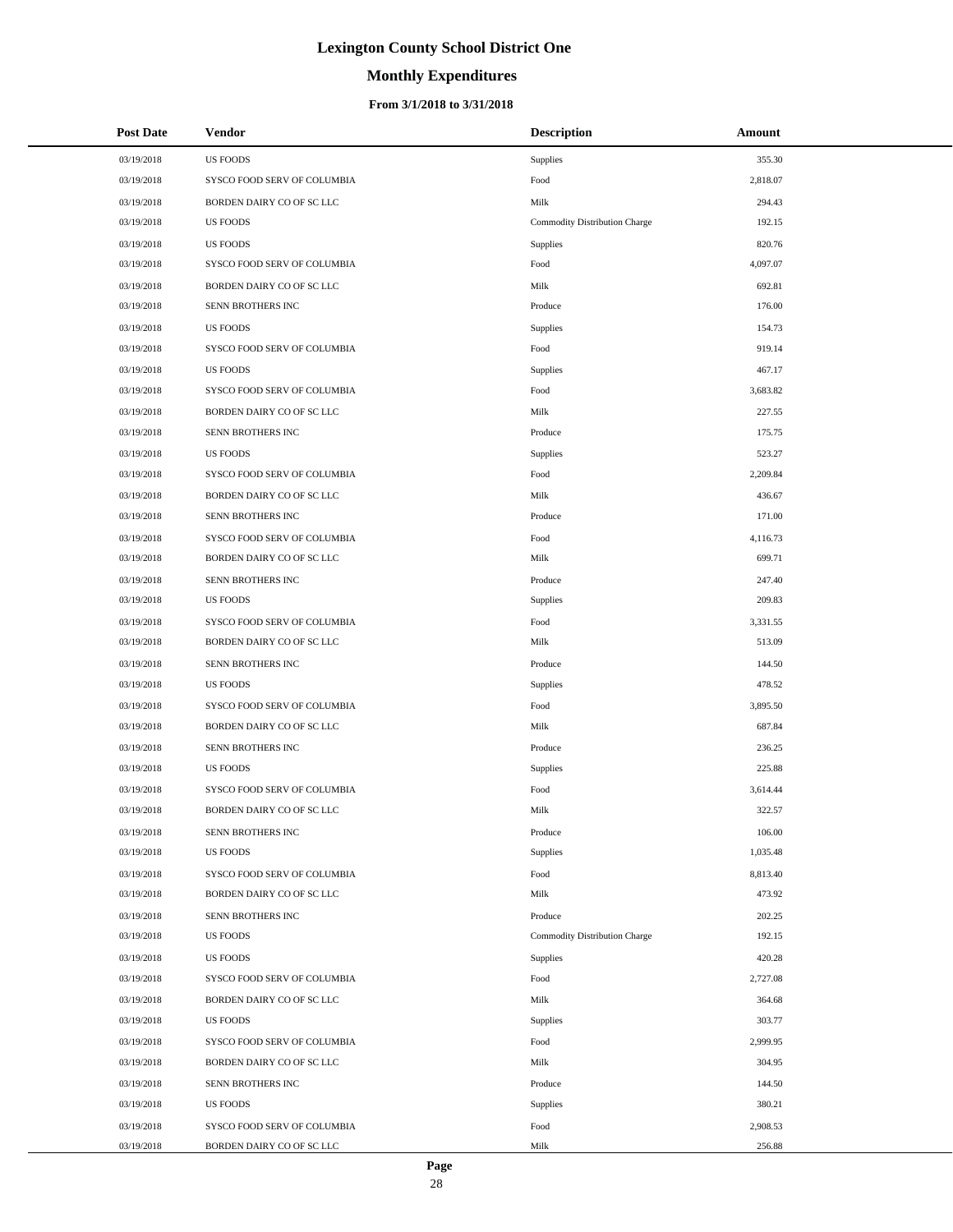# **Monthly Expenditures**

#### **From 3/1/2018 to 3/31/2018**

| <b>Post Date</b> | Vendor                           | <b>Description</b>            | Amount   |
|------------------|----------------------------------|-------------------------------|----------|
| 03/19/2018       | <b>US FOODS</b>                  | Supplies                      | 426.92   |
| 03/19/2018       | SYSCO FOOD SERV OF COLUMBIA      | Food                          | 1,798.79 |
| 03/19/2018       | BORDEN DAIRY CO OF SC LLC        | Milk                          | 333.27   |
| 03/19/2018       | SENN BROTHERS INC                | Produce                       | 130.00   |
| 03/19/2018       | <b>US FOODS</b>                  | Supplies                      | 451.32   |
| 03/19/2018       | SYSCO FOOD SERV OF COLUMBIA      | Food                          | 2,992.86 |
| 03/19/2018       | BORDEN DAIRY CO OF SC LLC        | Milk                          | 695.81   |
| 03/19/2018       | SENN BROTHERS INC                | Produce                       | 175.75   |
| 03/19/2018       | <b>US FOODS</b>                  | Supplies                      | 691.19   |
| 03/19/2018       | SYSCO FOOD SERV OF COLUMBIA      | Food                          | 5,078.01 |
| 03/19/2018       | BORDEN DAIRY CO OF SC LLC        | Milk                          | 162.14   |
| 03/19/2018       | <b>US FOODS</b>                  | Supplies                      | 533.15   |
| 03/19/2018       | SYSCO FOOD SERV OF COLUMBIA      | Food                          | 2,006.16 |
| 03/19/2018       | BORDEN DAIRY CO OF SC LLC        | Milk                          | 356.58   |
| 03/19/2018       | <b>US FOODS</b>                  | Supplies                      | 488.72   |
| 03/19/2018       | SYSCO FOOD SERV OF COLUMBIA      | Food                          | 3,394.09 |
| 03/19/2018       | EARTHGRAINS BAKING COMPANIES INC | <b>Bread</b>                  | 217.50   |
| 03/19/2018       | BORDEN DAIRY CO OF SC LLC        | Milk                          | 510.93   |
| 03/19/2018       | SENN BROTHERS INC                | Produce                       | 163.75   |
| 03/19/2018       | <b>US FOODS</b>                  | Supplies                      | 780.81   |
| 03/19/2018       | SYSCO FOOD SERV OF COLUMBIA      | Food                          | 2,974.92 |
| 03/19/2018       | BORDEN DAIRY CO OF SC LLC        | Milk                          | 455.35   |
| 03/19/2018       | SENN BROTHERS INC                | Produce                       | 175.15   |
| 03/19/2018       | <b>US FOODS</b>                  | Supplies                      | 670.14   |
| 03/19/2018       | SYSCO FOOD SERV OF COLUMBIA      | Food                          | 1,971.71 |
| 03/19/2018       | BORDEN DAIRY CO OF SC LLC        | Milk                          | 457.01   |
| 03/19/2018       | SENN BROTHERS INC                | Produce                       | 118.00   |
| 03/19/2018       | <b>US FOODS</b>                  | Supplies                      | 540.58   |
| 03/19/2018       | SYSCO FOOD SERV OF COLUMBIA      | Food                          | 1,943.75 |
| 03/19/2018       | BORDEN DAIRY CO OF SC LLC        | Milk                          | 313.05   |
| 03/19/2018       | <b>US FOODS</b>                  | Supplies                      | 453.10   |
| 03/19/2018       | SYSCO FOOD SERV OF COLUMBIA      | Food                          | 2,025.02 |
| 03/19/2018       | BORDEN DAIRY CO OF SC LLC        | Milk                          | 229.51   |
| 03/19/2018       | SENN BROTHERS INC                | Produce                       | 178.25   |
| 03/19/2018       | SYSCO FOOD SERV OF COLUMBIA      | Food                          | 2,736.52 |
| 03/19/2018       | BORDEN DAIRY CO OF SC LLC        | Milk                          | 599.00   |
| 03/19/2018       | SENN BROTHERS INC                | Produce                       | 125.25   |
| 03/19/2018       | PRO KITCHEN ONLINE LLC           | Supplies                      | 167.47   |
| 03/19/2018       | <b>US FOODS</b>                  | Supplies                      | 541.68   |
| 03/19/2018       | SYSCO FOOD SERV OF COLUMBIA      | Food                          | 3,596.31 |
| 03/19/2018       | BORDEN DAIRY CO OF SC LLC        | Milk                          | 313.79   |
| 03/19/2018       | SENN BROTHERS INC                | Produce                       | 241.50   |
| 03/19/2018       | <b>US FOODS</b>                  | Supplies                      | 1,248.83 |
| 03/19/2018       | SYSCO FOOD SERV OF COLUMBIA      | Food                          | 6,797.95 |
| 03/19/2018       | BORDEN DAIRY CO OF SC LLC        | Milk                          | 487.62   |
| 03/19/2018       | SENN BROTHERS INC                | Produce                       | 266.98   |
| 03/19/2018       | US FOODS                         | Commodity Distribution Charge | 205.60   |
| 03/19/2018       | SYSCO FOOD SERV OF COLUMBIA      | Food                          | 2,119.74 |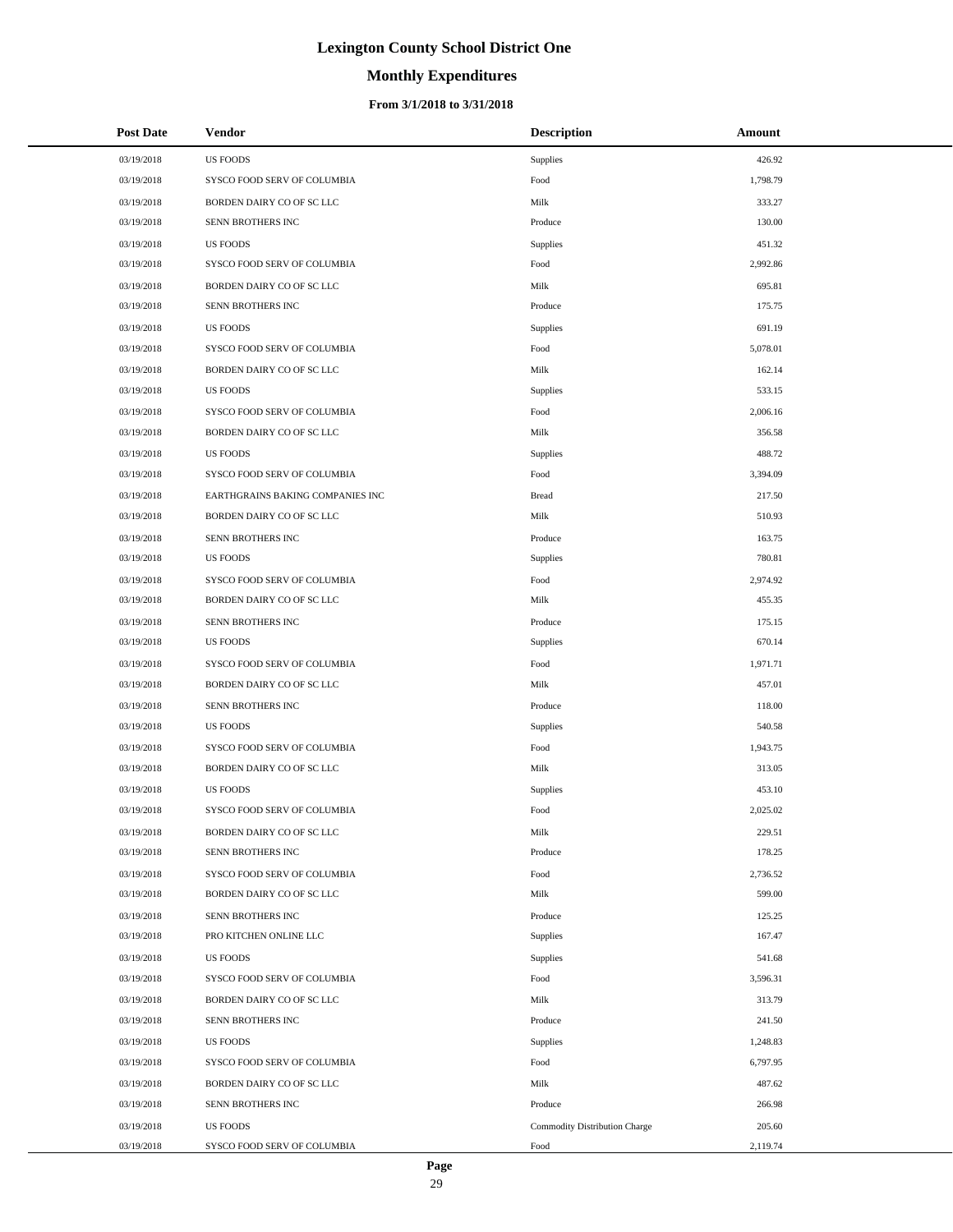# **Monthly Expenditures**

| <b>Post Date</b> | Vendor                                  | <b>Description</b>             | Amount   |
|------------------|-----------------------------------------|--------------------------------|----------|
| 03/19/2018       | BORDEN DAIRY CO OF SC LLC               | Milk                           | 383.35   |
| 03/19/2018       | SMARTPHONE MEDIC LLC                    | Pupil Activity                 | 396.00   |
| 03/19/2018       | SOUTHERN SPECIAL TEES LLC               | Pupil Activity                 | 651.68   |
| 03/19/2018       | GWYN, JAIME L                           | Pupil Activity                 | 135.00   |
| 03/19/2018       | LINT, CHARLES ROBERT                    | Pupil Activity                 | 120.00   |
| 03/19/2018       | STOKES, JAMES LEE                       | Pupil Activity                 | 105.00   |
| 03/19/2018       | FLICKER, SCOTT                          | Pupil Activity                 | 112.00   |
| 03/19/2018       | SHANKS, TYRONE                          | Pupil Activity                 | 130.00   |
| 03/19/2018       | <b>HOLIDAY INN</b>                      | Pupil Activity                 | 869.34   |
| 03/19/2018       | DILLON, MATTHEW W                       | Pupil Activity                 | 130.00   |
| 03/19/2018       | CASSADY, ALEX                           | Pupil Activity                 | 130.00   |
| 03/19/2018       | DUMLAO, MARVIN R                        | Pupil Activity                 | 130.00   |
| 03/19/2018       | PEEL, RUSSELL                           | Pupil Activity                 | 150.00   |
| 03/19/2018       | SMITH, JAMES ASHLEY                     | Pupil Activity                 | 150.00   |
| 03/19/2018       | JOHNSON, MURRAY                         | Pupil Activity                 | 130.00   |
| 03/19/2018       | WILLIAMS, EARL                          | Pupil Activity                 | 130.00   |
| 03/19/2018       | <b>OSBORNE, ARTHUR</b>                  | Pupil Activity                 | 118.90   |
| 03/19/2018       | <b>BSN SPORTS</b>                       | Pupil Activity                 | 1,730.10 |
| 03/19/2018       | <b>BSN SPORTS</b>                       | Pupil Activity                 | 6,845.32 |
| 03/19/2018       | WHITE KNOLL HIGH SCHOOL                 | Pupil Act-Fee/Collection Refnd | 310.00   |
| 03/19/2018       | SC AMERICAN CHORAL DIRECTOR ASSOCIATION | Pupil Activity                 | 168.00   |
| 03/19/2018       | CAMCOR                                  | Supplies                       | 2,503.63 |
| 03/19/2018       | METALS AND ALLOYS CO LLC                | Supplies                       | 1,185.69 |
| 03/19/2018       | SCHOLASTIC INC                          | Supplies                       | 744.60   |
| 03/19/2018       | STENHOUSE PUBLISHERS                    | Supplies                       | 380.00   |
| 03/20/2018       | <b>CAMCOR</b>                           | Supplies                       | 106.79   |
| 03/20/2018       | EPS LITERACY AND INTERVENTION           | Supplies                       | 312.50   |
| 03/20/2018       | <b>EMPLOYEE</b>                         | Supplies                       | 198.00   |
| 03/20/2018       | CAMCOR                                  | Supplies                       | 943.74   |
| 03/20/2018       | SCHOOL SPECIALTY INC                    | Supplies                       | 169.64   |
| 03/20/2018       | DELL COMPUTERS                          | <b>Technology Supplies</b>     | 209.71   |
| 03/20/2018       | PALMETTO STRINGS                        | Repairs and Maintenance        | 850.00   |
| 03/20/2018       | BLICK ART MATERIALS LLC                 | Supplies                       | 566.88   |
| 03/20/2018       | TEXAS INSTRUMENTS                       | Supplies                       | 104.33   |
| 03/20/2018       | FORMS AND SUPPLY INC (FSI)              | Supplies                       | 382.63   |
| 03/20/2018       | HP INC                                  | Supplies                       | 1,102.11 |
| 03/20/2018       | PALMETTO STRINGS                        | Supplies                       | 401.25   |
| 03/20/2018       | MUSICAL INNOVATIONS                     | Supplies                       | 479.94   |
| 03/20/2018       | <b>SHAR PRODUCTS</b>                    | Supplies                       | 600.00   |
| 03/20/2018       | STEVE WEISS MUSIC INC                   | Supplies                       | 509.89   |
| 03/20/2018       | BARNES & NOBLE BOOKSELLERS INC          | Supplies                       | 554.40   |
| 03/20/2018       | MACKIN LIBRARY MEDIA                    | <b>Library Books</b>           | 2,168.11 |
| 03/20/2018       | FOLLETT SCHOOL SOLUTIONS INC            | <b>Library Books</b>           | 140.46   |
| 03/20/2018       | ONE MORE STORY INC                      | Software Renewal/Agreemen      | 253.75   |
| 03/20/2018       | MACKIN LIBRARY MEDIA                    | Library Books                  | 244.93   |
| 03/20/2018       | FOLLETT SCHOOL SOLUTIONS INC            | <b>Library Books</b>           | 591.87   |
| 03/20/2018       | FORMS AND SUPPLY INC (FSI)              | Supplies                       | 511.20   |
| 03/20/2018       | DELL COMPUTERS                          | <b>Technology Supplies</b>     | 277.34   |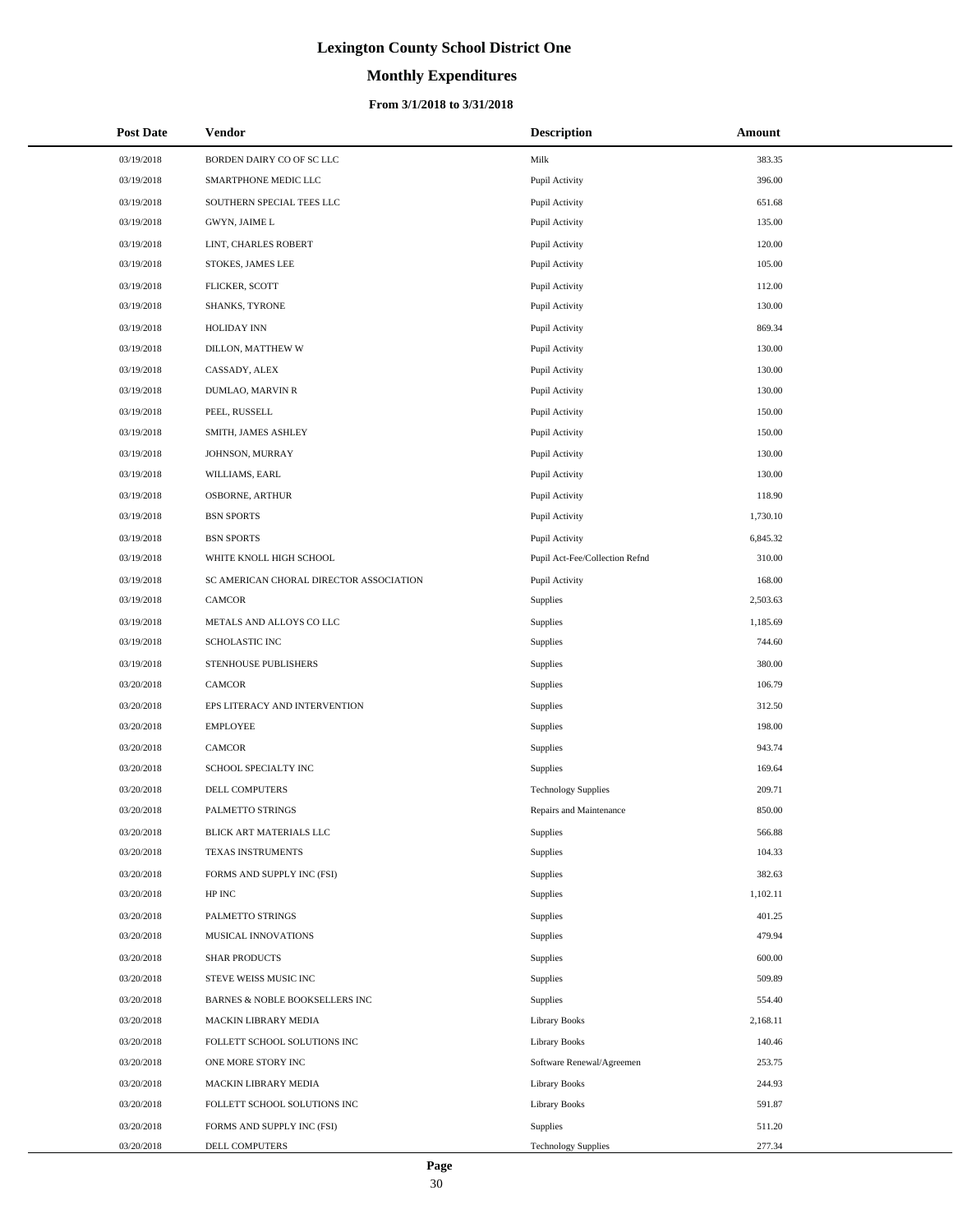# **Monthly Expenditures**

#### **From 3/1/2018 to 3/31/2018**

| <b>Post Date</b> | Vendor                                            | <b>Description</b>            | Amount   |
|------------------|---------------------------------------------------|-------------------------------|----------|
| 03/20/2018       | <b>EMPLOYEE</b>                                   | Travel                        | 342.72   |
| 03/20/2018       | <b>WW GRAINGER</b>                                | Supplies-Maintenace           | 277.67   |
| 03/20/2018       | SMITH AND JONES JANITORIAL SUPPLIES AND EQUIP INC | Supplies-Maintenace           | 708.34   |
| 03/20/2018       | <b>BONITZ</b>                                     | Supplies-Maintenace           | 1,723.89 |
| 03/20/2018       | <b>WW GRAINGER</b>                                | Supplies-Maintenace           | 1,110.66 |
| 03/20/2018       | LEBLEU ENTERPRISES                                | Supplies-Maintenace           | 136.79   |
| 03/20/2018       | DELL COMPUTERS                                    | Software Renewal/Agreemen     | 398.00   |
| 03/20/2018       | SOFTWARE ONE INC                                  | Software Renewal/Agreemen     | 364.10   |
| 03/20/2018       | COMMUNICATION MANAGEMENT INC                      | <b>Technology Supplies</b>    | 9,440.79 |
| 03/20/2018       | MOTOROLA SOLUTIONS                                | <b>Technology Supplies</b>    | 783.00   |
| 03/20/2018       | RAPTOR TECHNOLOGIES LLC                           | <b>Technology Supplies</b>    | 2,085.00 |
| 03/20/2018       | SC DEPARTMENT OF REVENUE (SALES TAX RETURN)       | <b>Technology Supplies</b>    | 145.95   |
| 03/20/2018       | SIGNAL TECHNOLOGIES INC                           | <b>Technology Supplies</b>    | 457.54   |
| 03/20/2018       | COMMUNICATION MANAGEMENT INC                      | <b>Technology Supplies</b>    | 1,204.91 |
| 03/20/2018       | COMMUNICATION MANAGEMENT INC                      | <b>Technology Supplies</b>    | 1,204.91 |
| 03/20/2018       | COMMUNICATION MANAGEMENT INC                      | <b>Technology Supplies</b>    | 690.90   |
| 03/20/2018       | COMMUNICATION MANAGEMENT INC                      | <b>Technology Supplies</b>    | 1,204.91 |
| 03/20/2018       | SIGNAL TECHNOLOGIES INC                           | <b>Technology Supplies</b>    | 110.00   |
| 03/20/2018       | COMMUNICATION MANAGEMENT INC                      | <b>Technology Supplies</b>    | 1,204.91 |
| 03/20/2018       | COMMUNICATION MANAGEMENT INC                      | <b>Technology Supplies</b>    | 538.90   |
| 03/20/2018       | COMMUNICATION MANAGEMENT INC                      | <b>Technology Supplies</b>    | 2,208.30 |
| 03/20/2018       | COMMUNICATION MANAGEMENT INC                      | <b>Technology Supplies</b>    | 690.90   |
| 03/20/2018       | COMMUNICATION MANAGEMENT INC                      | <b>Technology Supplies</b>    | 148.30   |
| 03/20/2018       | COMMUNICATION MANAGEMENT INC                      | <b>Technology Supplies</b>    | 158.90   |
| 03/20/2018       | COMMUNICATION MANAGEMENT INC                      | <b>Technology Supplies</b>    | 1,204.91 |
| 03/20/2018       | COMMUNICATION MANAGEMENT INC                      | <b>Technology Supplies</b>    | 158.90   |
| 03/20/2018       | SCHOOL SPECIALTY INC                              | Supplies                      | 955.71   |
| 03/20/2018       | <b>FRANKLIN COVEY</b>                             | Supplies                      | 2,744.59 |
| 03/20/2018       | COMPUTER DESIGN CONSULTING SERVICE LLC            | Printing and Binding          | 553.36   |
| 03/20/2018       | <b>FRANKLIN COVEY</b>                             | Inst Prog Improvement         | 3,137.56 |
| 03/20/2018       | ENTERPRISE LEASING COMPANY SOUTHEAST              | <b>Pupil Transportation</b>   | 642.00   |
| 03/20/2018       | NANCY K PERRY CHILDREN'S SHELTER                  | <b>Instructional Services</b> | 330.00   |
| 03/20/2018       | LAKESHORE LEARNING MATERIALS                      | Supplies                      | 171.79   |
| 03/20/2018       | MONOPRICE.COM                                     | Supplies                      | 1,126.17 |
| 03/20/2018       | EPS LITERACY AND INTERVENTION                     | Supplies                      | 3,870.90 |
| 03/20/2018       | MCGRAW HILL EDUCATION INC                         | Software Renewal/Agreemen     | 299.94   |
| 03/20/2018       | MCGRAW HILL EDUCATION INC                         | Supplies                      | 9,251.22 |
| 03/20/2018       | SIGNAL TECHNOLOGIES INC                           | <b>Technology Supplies</b>    | 1,637.76 |
| 03/20/2018       | <b>GS2 ENGINEERING INC</b>                        | Improv Other Than Bldg        | 678.60   |
| 03/20/2018       | <b>LENOVO US</b>                                  | <b>Technology Supplies</b>    | 628.04   |
| 03/20/2018       | AC SUPPLY                                         | Pupil Activity                | 134.97   |
| 03/20/2018       | PITSCO EDUCATION HEARILY AND COMPANY              | Pupil Activity                | 251.45   |
| 03/20/2018       | PERFECTION LEARNING CORP                          | Pupil Activity                | 1,662.87 |
| 03/20/2018       | MACKIN LIBRARY MEDIA                              | Pupil Activity                | 1,250.50 |
| 03/20/2018       | CAROLINA BIOLOGICAL SUPPLY CO                     | Pupil Activity                | 228.94   |
| 03/20/2018       | RIDDELL / ALL AMERICAN                            | Pupil Activity                | 7,867.10 |
| 03/20/2018       | RIBBONS GALORE INC                                | Pupil Activity                | 130.00   |
| 03/20/2018       | T AND T SPORTS                                    | Pupil Activity                | 107.00   |

 $\overline{a}$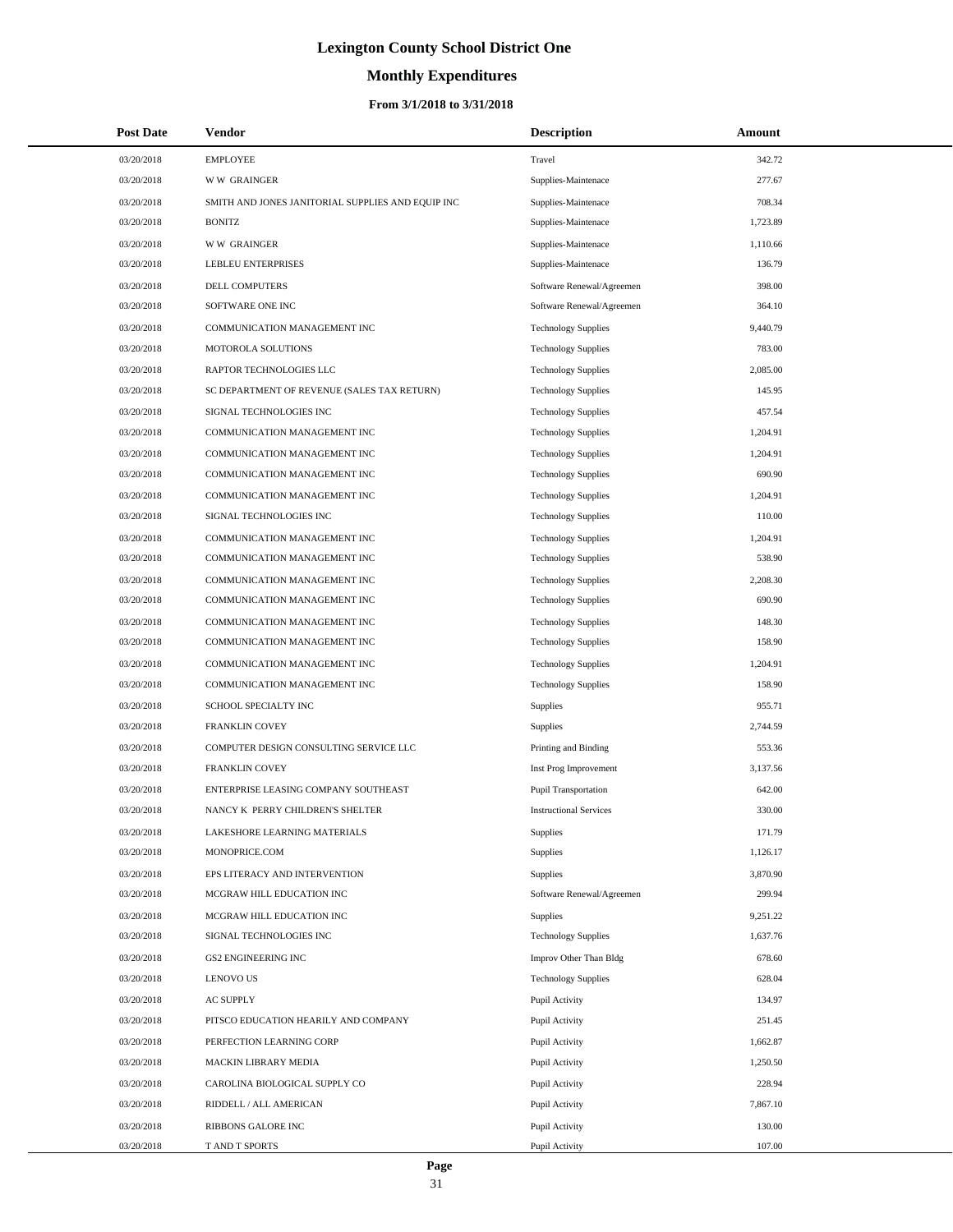# **Monthly Expenditures**

| <b>Post Date</b> | Vendor                                             | <b>Description</b>          | Amount   |  |
|------------------|----------------------------------------------------|-----------------------------|----------|--|
| 03/20/2018       | SC HIGH SCHOOL LEAGUE                              | Pupil Activity              | 950.00   |  |
| 03/20/2018       | WILSON AND ASSOCIATES                              | Pupil Activity              | 5,575.00 |  |
| 03/20/2018       | <b>BSN SPORTS</b>                                  | Pupil Activity              | 5,920.31 |  |
| 03/20/2018       | HUDSON'S SMOKEHOUSE OF LEXINGTON LLC               | Pupil Activity              | 2,803.51 |  |
| 03/21/2018       | POSTMASTER 029 (GMS)                               | Supplies                    | 1,250.00 |  |
| 03/21/2018       | LEXINGTON COUNTY SCHOOL DIST 1                     | <b>Pupil Transportation</b> | 280.86   |  |
| 03/21/2018       | STATE DEPARTMENT OF EDUCATION LEX DIST ONEBUS SHOP | <b>Pupil Transportation</b> | 102.92   |  |
| 03/21/2018       | STATE DEPARTMENT OF EDUCATION LEX DIST ONEBUS SHOP | <b>Pupil Transportation</b> | 156.74   |  |
| 03/21/2018       | ENTERPRISE LEASING COMPANY SOUTHEAST               | <b>Pupil Transportation</b> | 217.58   |  |
| 03/21/2018       | BLICK ART MATERIALS LLC                            | Supplies                    | 495.13   |  |
| 03/21/2018       | UNIVERSITY OF SOUTH CAROLINA SUMTER BOOKSTORE      | Supplies                    | 3,183.25 |  |
| 03/21/2018       | LEXINGTON COUNTY SCHOOL DIST 1                     | <b>Pupil Transportation</b> | 420.36   |  |
| 03/21/2018       | THE READING WAREHOUSE INC                          | Supplies                    | 481.50   |  |
| 03/21/2018       | <b>APPLIED VIDEO</b>                               | <b>Technology Supplies</b>  | 208.65   |  |
| 03/21/2018       | LEXINGTON COUNTY SCHOOL DIST 1                     | Pupil Transportation-Inst   | 360.84   |  |
| 03/21/2018       | LEXINGTON COUNTY SCHOOL DIST 1                     | <b>Pupil Transportation</b> | 107.88   |  |
| 03/21/2018       | MACGILL & CO                                       | Supplies                    | 105.98   |  |
| 03/21/2018       | OCCUPATIONAL HEALTH                                | Supplies                    | 405.00   |  |
| 03/21/2018       | CERTIFIED TRANSLATION SERVICES                     | Other Prof & Tech Service   | 326.24   |  |
| 03/21/2018       | DEAFINITELY TAKING REQUESTS                        | Other Prof & Tech Service   | 130.00   |  |
| 03/21/2018       | SHERWIN WILLIAMS                                   | Supplies-Maintenace         | 241.82   |  |
| 03/21/2018       | KENDALL ELEVATOR COMPANY                           | Repairs and Maintenance     | 950.00   |  |
| 03/21/2018       | CULLUM SERVICES INC                                | Repairs and Maintenance     | 1,761.43 |  |
| 03/21/2018       | <b>GROVE MEDICAL</b>                               | Supplies-Maintenace         | 1,589.38 |  |
| 03/21/2018       | CULLUM SERVICES INC                                | Repairs and Maintenance     | 431.65   |  |
| 03/21/2018       | KENDALL ELEVATOR COMPANY                           | Repairs and Maintenance     | 950.00   |  |
| 03/21/2018       | DADE PAPER AND BAG CO                              | Supplies-Maintenace         | 715.83   |  |
| 03/21/2018       | <b>INTERSTATE SOLUTIONS</b>                        | Supplies-Maintenace         | 124.12   |  |
| 03/21/2018       | KENDALL ELEVATOR COMPANY                           | Repairs and Maintenance     | 950.00   |  |
| 03/21/2018       | MASTERCRAFT RENOVATION SYSTEMS LLC                 | Repairs and Maintenance     | 959.00   |  |
| 03/21/2018       | DADE PAPER AND BAG CO                              | Supplies-Maintenace         | 2,568.00 |  |
| 03/21/2018       | FERGUSON ENTERPRISES INC FEI 27                    | Supplies-Maintenace         | 2,642.56 |  |
| 03/21/2018       | DADE PAPER AND BAG CO                              | Supplies-Maintenace         | 679.24   |  |
| 03/21/2018       | <b>INTERSTATE SOLUTIONS</b>                        | Supplies-Maintenace         | 620.60   |  |
| 03/21/2018       | SHERWIN WILLIAMS                                   | Supplies-Maintenace         | 725.46   |  |
| 03/21/2018       | DADE PAPER AND BAG CO                              | Supplies-Maintenace         | 367.22   |  |
| 03/21/2018       | A Z LAWN MOWER PARTS                               | Supplies-Maintenace         | 205.40   |  |
| 03/21/2018       | CULLUM SERVICES INC                                | Repairs and Maintenance     | 318.41   |  |
| 03/21/2018       | DADE PAPER AND BAG CO                              | Supplies-Maintenace         | 550.84   |  |
| 03/21/2018       | DADE PAPER AND BAG CO                              | Supplies-Maintenace         | 642.00   |  |
| 03/21/2018       | CARVAJAL, PABLO ARMANDO                            | Other Prof & Tech Service   | 120.00   |  |
| 03/21/2018       | LINT, CHARLES ROBERT                               | Other Prof & Tech Service   | 120.00   |  |
| 03/21/2018       | WILFONG, MICHAEL BRIAN                             | Other Prof & Tech Service   | 120.00   |  |
| 03/21/2018       | MOORE, MARK                                        | Other Prof & Tech Service   | 120.00   |  |
| 03/21/2018       | SC SCHOOL BOARD ASSOCIATION                        | Other Prof & Tech Service   | 5,000.00 |  |
| 03/21/2018       | DELL COMPUTERS                                     | <b>Technology Supplies</b>  | 5,926.97 |  |
| 03/21/2018       | APPLE INC                                          | <b>Technology Supplies</b>  | 2,500.00 |  |
| 03/21/2018       | PEN AND INK INC                                    | Inst Prog Improvement       | 4,650.00 |  |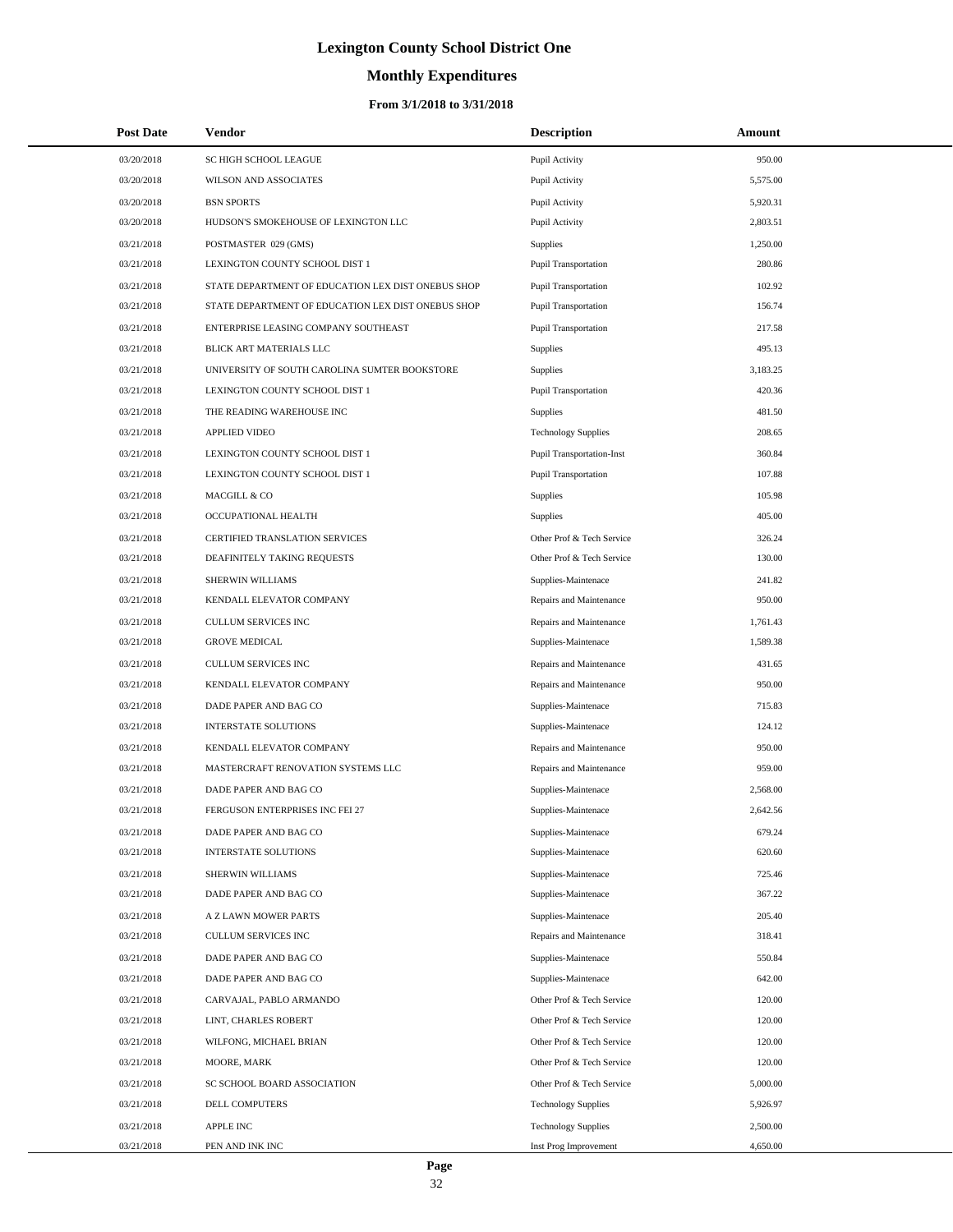# **Monthly Expenditures**

| <b>Post Date</b> | Vendor                           | <b>Description</b>        | Amount    |
|------------------|----------------------------------|---------------------------|-----------|
| 03/21/2018       | <b>BRIGHTBYTES INC</b>           | Software Renewal/Agreemen | 52,689.90 |
| 03/21/2018       | MOORE MEDICAL CORP               | Supplies                  | 848.23    |
| 03/21/2018       | <b>WENGER CORP</b>               | Supplies                  | 2,577.63  |
| 03/21/2018       | <b>BOOKSOURCE</b>                | Supplies                  | 2,018.88  |
| 03/21/2018       | <b>SCHOLASTIC INC</b>            | Supplies                  | 1,092.00  |
| 03/21/2018       | EPS LITERACY AND INTERVENTION    | Supplies                  | 1,173.74  |
| 03/21/2018       | VOYAGER SOPRIS LEARNING          | Supplies                  | 1,293.60  |
| 03/21/2018       | MCGRAW HILL EDUCATION INC        | Supplies                  | 299.94    |
| 03/21/2018       | SYSCO FOOD SERV OF COLUMBIA      | Food                      | 4,729.29  |
| 03/21/2018       | EARTHGRAINS BAKING COMPANIES INC | <b>Bread</b>              | 133.75    |
| 03/21/2018       | BORDEN DAIRY CO OF SC LLC        | Milk                      | 264.29    |
| 03/21/2018       | SYSCO FOOD SERV OF COLUMBIA      | Food                      | 1,794.26  |
| 03/21/2018       | BORDEN DAIRY CO OF SC LLC        | Milk                      | 273.82    |
| 03/21/2018       | SENN BROTHERS INC                | Produce                   | 145.50    |
| 03/21/2018       | SYSCO FOOD SERV OF COLUMBIA      | Food                      | 4,341.00  |
| 03/21/2018       | BORDEN DAIRY CO OF SC LLC        | Milk                      | 282.84    |
| 03/21/2018       | SYSCO FOOD SERV OF COLUMBIA      | Food                      | 2,923.29  |
| 03/21/2018       | BORDEN DAIRY CO OF SC LLC        | Milk                      | 678.24    |
| 03/21/2018       | SYSCO FOOD SERV OF COLUMBIA      | Food                      | 4,689.69  |
| 03/21/2018       | BORDEN DAIRY CO OF SC LLC        | Milk                      | 273.68    |
| 03/21/2018       | SYSCO FOOD SERV OF COLUMBIA      | Food                      | 3,587.35  |
| 03/21/2018       | BORDEN DAIRY CO OF SC LLC        | Milk                      | 778.63    |
| 03/21/2018       | SYSCO FOOD SERV OF COLUMBIA      | Food                      | 1,181.75  |
| 03/21/2018       | SYSCO FOOD SERV OF COLUMBIA      | Food                      | 3,931.62  |
| 03/21/2018       | BORDEN DAIRY CO OF SC LLC        | Milk                      | 113.16    |
| 03/21/2018       | SENN BROTHERS INC                | Produce                   | 179.50    |
| 03/21/2018       | SYSCO FOOD SERV OF COLUMBIA      | Food                      | 2,500.60  |
| 03/21/2018       | BORDEN DAIRY CO OF SC LLC        | Milk                      | 462.43    |
| 03/21/2018       | SYSCO FOOD SERV OF COLUMBIA      | Food                      | 4,058.10  |
| 03/21/2018       | BORDEN DAIRY CO OF SC LLC        | Milk                      | 884.81    |
| 03/21/2018       | SENN BROTHERS INC                | Produce                   | 105.50    |
| 03/21/2018       | SYSCO FOOD SERV OF COLUMBIA      | Food                      | 3,128.78  |
| 03/21/2018       | BORDEN DAIRY CO OF SC LLC        | Milk                      | 469.67    |
| 03/21/2018       | SYSCO FOOD SERV OF COLUMBIA      | Food                      | 3,226.71  |
| 03/21/2018       | BORDEN DAIRY CO OF SC LLC        | Milk                      | 675.85    |
| 03/21/2018       | SYSCO FOOD SERV OF COLUMBIA      | Food                      | 2,164.05  |
| 03/21/2018       | BORDEN DAIRY CO OF SC LLC        | Milk                      | 226.33    |
| 03/21/2018       | SENN BROTHERS INC                | Produce                   | 117.00    |
| 03/21/2018       | SYSCO FOOD SERV OF COLUMBIA      | Food                      | 5,869.89  |
| 03/21/2018       | BORDEN DAIRY CO OF SC LLC        | Milk                      | 603.97    |
| 03/21/2018       | SENN BROTHERS INC                | Produce                   | 106.00    |
| 03/21/2018       | SYSCO FOOD SERV OF COLUMBIA      | Food                      | 1,791.35  |
| 03/21/2018       | BORDEN DAIRY CO OF SC LLC        | Milk                      | 400.04    |
| 03/21/2018       | SYSCO FOOD SERV OF COLUMBIA      | Food                      | 3,282.64  |
| 03/21/2018       | BORDEN DAIRY CO OF SC LLC        | Milk                      | 311.30    |
| 03/21/2018       | SENN BROTHERS INC                | Produce                   | 117.00    |
| 03/21/2018       | SYSCO FOOD SERV OF COLUMBIA      | Food                      | 2,529.61  |
| 03/21/2018       | BORDEN DAIRY CO OF SC LLC        | Milk                      | 359.22    |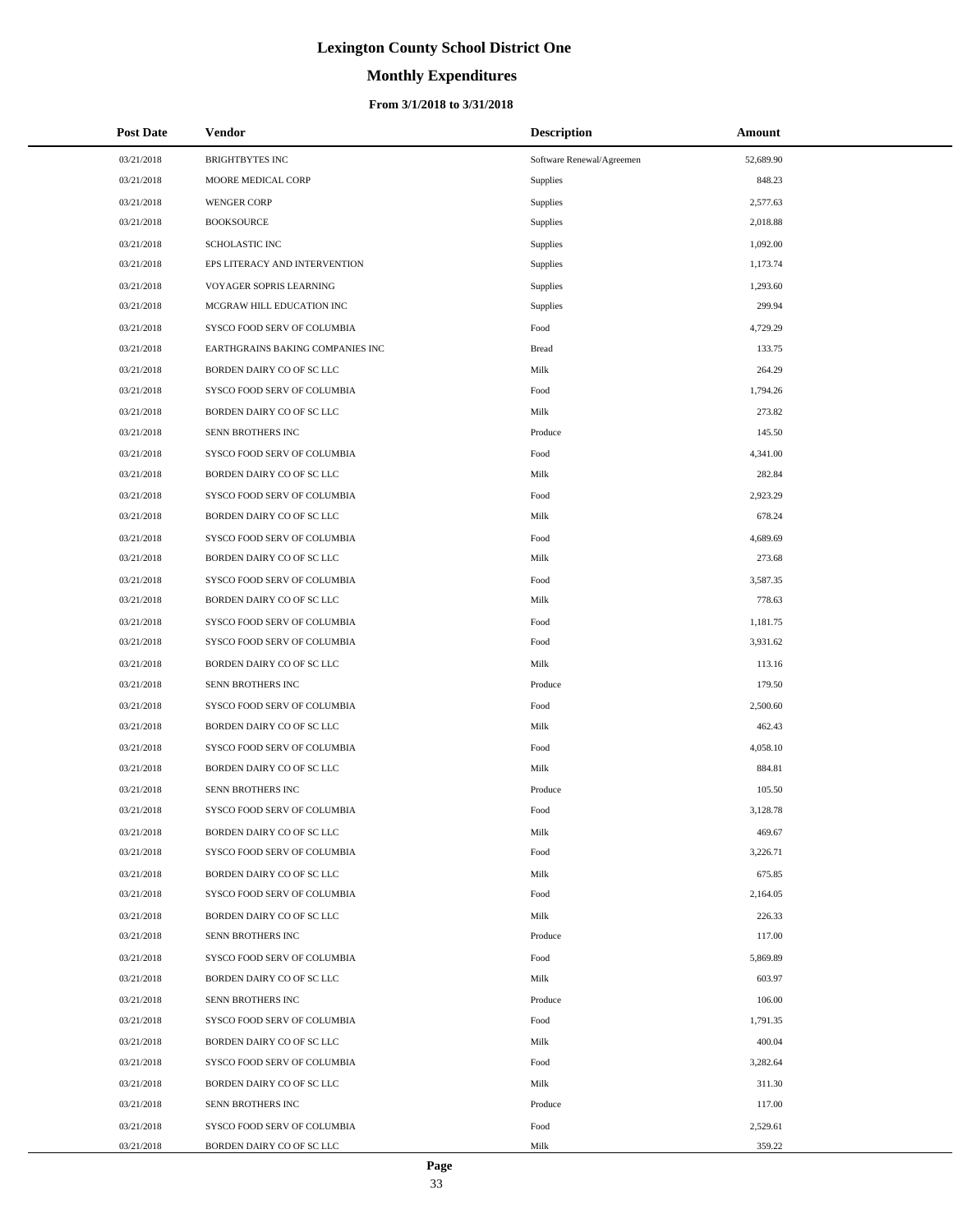# **Monthly Expenditures**

#### **From 3/1/2018 to 3/31/2018**

| <b>Post Date</b>         | Vendor                                      | <b>Description</b>               | Amount           |
|--------------------------|---------------------------------------------|----------------------------------|------------------|
| 03/21/2018               | SYSCO FOOD SERV OF COLUMBIA                 | Food                             | 1,676.97         |
| 03/21/2018               | BORDEN DAIRY CO OF SC LLC                   | Milk                             | 359.42           |
| 03/21/2018               | SENN BROTHERS INC                           | Produce                          | 127.50           |
| 03/21/2018               | SYSCO FOOD SERV OF COLUMBIA                 | Food                             | 3,638.97         |
| 03/21/2018               | BORDEN DAIRY CO OF SC LLC                   | Milk                             | 506.43           |
| 03/21/2018               | SYSCO FOOD SERV OF COLUMBIA                 | Food                             | 3,976.47         |
| 03/21/2018               | BORDEN DAIRY CO OF SC LLC                   | Milk                             | 311.53           |
| 03/21/2018               | SYSCO FOOD SERV OF COLUMBIA                 | Food                             | 1,937.80         |
| 03/21/2018               | BORDEN DAIRY CO OF SC LLC                   | Milk                             | 377.70           |
| 03/21/2018               | SYSCO FOOD SERV OF COLUMBIA                 | Food                             | 4,290.43         |
| 03/21/2018               | EARTHGRAINS BAKING COMPANIES INC            | <b>Bread</b>                     | 137.00           |
| 03/21/2018               | BORDEN DAIRY CO OF SC LLC                   | Milk                             | 226.56           |
| 03/21/2018               | SENN BROTHERS INC                           | Produce                          | 166.46           |
| 03/21/2018               | SYSCO FOOD SERV OF COLUMBIA                 | Food                             | 1,268.77         |
| 03/21/2018               | BORDEN DAIRY CO OF SC LLC                   | Milk                             | 565.92           |
| 03/21/2018               | SENN BROTHERS INC                           | Produce                          | 133.50           |
| 03/21/2018               | SYSCO FOOD SERV OF COLUMBIA                 | Food                             | 2,447.76         |
| 03/21/2018               | BORDEN DAIRY CO OF SC LLC                   | Milk                             | 405.96           |
| 03/21/2018               | SENN BROTHERS INC                           | Produce                          | 189.50           |
| 03/21/2018               | SYSCO FOOD SERV OF COLUMBIA                 | Food                             | 1,723.43         |
| 03/21/2018               | BORDEN DAIRY CO OF SC LLC                   | Milk                             | 351.93           |
| 03/21/2018               | SYSCO FOOD SERV OF COLUMBIA                 | Food                             | 2,028.95         |
| 03/21/2018               | BORDEN DAIRY CO OF SC LLC                   | Milk                             | 396.68           |
| 03/21/2018               | SYSCO FOOD SERV OF COLUMBIA                 | Food                             | 2,400.89         |
| 03/21/2018               | BORDEN DAIRY CO OF SC LLC                   | Milk                             | 425.04           |
| 03/21/2018               | SENN BROTHERS INC                           | Produce                          | 139.00           |
| 03/21/2018               | SYSCO FOOD SERV OF COLUMBIA                 | Food                             | 1,826.68         |
| 03/21/2018               | BORDEN DAIRY CO OF SC LLC                   | Milk                             | 292.71           |
| 03/21/2018               | SYSCO FOOD SERV OF COLUMBIA                 | Food                             | 3,605.55         |
| 03/21/2018               | BORDEN DAIRY CO OF SC LLC                   | Milk                             | 507.09           |
| 03/21/2018               | SYSCO FOOD SERV OF COLUMBIA                 | Food                             | 1,967.11         |
| 03/21/2018               | BORDEN DAIRY CO OF SC LLC                   | Milk                             | 368.26           |
| 03/21/2018               | SMARTPHONE MEDIC LLC                        | Pupil Activity                   | 635.00           |
| 03/21/2018               | SMARTPHONE MEDIC LLC                        | Pupil Activity                   | 347.00           |
| 03/21/2018               | SMARTPHONE MEDIC LLC                        | Pupil Activity                   | 495.00           |
| 03/21/2018               | EXPLORELEARNING                             | Pupil Activity                   | 1,922.79         |
| 03/21/2018               | SCHOOL SPECIALTY INC                        | Pupil Activity                   | 466.21           |
| 03/21/2018               | SCHOOL SPECIALTY INC                        | Pupil Activity                   | 769.52           |
| 03/21/2018               | SPIVEY, STEPHEN J                           | Pupil Activity                   | 120.00           |
| 03/21/2018               | SHOBERT, BRENT                              | Pupil Activity                   | 130.00           |
| 03/21/2018<br>03/21/2018 | WOODRING, JIM<br>MIXON, CHRISTOPHER DOUGLAS | Pupil Activity<br>Pupil Activity | 130.00<br>135.00 |
| 03/21/2018               |                                             |                                  | 2,130.64         |
| 03/21/2018               | <b>BSN SPORTS</b><br>ALEXEEV, OLEG          | Pupil Activity<br>Pupil Activity | 112.00           |
| 03/21/2018               |                                             |                                  | 102.70           |
| 03/21/2018               | REPLOGLE, ANDREW<br><b>BSN SPORTS</b>       | Pupil Activity<br>Pupil Activity | 2,407.50         |
| 03/21/2018               | <b>BACON, STEPHANIE</b>                     | Pupil Activity                   | 101.20           |
| 03/21/2018               | COWAN, JAMES BRIAN                          | Pupil Activity                   | 101.20           |
|                          |                                             |                                  |                  |

÷.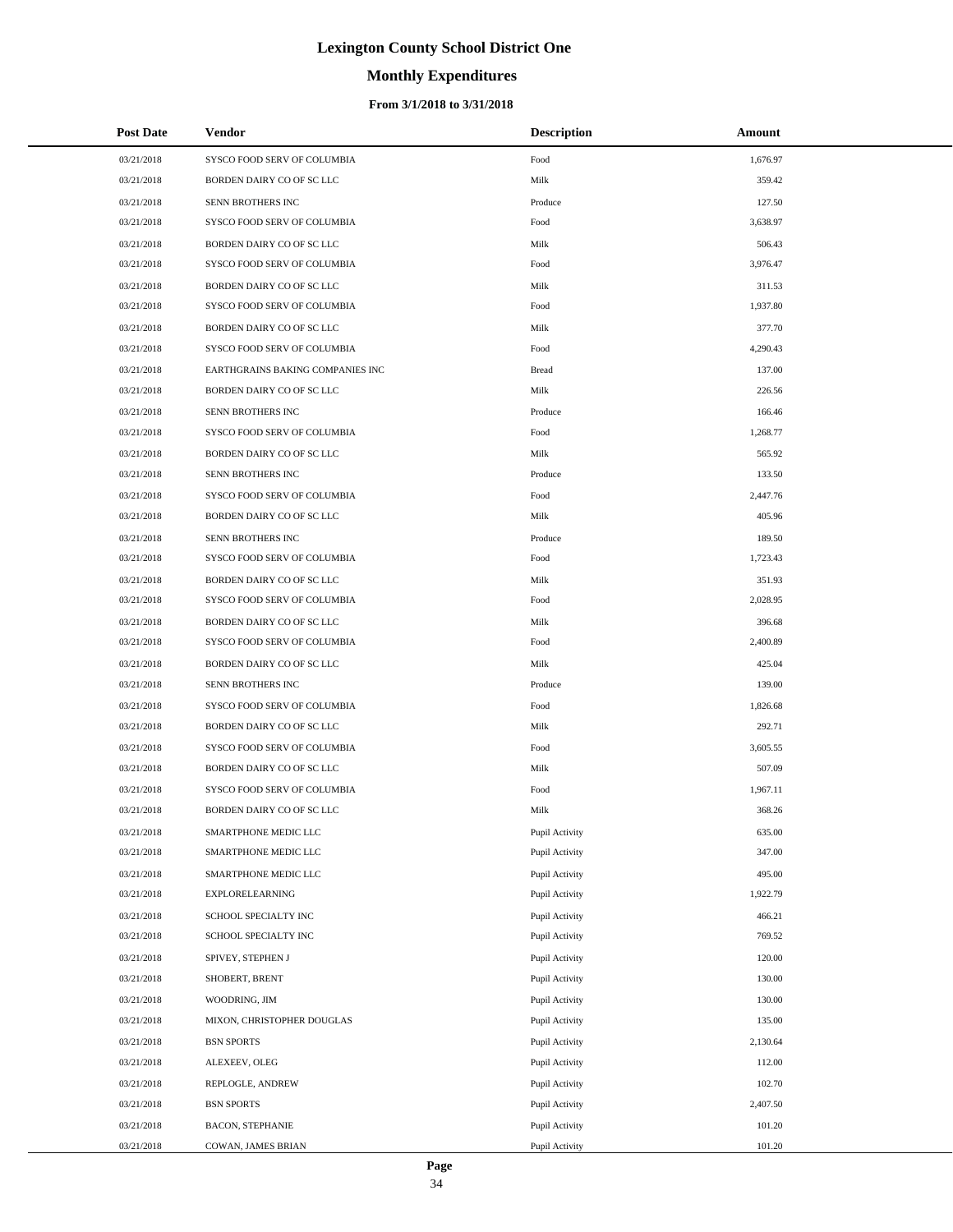# **Monthly Expenditures**

| <b>Post Date</b> | Vendor                                             | <b>Description</b>             | Amount    |
|------------------|----------------------------------------------------|--------------------------------|-----------|
| 03/21/2018       | ROYSTER, DEREK SCOTT                               | Pupil Activity                 | 108.50    |
| 03/21/2018       | <b>GREAT AMERICAN OPPORTUNITIES SAVINGS</b>        | Pupil Activity                 | 4,225.00  |
| 03/21/2018       | SC DEPARTMENT OF REVENUE (SALES TAX RETURN)        | Pupil Activity                 | 238.88    |
| 03/22/2018       | NATIONAL PAIDEIA CENTER                            | <b>Instructional Services</b>  | 2,500.00  |
| 03/22/2018       | LEXINGTON PRINTING LLC                             | Supplies                       | 266.43    |
| 03/22/2018       | SCHOOL SPECIALTY INC                               | Supplies                       | 358.26    |
| 03/22/2018       | <b>LENOVO US</b>                                   | <b>Technology Supplies</b>     | 668.75    |
| 03/22/2018       | PINE PRESS OF LEXINGTON INC                        | Printing and Binding           | 824.25    |
| 03/22/2018       | <b>EMPLOYEE</b>                                    | Travel                         | 304.42    |
| 03/22/2018       | MACKIN LIBRARY MEDIA                               | <b>Library Books</b>           | 113.09    |
| 03/22/2018       | DEAFINITELY TAKING REQUESTS                        | Other Prof & Tech Service      | 148.75    |
| 03/22/2018       | SC ASSOCIATION SCHOOL ADMINISTRATORS               | Travel                         | 750.00    |
| 03/22/2018       | PASCON LLC                                         | Supplies-Maintenace            | 523.32    |
| 03/22/2018       | MILONE AND MACBROOM INC                            | Other Prof & Tech Service      | 14,122.50 |
| 03/22/2018       | COMPASS GROUP DBA CANTEEN REFRESHMENT SERV         | Supplies-Maintenace            | 502.37    |
| 03/22/2018       | PASCON LLC                                         | Supplies-Maintenace            | 523.37    |
| 03/22/2018       | <b>CLEAN AIRE INC</b>                              | Repairs and Maintenance        | 1,445.00  |
| 03/22/2018       | AMERICAN FLOOR MATS LLC                            | Supplies-Maintenace            | 701.44    |
| 03/22/2018       | <b>SUPPLY WORKS</b>                                | Supplies-Maintenace            | 455.55    |
| 03/22/2018       | SOUTHEASTERN PAPER                                 | Supplies-Maintenace            | 213.66    |
| 03/22/2018       | SMITH AND JONES JANITORIAL SUPPLIES AND EQUIP INC  | Supplies-Maintenace            | 842.22    |
| 03/22/2018       | <b>EMPLOYEE</b>                                    | Travel                         | 442.45    |
| 03/22/2018       | <b>EMPLOYEE</b>                                    | Travel                         | 299.07    |
| 03/22/2018       | GOVAN, TERRY                                       | Other Prof & Tech Service      | 120.00    |
| 03/22/2018       | HENDRIX, JACOB ERNEST                              | Other Prof & Tech Service      | 120.00    |
| 03/22/2018       | POWER SCHOOL GROUP LLC                             | Other Prof & Tech Service      | 1,600.00  |
| 03/22/2018       | CSC(COMMUNICATIONS SUPPLY CORP)                    | Supplies                       | 273.76    |
| 03/22/2018       | <b>SCHOOL SPECIALTY INC</b>                        | Supplies                       | 629.94    |
| 03/22/2018       | <b>SCHOLASTIC INC</b>                              | Supplies                       | 19,974.79 |
| 03/22/2018       | <b>IMAGE INK</b>                                   | Supplies                       | 1,149.18  |
| 03/22/2018       | <b>EMPLOYEE</b>                                    | Travel                         | 104.00    |
| 03/22/2018       | MACHINE AND WELDING SUPPLY CO DBA ARC3 GASES SOUTH | Supplies                       | 2,482.40  |
| 03/22/2018       | SCHOOL SPECIALTY INC                               | Supplies                       | 225.80    |
| 03/22/2018       | MUSICAL INNOVATIONS                                | Supplies                       | 2,138.93  |
| 03/22/2018       | <b>ECS SOUTHEAST LLP</b>                           | Other Prof & Tech Service      | 2,000.00  |
| 03/22/2018       | ADAIR PIANO LLC                                    | Pupil Activity                 | 145.00    |
| 03/22/2018       | LEXINGTON TECHNOLOGY CENTER                        | Pupil Act-Fee/Collection Refnd | 490.00    |
| 03/22/2018       | FREY SCIENTIFIC                                    | Pupil Activity                 | 655.48    |
| 03/22/2018       | FREY SCIENTIFIC                                    | Pupil Activity                 | 922.14    |
| 03/22/2018       | SC DIAMOND INVITATIONAL                            | Pupil Activity                 | 300.00    |
| 03/22/2018       | T AND T SPORTS                                     | Pupil Activity                 | 121.98    |
| 03/22/2018       | <b>BSN SPORTS</b>                                  | Pupil Activity                 | 104.86    |
| 03/22/2018       | <b>BSN SPORTS</b>                                  | Pupil Activity                 | 224.64    |
| 03/22/2018       | <b>DOCS BARBEQUE</b>                               | Pupil Activity                 | 454.55    |
| 03/22/2018       | T AND T SPORTS                                     | Pupil Activity                 | 931.11    |
| 03/22/2018       | <b>GRAY COLLEGIATE ACADEMY</b>                     | Pupil Activity                 | 390.00    |
| 03/22/2018       | T AND T SPORTS                                     | Pupil Activity                 | 1,357.30  |
| 03/22/2018       | T AND T SPORTS                                     | Pupil Activity                 | 893.45    |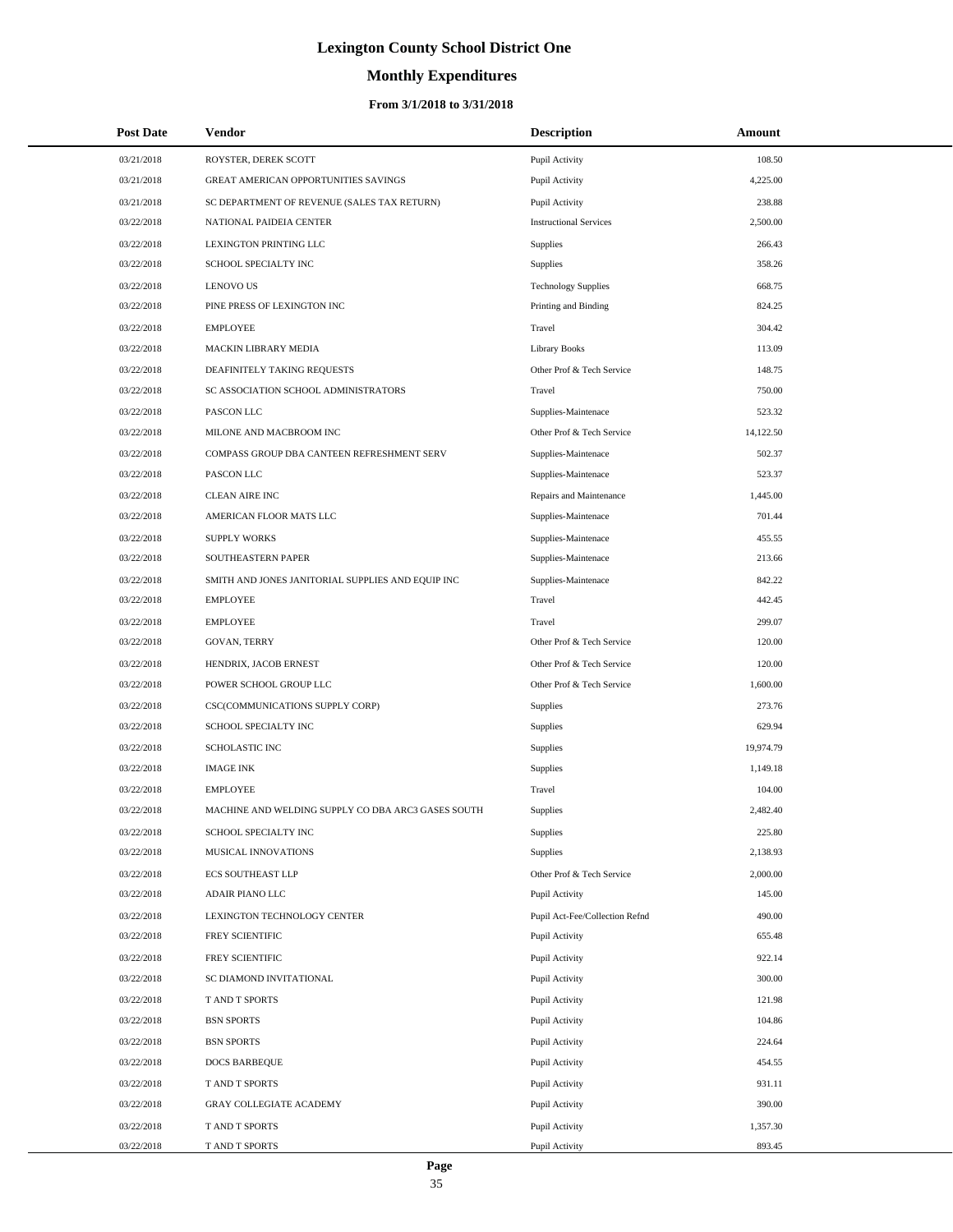# **Monthly Expenditures**

#### **From 3/1/2018 to 3/31/2018**

| <b>Post Date</b> | Vendor                                | <b>Description</b>            | Amount    |
|------------------|---------------------------------------|-------------------------------|-----------|
| 03/22/2018       | SCHOOL SPECIALTY INC                  | Supplies                      | 146.53    |
| 03/22/2018       | <b>SEW SUITE STUDIO</b>               | Supplies                      | 852.79    |
| 03/23/2018       | FORMS AND SUPPLY INC (FSI)            | Supplies                      | 631.96    |
| 03/23/2018       | FORMS AND SUPPLY INC (FSI)            | Supplies                      | 1,688.82  |
| 03/23/2018       | <b>LENOVO US</b>                      | <b>Technology Supplies</b>    | 14,043.75 |
| 03/23/2018       | <b>EMPLOYEE</b>                       | Travel                        | 127.50    |
| 03/23/2018       | SHERATON CHAPEL HILL HOTEL            | Travel                        | 130.24    |
| 03/23/2018       | BLICK ART MATERIALS LLC               | Supplies                      | 268.99    |
| 03/23/2018       | <b>EMPLOYEE</b>                       | Travel                        | 172.50    |
| 03/23/2018       | <b>EMPLOYEE</b>                       | Travel                        | 172.50    |
| 03/23/2018       | <b>EMPLOYEE</b>                       | Travel                        | 172.50    |
| 03/23/2018       | <b>EMPLOYEE</b>                       | Travel                        | 172.50    |
| 03/23/2018       | <b>EMPLOYEE</b>                       | Travel                        | 172.50    |
| 03/23/2018       | <b>EMPLOYEE</b>                       | Travel                        | 172.50    |
| 03/23/2018       | <b>EMPLOYEE</b>                       | Travel                        | 172.50    |
| 03/23/2018       | <b>EMPLOYEE</b>                       | Travel                        | 172.50    |
| 03/23/2018       | <b>EMPLOYEE</b>                       | Travel                        | 172.50    |
| 03/23/2018       | <b>EMPLOYEE</b>                       | Travel                        | 172.50    |
| 03/23/2018       | <b>EMPLOYEE</b>                       | Travel                        | 241.50    |
| 03/23/2018       | <b>EMPLOYEE</b>                       | Travel                        | 127.50    |
| 03/23/2018       | PALMETTO HEALTH ALLIANCE              | <b>Instructional Services</b> | 150.00    |
| 03/23/2018       | <b>EMPLOYEE</b>                       | Travel                        | 318.63    |
| 03/23/2018       | <b>SCHOLASTIC INC</b>                 | Software Renewal/Agreemen     | 1,369.00  |
| 03/23/2018       | AMERICAN SCHOOL COUNSELOR ASSOCIATION | Travel                        | 778.00    |
| 03/23/2018       | FORMS AND SUPPLY INC (FSI)            | Supplies                      | 318.86    |
| 03/23/2018       | DUFF AND CHILDS LLC                   | <b>Legal Services</b>         | 9,615.46  |
| 03/23/2018       | HALLIGAN MAHONEY AND WILLIAMS         | <b>Legal Services</b>         | 17,101.32 |
| 03/23/2018       | <b>EMPLOYEE</b>                       | Travel                        | 265.70    |
| 03/23/2018       | <b>EMPLOYEE</b>                       | Travel                        | 103.25    |
| 03/23/2018       | DODSON PEST CONTROL                   | Repairs and Maintenance       | 800.00    |
| 03/23/2018       | DADE PAPER AND BAG CO                 | Supplies-Maintenace           | 459.03    |
| 03/23/2018       | DADE PAPER AND BAG CO                 | Supplies-Maintenace           | 459.03    |
| 03/23/2018       | MIDCAROLINA ELEC COOP INC             | <b>Public Utilities</b>       | 27,168.00 |
| 03/23/2018       | PINE PRESS OF LEXINGTON INC           | Printing and Binding          | 538.15    |
| 03/23/2018       | THE TROPHY & AWARDS CENTER            | Other Objects                 | 373.97    |
| 03/23/2018       | <b>EMPLOYEE</b>                       | Travel                        | 241.50    |
| 03/23/2018       | POWER SCHOOL GROUP LLC                | Software Renewal/Agreemen     | 3,894.58  |
| 03/23/2018       | MOTOROLA SOLUTIONS                    | <b>Technology Supplies</b>    | 847.67    |
| 03/23/2018       | MOTOROLA SOLUTIONS                    | <b>Technology Supplies</b>    | 211.91    |
| 03/23/2018       | MOTOROLA SOLUTIONS                    | <b>Technology Supplies</b>    | 211.91    |
| 03/23/2018       | MOTOROLA SOLUTIONS                    | <b>Technology Supplies</b>    | 211.91    |
| 03/23/2018       | MOTOROLA SOLUTIONS                    | <b>Technology Supplies</b>    | 847.65    |
| 03/23/2018       | MOTOROLA SOLUTIONS                    | <b>Technology Supplies</b>    | 211.91    |
| 03/23/2018       | MOTOROLA SOLUTIONS                    | <b>Technology Supplies</b>    | 1,271.48  |
| 03/23/2018       | MOTOROLA SOLUTIONS                    | <b>Technology Supplies</b>    | 1,059.57  |
| 03/23/2018       | <b>BREAKOUT EDU</b>                   | Supplies                      | 800.00    |
| 03/23/2018       | PRESENTATION SYSTEMS SOUTH INC        | Supplies                      | 1,375.71  |
| 03/23/2018       | <b>EMPLOYEE</b>                       | Travel                        | 160.00    |

÷.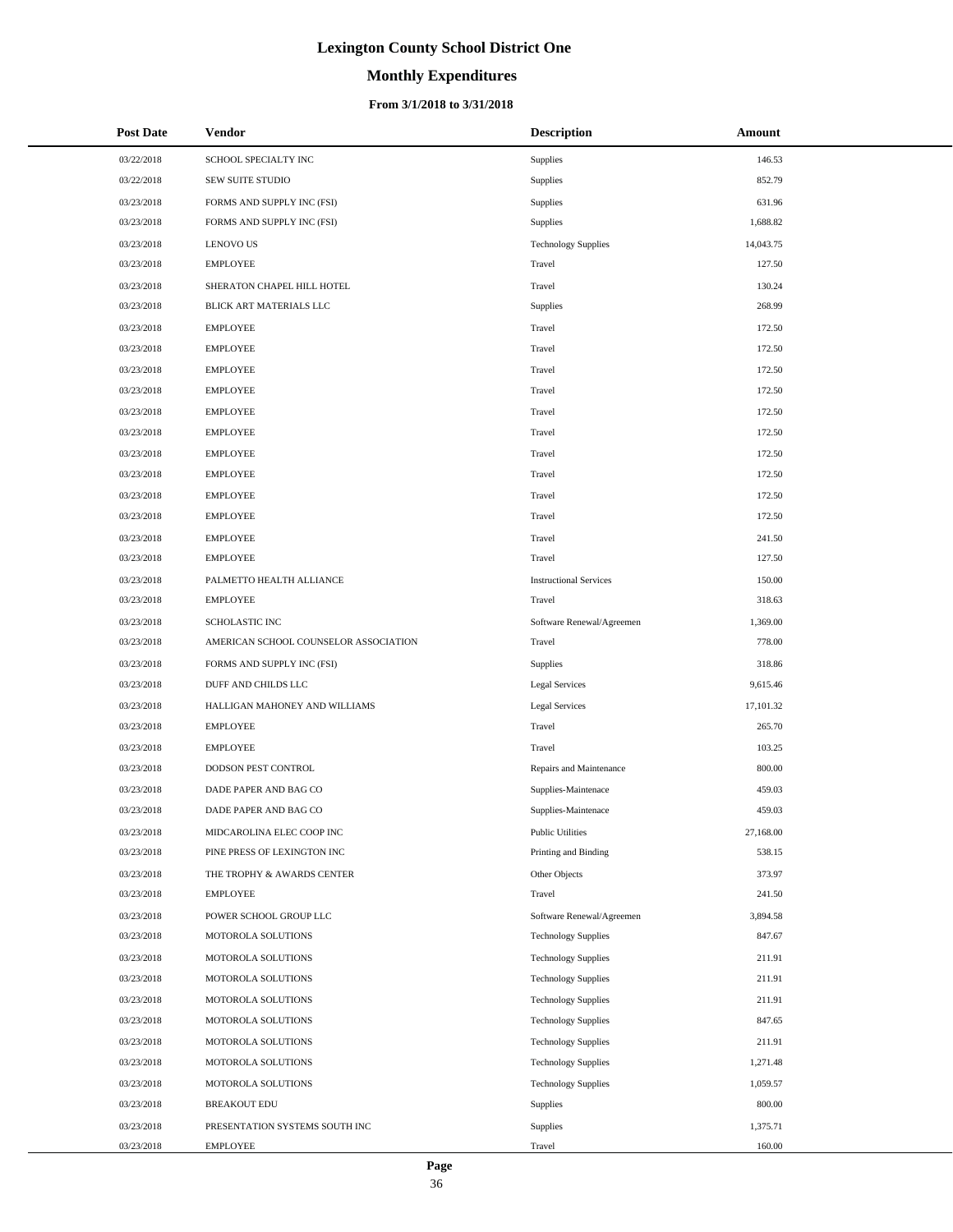# **Monthly Expenditures**

#### **From 3/1/2018 to 3/31/2018**

| <b>Post Date</b> | Vendor                                      | <b>Description</b>          | Amount    |
|------------------|---------------------------------------------|-----------------------------|-----------|
| 03/23/2018       | <b>EMPLOYEE</b>                             | Travel                      | 374.73    |
| 03/23/2018       | <b>EMPLOYEE</b>                             | Travel                      | 160.00    |
| 03/23/2018       | <b>EMPLOYEE</b>                             | Travel                      | 160.00    |
| 03/23/2018       | TRAVEL VENTURES OF BAY COUNTY               | <b>Pupil Transportation</b> | 2,563.40  |
| 03/23/2018       | TRAVEL VENTURES OF BAY COUNTY               | Travel                      | 1,281.70  |
| 03/23/2018       | PORKCHOP PRODUCTIONS                        | Other Prof & Tech Service   | 600.00    |
| 03/23/2018       | <b>B &amp; H PHOTO</b>                      | Supplies                    | 1,469.02  |
| 03/23/2018       | SC DEPARTMENT OF REVENUE (SALES TAX RETURN) | Supplies                    | 102.83    |
| 03/23/2018       | HP INC                                      | Technology Equipment D F    | 931.93    |
| 03/23/2018       | <b>EMPLOYEE</b>                             | Travel                      | 1,664.96  |
| 03/23/2018       | <b>HEINEMANN</b>                            | Supplies                    | 374.00    |
| 03/23/2018       | UNIVERSITY OF SOUTH CAROLINA                | Travel                      | 405.00    |
| 03/23/2018       | <b>EMPLOYEE</b>                             | Travel                      | 178.00    |
| 03/23/2018       | <b>EMPLOYEE</b>                             | Travel                      | 128.00    |
| 03/23/2018       | <b>EMPLOYEE</b>                             | Travel                      | 178.00    |
| 03/23/2018       | <b>EMPLOYEE</b>                             | Travel                      | 128.00    |
| 03/23/2018       | <b>EMPLOYEE</b>                             | Travel                      | 189.59    |
| 03/23/2018       | <b>EMPLOYEE</b>                             | Travel                      | 128.00    |
| 03/23/2018       | <b>EMPLOYEE</b>                             | Travel                      | 153.00    |
| 03/23/2018       | <b>EMPLOYEE</b>                             | Travel                      | 178.00    |
| 03/23/2018       | <b>EMPLOYEE</b>                             | Travel                      | 160.00    |
| 03/23/2018       | <b>EMPLOYEE</b>                             | Travel                      | 232.03    |
| 03/23/2018       | <b>EMPLOYEE</b>                             | Travel                      | 560.22    |
| 03/23/2018       | <b>EMPLOYEE</b>                             | Travel                      | 347.50    |
| 03/23/2018       | <b>EDUCATION ASSOCIATES</b>                 | Supplies                    | 82,823.00 |
| 03/23/2018       | SC DEPARTMENT OF REVENUE (SALES TAX RETURN) | Supplies                    | 3,852.59  |
| 03/23/2018       | TAYLOR MUSIC INC                            | Supplies                    | 755.00    |
| 03/23/2018       | <b>US FOODS</b>                             | Supplies                    | 977.69    |
| 03/23/2018       | SYSCO FOOD SERV OF COLUMBIA                 | Food                        | 7,108.72  |
| 03/23/2018       | EARTHGRAINS BAKING COMPANIES INC            | <b>Bread</b>                | 148.75    |
| 03/23/2018       | BORDEN DAIRY CO OF SC LLC                   | Milk                        | 321.04    |
| 03/23/2018       | <b>US FOODS</b>                             | Supplies                    | 549.66    |
| 03/23/2018       | SYSCO FOOD SERV OF COLUMBIA                 | Food                        | 2,918.21  |
| 03/23/2018       | BORDEN DAIRY CO OF SC LLC                   | Milk                        | 368.45    |
| 03/23/2018       | SENN BROTHERS INC                           | Produce                     | 115.50    |
| 03/23/2018       | <b>US FOODS</b>                             | Supplies                    | 639.34    |
| 03/23/2018       | SYSCO FOOD SERV OF COLUMBIA                 | Food                        | 5,059.40  |
| 03/23/2018       | BORDEN DAIRY CO OF SC LLC                   | Milk                        | 254.41    |
| 03/23/2018       | <b>US FOODS</b>                             | Supplies                    | 571.81    |
| 03/23/2018       | SYSCO FOOD SERV OF COLUMBIA                 | Food                        | 2,723.58  |
| 03/23/2018       | BORDEN DAIRY CO OF SC LLC                   | Milk                        | 764.35    |
| 03/23/2018       | SENN BROTHERS INC                           | Produce                     | 115.50    |
| 03/23/2018       | <b>US FOODS</b>                             | Supplies                    | 293.15    |
| 03/23/2018       | SYSCO FOOD SERV OF COLUMBIA                 | Food                        | 416.52    |
| 03/23/2018       | BORDEN DAIRY CO OF SC LLC                   | Milk                        | 283.10    |
| 03/23/2018       | <b>US FOODS</b>                             | Supplies                    | 764.13    |
| 03/23/2018       | SYSCO FOOD SERV OF COLUMBIA                 | Food                        | 4,384.84  |
| 03/23/2018       | BORDEN DAIRY CO OF SC LLC                   | Milk                        | 697.03    |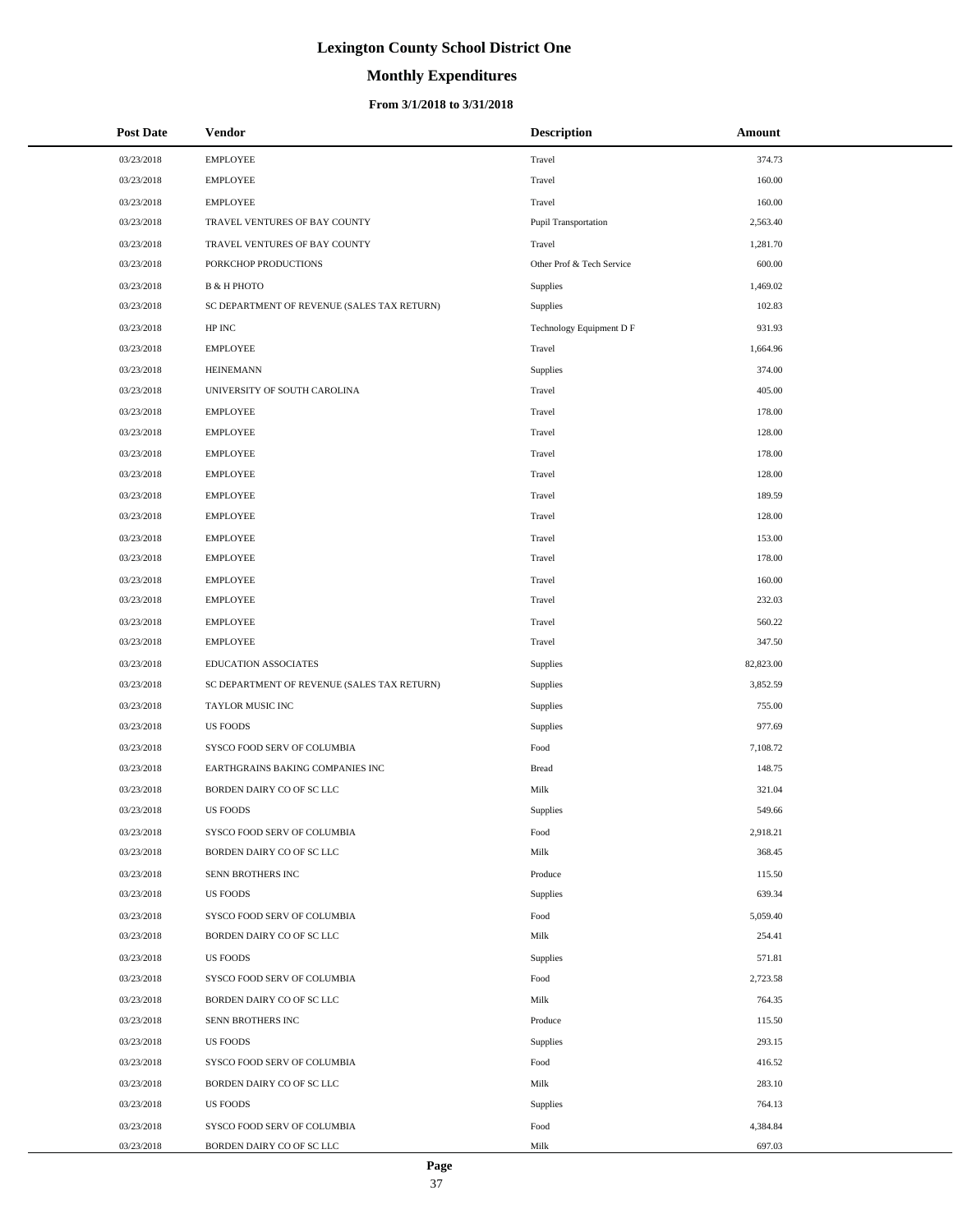# **Monthly Expenditures**

#### **From 3/1/2018 to 3/31/2018**

| <b>Post Date</b> | Vendor                      | <b>Description</b> | Amount   |
|------------------|-----------------------------|--------------------|----------|
| 03/23/2018       | SENN BROTHERS INC           | Produce            | 171.00   |
| 03/23/2018       | <b>US FOODS</b>             | Supplies           | 174.63   |
| 03/23/2018       | SYSCO FOOD SERV OF COLUMBIA | Food               | 1,031.03 |
| 03/23/2018       | <b>US FOODS</b>             | Supplies           | 478.42   |
| 03/23/2018       | SYSCO FOOD SERV OF COLUMBIA | Food               | 3,676.99 |
| 03/23/2018       | BORDEN DAIRY CO OF SC LLC   | Milk               | 122.68   |
| 03/23/2018       | SENN BROTHERS INC           | Produce            | 152.50   |
| 03/23/2018       | <b>US FOODS</b>             | Supplies           | 674.49   |
| 03/23/2018       | SYSCO FOOD SERV OF COLUMBIA | Food               | 2,554.22 |
| 03/23/2018       | BORDEN DAIRY CO OF SC LLC   | Milk               | 339.76   |
| 03/23/2018       | SENN BROTHERS INC           | Produce            | 182.50   |
| 03/23/2018       | <b>US FOODS</b>             | Supplies           | 1,547.50 |
| 03/23/2018       | SYSCO FOOD SERV OF COLUMBIA | Food               | 4,883.31 |
| 03/23/2018       | BORDEN DAIRY CO OF SC LLC   | Milk               | 1,012.89 |
| 03/23/2018       | SENN BROTHERS INC           | Produce            | 239.50   |
| 03/23/2018       | <b>US FOODS</b>             | Supplies           | 523.85   |
| 03/23/2018       | SYSCO FOOD SERV OF COLUMBIA | Food               | 3,364.80 |
| 03/23/2018       | BORDEN DAIRY CO OF SC LLC   | Milk               | 507.96   |
| 03/23/2018       | SENN BROTHERS INC           | Produce            | 175.50   |
| 03/23/2018       | <b>US FOODS</b>             | Supplies           | 684.02   |
| 03/23/2018       | SYSCO FOOD SERV OF COLUMBIA | Food               | 4,010.87 |
| 03/23/2018       | BORDEN DAIRY CO OF SC LLC   | Milk               | 968.02   |
| 03/23/2018       | SENN BROTHERS INC           | Produce            | 252.00   |
| 03/23/2018       | <b>US FOODS</b>             | Supplies           | 345.88   |
| 03/23/2018       | SYSCO FOOD SERV OF COLUMBIA | Food               | 2,687.04 |
| 03/23/2018       | BORDEN DAIRY CO OF SC LLC   | Milk               | 339.62   |
| 03/23/2018       | SENN BROTHERS INC           | Produce            | 117.00   |
| 03/23/2018       | <b>US FOODS</b>             | Supplies           | 750.11   |
| 03/23/2018       | SYSCO FOOD SERV OF COLUMBIA | Food               | 8,038.05 |
| 03/23/2018       | BORDEN DAIRY CO OF SC LLC   | Milk               | 515.20   |
| 03/23/2018       | <b>US FOODS</b>             | Supplies           | 527.56   |
| 03/23/2018       | SYSCO FOOD SERV OF COLUMBIA | Food               | 2,144.69 |
| 03/23/2018       | BORDEN DAIRY CO OF SC LLC   | Milk               | 384.25   |
| 03/23/2018       | SENN BROTHERS INC           | Produce            | 122.50   |
| 03/23/2018       | <b>US FOODS</b>             | Supplies           | 623.16   |
| 03/23/2018       | SYSCO FOOD SERV OF COLUMBIA | Food               | 2,994.19 |
| 03/23/2018       | BORDEN DAIRY CO OF SC LLC   | Milk               | 292.25   |
| 03/23/2018       | <b>US FOODS</b>             | Supplies           | 386.22   |
| 03/23/2018       | SYSCO FOOD SERV OF COLUMBIA | Food               | 3,509.94 |
| 03/23/2018       | BORDEN DAIRY CO OF SC LLC   | Milk               | 302.24   |
| 03/23/2018       | <b>US FOODS</b>             | Supplies           | 238.89   |
| 03/23/2018       | SYSCO FOOD SERV OF COLUMBIA | Food               | 2,107.20 |
| 03/23/2018       | BORDEN DAIRY CO OF SC LLC   | Milk               | 312.15   |
| 03/23/2018       | <b>US FOODS</b>             | Supplies           | 443.46   |
| 03/23/2018       | SYSCO FOOD SERV OF COLUMBIA | Food               | 2,419.10 |
| 03/23/2018       | BORDEN DAIRY CO OF SC LLC   | Milk               | 669.61   |
| 03/23/2018       | SENN BROTHERS INC           | Produce            | 209.50   |
| 03/23/2018       | <b>US FOODS</b>             | Supplies           | 552.83   |

÷.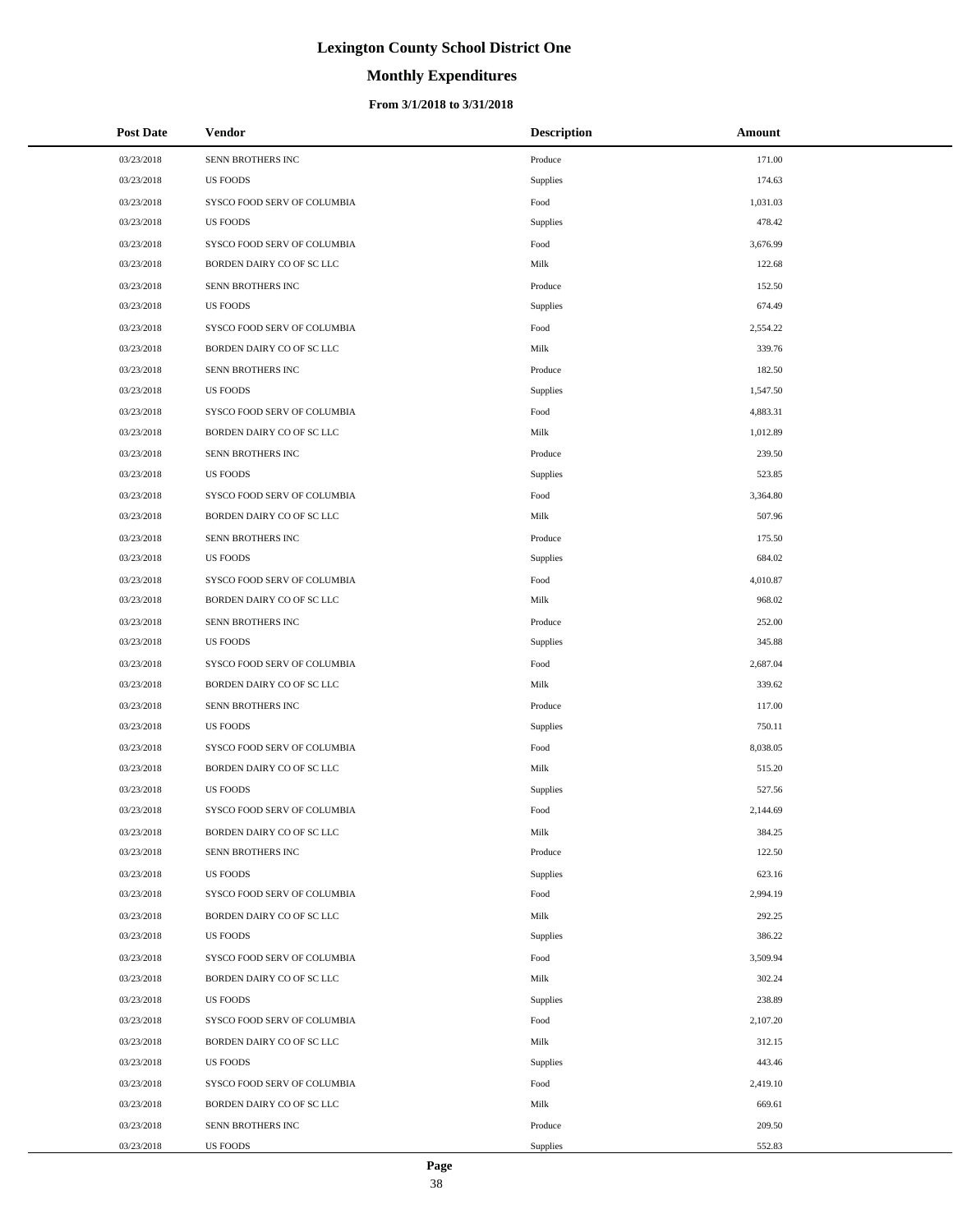# **Monthly Expenditures**

| <b>Post Date</b> | Vendor                                | <b>Description</b> | Amount   |
|------------------|---------------------------------------|--------------------|----------|
| 03/23/2018       | SYSCO FOOD SERV OF COLUMBIA           | Food               | 3,058.67 |
| 03/23/2018       | BORDEN DAIRY CO OF SC LLC             | Milk               | 132.21   |
| 03/23/2018       | <b>US FOODS</b>                       | Supplies           | 527.83   |
| 03/23/2018       | SYSCO FOOD SERV OF COLUMBIA           | Food               | 1,903.40 |
| 03/23/2018       | BORDEN DAIRY CO OF SC LLC             | Milk               | 437.39   |
| 03/23/2018       | <b>US FOODS</b>                       | Supplies           | 1,018.01 |
| 03/23/2018       | SYSCO FOOD SERV OF COLUMBIA           | Food               | 4,571.14 |
| 03/23/2018       | BORDEN DAIRY CO OF SC LLC             | Milk               | 377.45   |
| 03/23/2018       | SENN BROTHERS INC                     | Produce            | 139.46   |
| 03/23/2018       | <b>US FOODS</b>                       | Supplies           | 398.95   |
| 03/23/2018       | SYSCO FOOD SERV OF COLUMBIA           | Food               | 1,679.60 |
| 03/23/2018       | BORDEN DAIRY CO OF SC LLC             | Milk               | 521.82   |
| 03/23/2018       | <b>US FOODS</b>                       | Supplies           | 607.32   |
| 03/23/2018       | SYSCO FOOD SERV OF COLUMBIA           | Food               | 2,100.00 |
| 03/23/2018       | BORDEN DAIRY CO OF SC LLC             | Milk               | 377.68   |
| 03/23/2018       | SENN BROTHERS INC                     | Produce            | 115.50   |
| 03/23/2018       | <b>US FOODS</b>                       | Supplies           | 446.60   |
| 03/23/2018       | SYSCO FOOD SERV OF COLUMBIA           | Food               | 2,710.74 |
| 03/23/2018       | BORDEN DAIRY CO OF SC LLC             | Milk               | 320.82   |
| 03/23/2018       | <b>US FOODS</b>                       | Supplies           | 406.35   |
| 03/23/2018       | SYSCO FOOD SERV OF COLUMBIA           | Food               | 1,274.74 |
| 03/23/2018       | BORDEN DAIRY CO OF SC LLC             | Milk               | 349.74   |
| 03/23/2018       | SENN BROTHERS INC                     | Produce            | 229.00   |
| 03/23/2018       | <b>US FOODS</b>                       | Supplies           | 1,185.96 |
| 03/23/2018       | SYSCO FOOD SERV OF COLUMBIA           | Food               | 2,644.03 |
| 03/23/2018       | BORDEN DAIRY CO OF SC LLC             | Milk               | 421.35   |
| 03/23/2018       | SENN BROTHERS INC                     | Produce            | 279.50   |
| 03/23/2018       | <b>US FOODS</b>                       | Supplies           | 384.19   |
| 03/23/2018       | SYSCO FOOD SERV OF COLUMBIA           | Food               | 3,960.10 |
| 03/23/2018       | BORDEN DAIRY CO OF SC LLC             | Milk               | 169.92   |
| 03/23/2018       | <b>US FOODS</b>                       | Supplies           | 762.34   |
| 03/23/2018       | SYSCO FOOD SERV OF COLUMBIA           | Food               | 5,310.74 |
| 03/23/2018       | BORDEN DAIRY CO OF SC LLC             | Milk               | 433.96   |
| 03/23/2018       | SENN BROTHERS INC                     | Produce            | 197.48   |
| 03/23/2018       | <b>US FOODS</b>                       | Supplies           | 731.36   |
| 03/23/2018       | SYSCO FOOD SERV OF COLUMBIA           | Food               | 2,624.90 |
| 03/23/2018       | BORDEN DAIRY CO OF SC LLC             | Milk               | 409.31   |
| 03/23/2018       | SWEETWATER MUSIC EDUCATION TECHNOLOGY | Pupil Activity     | 374.70   |
| 03/23/2018       | FORMS AND SUPPLY INC (FSI)            | Pupil Activity     | 165.74   |
| 03/23/2018       | <b>JOSTENS</b>                        | Pupil Activity     | 199.98   |
| 03/23/2018       | FORMS AND SUPPLY INC (FSI)            | Pupil Activity     | 557.52   |
| 03/23/2018       | CAROLINA BIOLOGICAL SUPPLY CO         | Pupil Activity     | 255.09   |
| 03/23/2018       | <b>B &amp; H PHOTO</b>                | Pupil Activity     | 146.95   |
| 03/23/2018       | <b>BSN SPORTS</b>                     | Pupil Activity     | 1,335.36 |
| 03/23/2018       | <b>EMPLOYEE</b>                       | Pupil Activity     | 292.40   |
| 03/23/2018       | COWAN, JAMES BRIAN                    | Pupil Activity     | 130.00   |
| 03/23/2018       | WOODRING, JIM                         | Pupil Activity     | 130.00   |
| 03/23/2018       | <b>BSN SPORTS</b>                     | Pupil Activity     | 149.80   |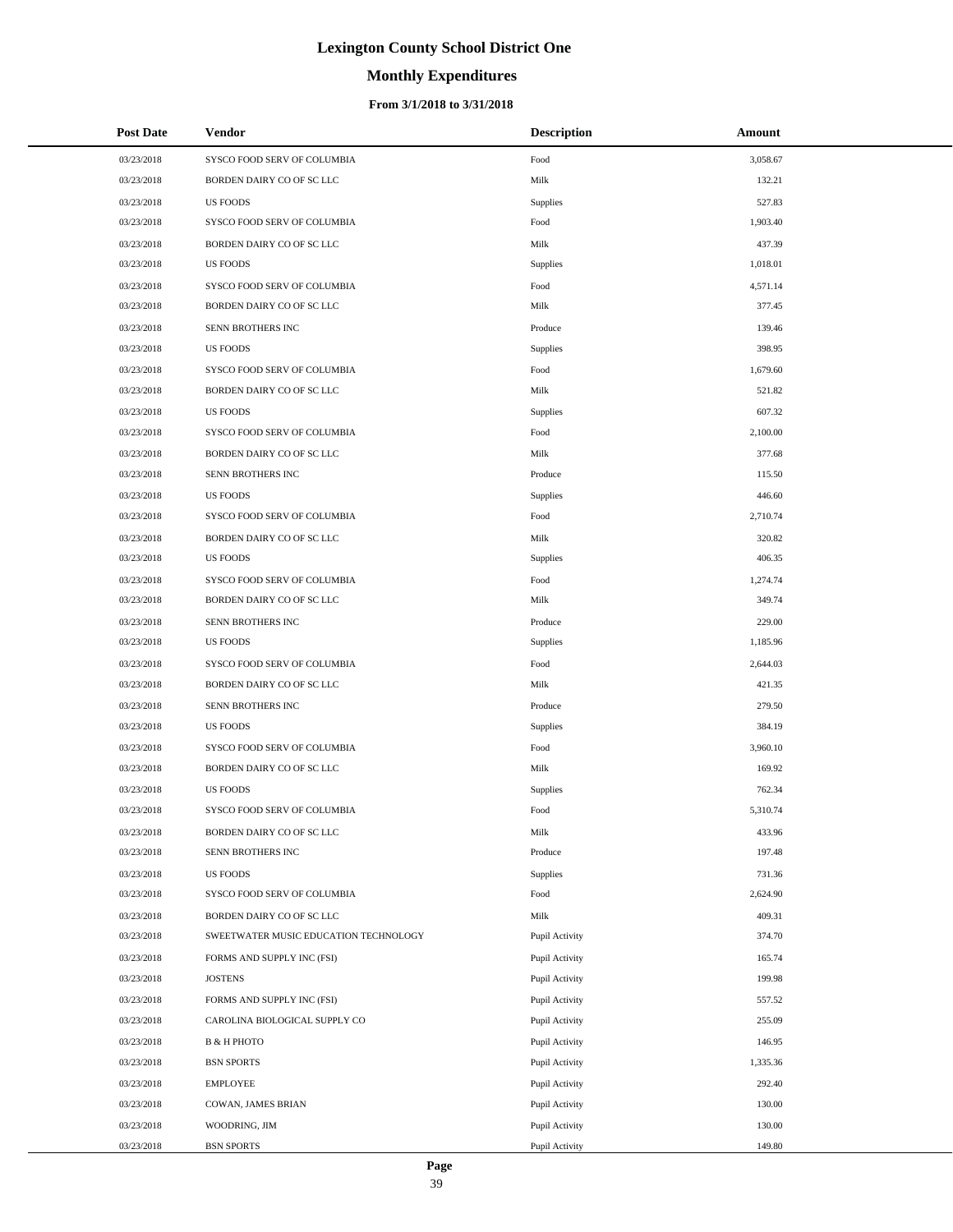# **Monthly Expenditures**

#### **From 3/1/2018 to 3/31/2018**

| <b>Post Date</b> | <b>Vendor</b>                               | <b>Description</b>          | Amount   |
|------------------|---------------------------------------------|-----------------------------|----------|
| 03/23/2018       | <b>BSN SPORTS</b>                           | Pupil Activity              | 222.56   |
| 03/23/2018       | ASH, DAVID                                  | Pupil Activity              | 114.00   |
| 03/23/2018       | NEARY, JAMES                                | Pupil Activity              | 112.00   |
| 03/23/2018       | <b>ENGLISH, PATRICK</b>                     | Pupil Activity              | 108.50   |
| 03/23/2018       | <b>BATES, CHARLES DAVID</b>                 | Pupil Activity              | 111.00   |
| 03/23/2018       | GABRIELE, MICHAEL ANTHONY                   | Pupil Activity              | 127.20   |
| 03/23/2018       | <b>BSN SPORTS</b>                           | Pupil Activity              | 2,134.68 |
| 03/26/2018       | <b>EMPLOYEE</b>                             | Supplies                    | 976.40   |
| 03/26/2018       | <b>LENOVO US</b>                            | <b>Technology Supplies</b>  | 668.75   |
| 03/26/2018       | CITY ELECTRIC SUPPLY CO                     | <b>Supplies</b>             | 133.75   |
| 03/26/2018       | CERTIFIED TRANSLATION SERVICES              | Other Prof & Tech Service   | 171.44   |
| 03/26/2018       | FORMS AND SUPPLY INC (FSI)                  | Supplies                    | 130.67   |
| 03/26/2018       | TMS TOTAL MAINTENANCE SOLUTIONS             | Supplies-Maintenace         | 176.66   |
| 03/26/2018       | TMS TOTAL MAINTENANCE SOLUTIONS             | Supplies-Maintenace         | 176.66   |
| 03/26/2018       | TMS TOTAL MAINTENANCE SOLUTIONS             | Supplies-Maintenace         | 808.20   |
| 03/26/2018       | TMS TOTAL MAINTENANCE SOLUTIONS             | Supplies-Maintenace         | 180.27   |
| 03/26/2018       | TMS TOTAL MAINTENANCE SOLUTIONS             | Supplies-Maintenace         | 153.57   |
| 03/26/2018       | TMS TOTAL MAINTENANCE SOLUTIONS             | Supplies-Maintenace         | 149.27   |
| 03/26/2018       | LINT, CHARLES ROBERT                        | Other Prof & Tech Service   | 120.00   |
| 03/26/2018       | MIXON, CHRISTOPHER DOUGLAS                  | Other Prof & Tech Service   | 120.00   |
| 03/26/2018       | <b>HEINEMANN</b>                            | Supplies                    | 1,811.70 |
| 03/26/2018       | SC DEPARTMENT OF REVENUE (SALES TAX RETURN) | Supplies                    | 115.29   |
| 03/26/2018       | ENTERPRISE LEASING COMPANY SOUTHEAST        | <b>Pupil Transportation</b> | 203.30   |
| 03/26/2018       | CONSTRUCTIVE PLAYTHINGS                     | <b>Supplies</b>             | 809.91   |
| 03/26/2018       | <b>HEINEMANN</b>                            | Supplies                    | 298.00   |
| 03/26/2018       | <b>GS2 ENGINEERING INC</b>                  | <b>Building</b>             | 6,535.80 |
| 03/26/2018       | <b>HEINEMANN</b>                            | Pupil Activity              | 146.30   |
| 03/26/2018       | CAROLINA BIOLOGICAL SUPPLY CO               | Pupil Activity              | 572.04   |
| 03/26/2018       | FREY SCIENTIFIC                             | Pupil Activity              | 767.76   |
| 03/26/2018       | ARNONE, KEVIN                               | Pupil Activity              | 130.00   |
| 03/26/2018       | BAILEY, JOHN RYAN                           | Pupil Activity              | 104.00   |
| 03/26/2018       | BOYD, TODD WESLEY                           | Pupil Activity              | 130.00   |
| 03/26/2018       | COPELAND, MICHAEL FORREST                   | Pupil Activity              | 203.60   |
| 03/26/2018       | KENT, JASON                                 | Pupil Activity              | 109.70   |
| 03/26/2018       | PICKENS, CHARLIE W                          | Pupil Activity              | 109.00   |
| 03/26/2018       | RAYSOR, RANDY                               | Pupil Activity              | 102.70   |
| 03/26/2018       | SEARS, NATHAN CRAIG                         | Pupil Activity              | 126.00   |
| 03/26/2018       | SMITH, STAN                                 | Pupil Activity              | 123.70   |
| 03/26/2018       | WARD, RANDY B                               | Pupil Activity              | 109.00   |
| 03/26/2018       | <b>BSN SPORTS</b>                           | Pupil Activity              | 1,083.92 |
| 03/26/2018       | THE TROPHY & AWARDS CENTER                  | Pupil Activity              | 144.44   |
| 03/26/2018       | SCHOOL CUTS SCREENING AND EMBROIDERY        | Pupil Activity              | 571.17   |
| 03/26/2018       | GWYN, JAIME L                               | Pupil Activity              | 225.00   |
| 03/27/2018       | FORMS AND SUPPLY INC (FSI)                  | Supplies                    | 166.15   |
| 03/27/2018       | <b>RYDIN DECAL</b>                          | Printing and Binding        | 1,181.94 |
| 03/27/2018       | FORMS AND SUPPLY INC (FSI)                  | Supplies                    | 2,158.73 |
| 03/27/2018       | APPLE INC                                   | <b>Technology Supplies</b>  | 478.29   |
| 03/27/2018       | DELL COMPUTERS                              | <b>Technology Supplies</b>  | 716.66   |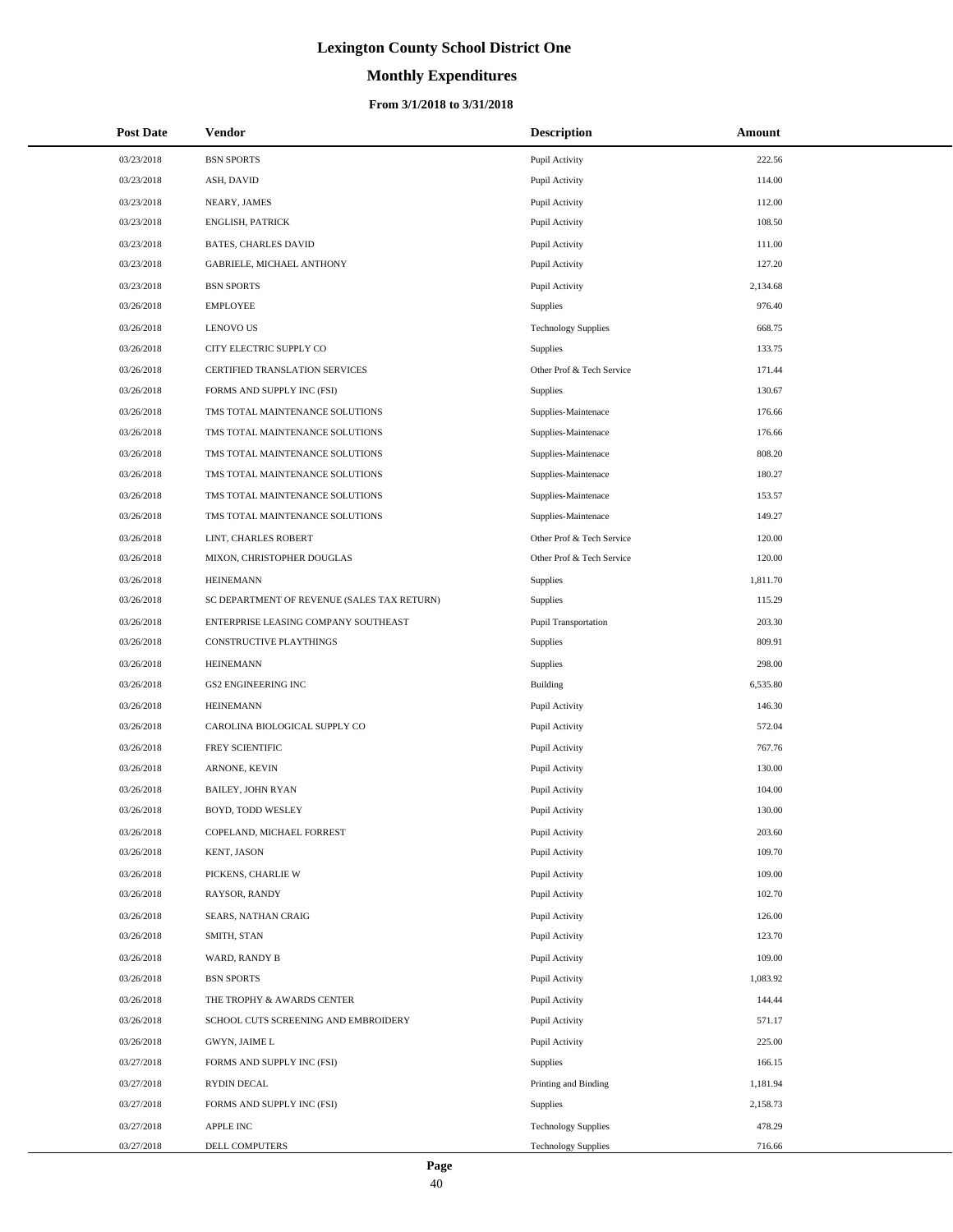# **Monthly Expenditures**

| <b>Post Date</b> | Vendor                               | <b>Description</b>      | Amount   |
|------------------|--------------------------------------|-------------------------|----------|
| 03/27/2018       | BLICK ART MATERIALS LLC              | Supplies                | 193.59   |
| 03/27/2018       | FORMS AND SUPPLY INC (FSI)           | Supplies                | 215.00   |
| 03/27/2018       | SCHOOL SPECIALTY INC                 | Supplies                | 259.20   |
| 03/27/2018       | FORMS AND SUPPLY INC (FSI)           | Supplies                | 1,439.15 |
| 03/27/2018       | PITSCO EDUCATION HEARILY AND COMPANY | Supplies                | 176.50   |
| 03/27/2018       | SOUTHEASTERN PERFORMANCE APPAREL     | Supplies                | 1,675.79 |
| 03/27/2018       | OXFORD UNIVERSITY PRESS              | Supplies                | 596.87   |
| 03/27/2018       | FORMS AND SUPPLY INC (FSI)           | Supplies                | 205.99   |
| 03/27/2018       | FOLLETT SCHOOL SOLUTIONS INC         | <b>Library Books</b>    | 207.19   |
| 03/27/2018       | FOLLETT SCHOOL SOLUTIONS INC         | <b>Library Books</b>    | 781.31   |
| 03/27/2018       | FORMS AND SUPPLY INC (FSI)           | <b>Supplies</b>         | 373.53   |
| 03/27/2018       | FORMS AND SUPPLY INC (FSI)           | Supplies                | 196.00   |
| 03/27/2018       | <b>ALEX'S NURSERY</b>                | Supplies-Maintenace     | 2,461.00 |
| 03/27/2018       | TRUCKPRO LLC                         | Supplies-Maintenace     | 645.87   |
| 03/27/2018       | KMB ELECTRIC CO INC                  | Repairs and Maintenance | 575.00   |
| 03/27/2018       | ABC SUPPLY CO                        | Supplies-Maintenace     | 466.50   |
| 03/27/2018       | <b>CARTS PLUS</b>                    | Supplies-Maintenace     | 706.20   |
| 03/27/2018       | KMB ELECTRIC CO INC                  | Repairs and Maintenance | 575.00   |
| 03/27/2018       | DILLON SEED AND SUPPLY CO INC        | Supplies-Maintenace     | 138.03   |
| 03/27/2018       | DILLON SEED AND SUPPLY CO INC        | Supplies-Maintenace     | 151.83   |
| 03/27/2018       | <b>WW GRAINGER</b>                   | Supplies-Maintenace     | 740.44   |
| 03/27/2018       | H L SHEALY CO                        | Supplies-Maintenace     | 135.67   |
| 03/27/2018       | OSWALD WHOLESALE LUMBER INC          | Supplies-Maintenace     | 1,701.30 |
| 03/27/2018       | H L SHEALY CO                        | Supplies-Maintenace     | 135.67   |
| 03/27/2018       | H L SHEALY CO                        | Supplies-Maintenace     | 135.68   |
| 03/27/2018       | <b>WW GRAINGER</b>                   | Supplies-Maintenace     | 462.78   |
| 03/27/2018       | ABC SUPPLY CO                        | Supplies-Maintenace     | 334.11   |
| 03/27/2018       | <b>WW GRAINGER</b>                   | Supplies-Maintenace     | 3,239.43 |
| 03/27/2018       | KMB ELECTRIC CO INC                  | Repairs and Maintenance | 575.00   |
| 03/27/2018       | FORMS AND SUPPLY INC (FSI)           | Supplies                | 324.64   |
| 03/27/2018       | H L SHEALY CO                        | Supplies-Maintenace     | 135.67   |
| 03/27/2018       | KMB ELECTRIC CO INC                  | Repairs and Maintenance | 575.00   |
| 03/27/2018       | DILLON SEED AND SUPPLY CO INC        | Supplies-Maintenace     | 138.03   |
| 03/27/2018       | H L SHEALY CO                        | Supplies-Maintenace     | 135.68   |
| 03/27/2018       | <b>SUPPLY WORKS</b>                  | Supplies-Maintenace     | 404.73   |
| 03/27/2018       | <b>WW GRAINGER</b>                   | Supplies-Maintenace     | 462.78   |
| 03/27/2018       | DILLON SEED AND SUPPLY CO INC        | Supplies-Maintenace     | 138.03   |
| 03/27/2018       | H L SHEALY CO                        | Supplies-Maintenace     | 135.67   |
| 03/27/2018       | <b>WW GRAINGER</b>                   | Supplies-Maintenace     | 740.44   |
| 03/27/2018       | DILLON SEED AND SUPPLY CO INC        | Supplies-Maintenace     | 138.03   |
| 03/27/2018       | H L SHEALY CO                        | Supplies-Maintenace     | 135.68   |
| 03/27/2018       | DILLON SEED AND SUPPLY CO INC        | Supplies-Maintenace     | 138.03   |
| 03/27/2018       | DILLON SEED AND SUPPLY CO INC        | Supplies-Maintenace     | 138.03   |
| 03/27/2018       | DILLON SEED AND SUPPLY CO INC        | Supplies-Maintenace     | 138.03   |
| 03/27/2018       | <b>WW GRAINGER</b>                   | Supplies-Maintenace     | 462.78   |
| 03/27/2018       | H L SHEALY CO                        | Supplies-Maintenace     | 135.68   |
| 03/27/2018       | L R HOOK TIRE CO INC                 | Repairs and Maintenance | 138.99   |
| 03/27/2018       | L R HOOK TIRE CO INC                 | Repairs and Maintenance | 173.75   |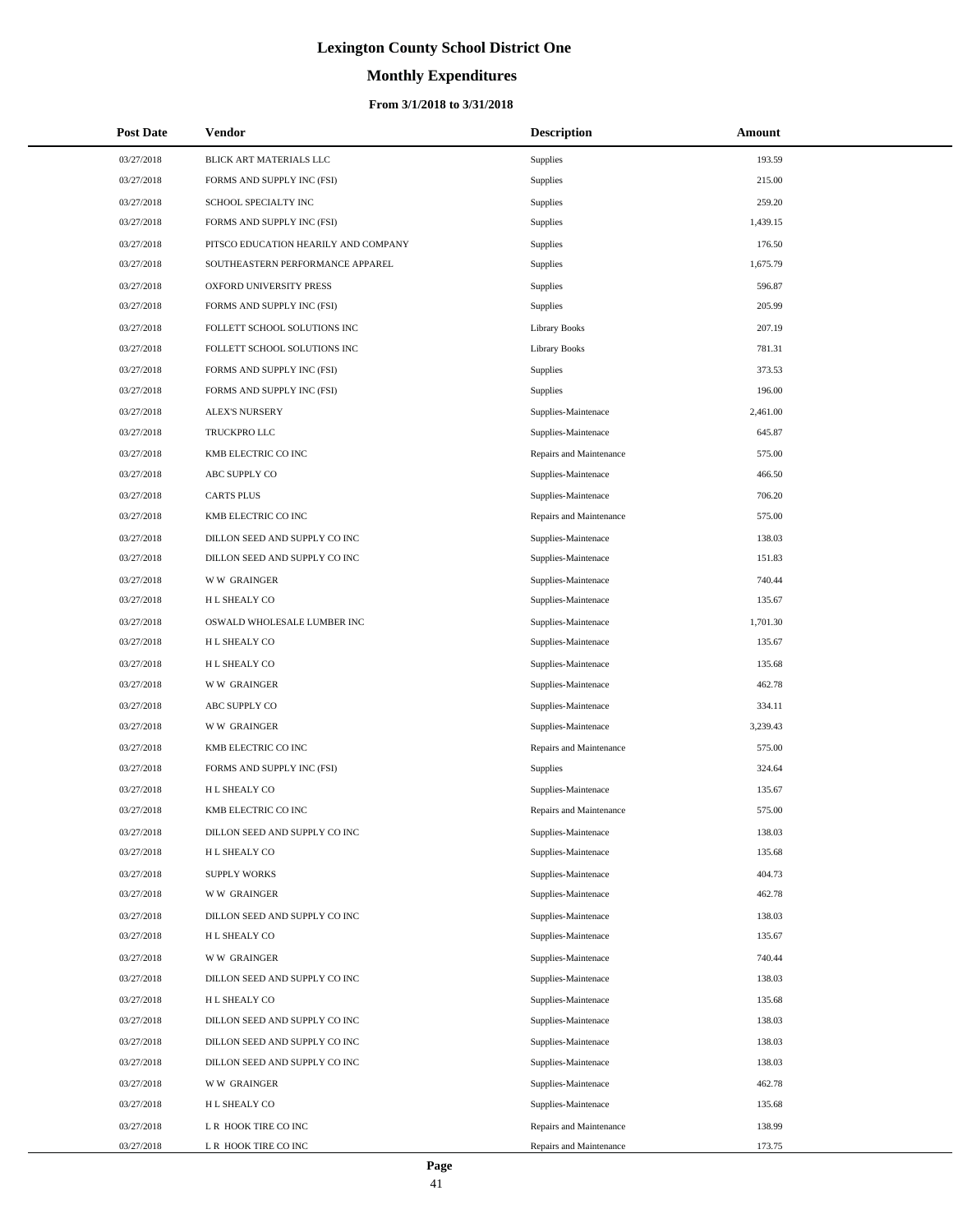# **Monthly Expenditures**

#### **From 3/1/2018 to 3/31/2018**

| <b>Post Date</b> | Vendor                                             | <b>Description</b>            | Amount    |  |
|------------------|----------------------------------------------------|-------------------------------|-----------|--|
| 03/27/2018       | MOORE, MARK                                        | Other Prof & Tech Service     | 150.00    |  |
| 03/27/2018       | COMMUNICATION MANAGEMENT INC                       | <b>Technology Supplies</b>    | 12,506.36 |  |
| 03/27/2018       | COMMUNICATION MANAGEMENT INC                       | <b>Technology Supplies</b>    | 690.90    |  |
| 03/27/2018       | <b>RESOURCES FOR READING</b>                       | Supplies                      | 957.00    |  |
| 03/27/2018       | <b>BOOKSOURCE</b>                                  | Supplies                      | 533.34    |  |
| 03/27/2018       | SCHOLASTIC INC                                     | Supplies                      | 11,866.80 |  |
| 03/27/2018       | UNIFIED AV SYSTEMS INC DBA MULTI MEDIA SERVICES    | Technology Equipment D F      | 7,998.25  |  |
| 03/27/2018       | CAROLINA TESOL                                     | Travel                        | 1,043.00  |  |
| 03/27/2018       | <b>REALITYWORKS</b>                                | Supplies                      | 3,516.25  |  |
| 03/27/2018       | SC DEPARTMENT OF REVENUE (SALES TAX RETURN)        | Supplies                      | 237.73    |  |
| 03/27/2018       | <b>BOOKSOURCE</b>                                  | Supplies                      | 2,902.52  |  |
| 03/27/2018       | <b>KAEDEN BOOKS</b>                                | Supplies                      | 542.50    |  |
| 03/27/2018       | <b>LENOVO US</b>                                   | <b>Technology Supplies</b>    | 1,637.00  |  |
| 03/27/2018       | ATTAINMENT CO INC                                  | Supplies                      | 5,695.53  |  |
| 03/27/2018       | EPS LITERACY AND INTERVENTION                      | Supplies                      | 463.95    |  |
| 03/27/2018       | SIGNAL TECHNOLOGIES INC                            | <b>Technology Supplies</b>    | 2,906.10  |  |
| 03/27/2018       | SMARTPHONE MEDIC LLC                               | Pupil Activity                | 149.00    |  |
| 03/27/2018       | SMARTPHONE MEDIC LLC                               | Pupil Activity                | 297.00    |  |
| 03/27/2018       | CAROLINA BIOLOGICAL SUPPLY CO                      | Pupil Activity                | 101.60    |  |
| 03/27/2018       | PERFORMANCE HEALTH SUPPLY INC DBA MEDCO SUPPLY     | Pupil Activity                | 162.00    |  |
| 03/27/2018       | <b>TAND T SPORTS</b>                               | Pupil Activity                | 1,932.42  |  |
| 03/27/2018       | LEXINGTON COUNTY SCHOOL DIST 1 EDUCATIONAL FOUNDAT | Pupil Activity                | 798.00    |  |
| 03/27/2018       | <b>BSN SPORTS</b>                                  | Pupil Activity                | 139.10    |  |
| 03/27/2018       | <b>BSN SPORTS</b>                                  | Pupil Activity                | 3,338.40  |  |
| 03/27/2018       | MF ATHLETIC CO                                     | Pupil Activity                | 2,294.35  |  |
| 03/27/2018       | <b>BSN SPORTS</b>                                  | Pupil Activity                | 2,419.74  |  |
| 03/27/2018       | AIRPORT HIGH SCHOOL                                | Pupil Activity                | 216.00    |  |
| 03/27/2018       | CLEVELAND GOLF SRIXON                              | Pupil Activity                | 256.80    |  |
| 03/27/2018       | PANTASIA LLC                                       | Other Prof & Tech Service     | 775.00    |  |
| 03/27/2018       | TARVER, CAITLIN GRACE                              | <b>Instructional Services</b> | 900.00    |  |
| 03/28/2018       | PRESENTATION SYSTEMS SOUTH INC                     | Supplies                      | 684.80    |  |
| 03/28/2018       | PRESENTATION SYSTEMS SOUTH INC                     | Supplies                      | 640.99    |  |
| 03/28/2018       | <b>FASTSIGNS</b>                                   | Supplies                      | 291.01    |  |
| 03/28/2018       | <b>ULINE</b>                                       | Supplies                      | 384.00    |  |
| 03/28/2018       | TRAVEL VENTURES OF BAY COUNTY                      | <b>Pupil Transportation</b>   | 2,563.40  |  |
| 03/28/2018       | TRAVEL VENTURES OF BAY COUNTY                      | Travel                        | 1,025.36  |  |
| 03/28/2018       | TRAVEL BY CONNIE                                   | Travel                        | 1,057.40  |  |
| 03/28/2018       | FOLLETT SCHOOL SOLUTIONS INC                       | <b>Library Books</b>          | 1,512.26  |  |
| 03/28/2018       | NEW YORK CITY LEADERSHIP ACADEMY                   | Inst Prog Improvement         | 27,000.00 |  |
| 03/28/2018       | EMBASSY SUITES AT KINGSTON PLANTATION              | Travel                        | 4,421.76  |  |
| 03/28/2018       | <b>BONITZ</b>                                      | Repairs and Maintenance       | 12,398.92 |  |
| 03/28/2018       | CULLUM SERVICES INC                                | Repairs and Maintenance       | 318.41    |  |
| 03/28/2018       | CITY ELECTRIC SUPPLY CO                            | Supplies-Maintenace           | 549.88    |  |
| 03/28/2018       | <b>WW GRAINGER</b>                                 | Supplies-Maintenace           | 193.46    |  |
| 03/28/2018       | PALMETTO PROPANE                                   | Energy                        | 785.41    |  |
| 03/28/2018       | NEW SOUTH CONSTRUCTION SUPPLY LLC                  | Supplies-Maintenace           | 126.26    |  |
| 03/28/2018       | CULLUM SERVICES INC                                | Repairs and Maintenance       | 1,065.50  |  |
| 03/28/2018       | NEW SOUTH CONSTRUCTION SUPPLY LLC                  | Supplies-Maintenace           | 252.52    |  |

 $\overline{a}$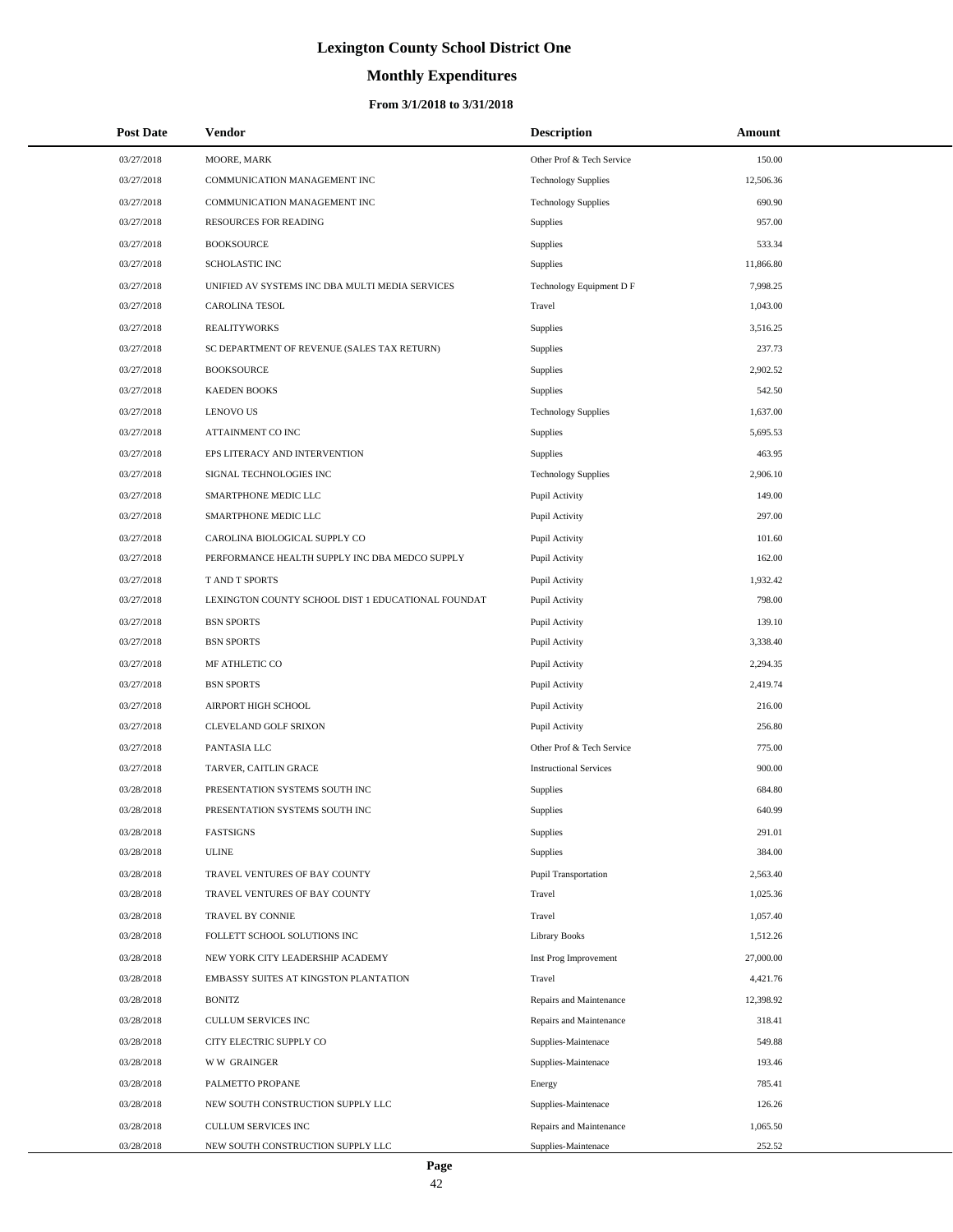# **Monthly Expenditures**

#### **From 3/1/2018 to 3/31/2018**

| <b>Post Date</b> | <b>Vendor</b>                          | <b>Description</b>          | Amount     |
|------------------|----------------------------------------|-----------------------------|------------|
| 03/28/2018       | <b>VOLUME CASES</b>                    | <b>Technology Supplies</b>  | 862.40     |
| 03/28/2018       | <b>VOLUME CASES</b>                    | <b>Technology Supplies</b>  | 134.75     |
| 03/28/2018       | GRAYBAR ELECTRIC CO INC                | <b>Technology Supplies</b>  | 211.86     |
| 03/28/2018       | <b>VOLUME CASES</b>                    | <b>Technology Supplies</b>  | 161.70     |
| 03/28/2018       | <b>VOLUME CASES</b>                    | <b>Technology Supplies</b>  | 107.80     |
| 03/28/2018       | <b>VOLUME CASES</b>                    | <b>Technology Supplies</b>  | 134.75     |
| 03/28/2018       | <b>VOLUME CASES</b>                    | <b>Technology Supplies</b>  | 107.80     |
| 03/28/2018       | <b>VOLUME CASES</b>                    | <b>Technology Supplies</b>  | 107.80     |
| 03/28/2018       | <b>VOLUME CASES</b>                    | <b>Technology Supplies</b>  | 107.80     |
| 03/28/2018       | <b>VOLUME CASES</b>                    | <b>Technology Supplies</b>  | 134.75     |
| 03/28/2018       | <b>VOLUME CASES</b>                    | <b>Technology Supplies</b>  | 134.75     |
| 03/28/2018       | <b>VOLUME CASES</b>                    | <b>Technology Supplies</b>  | 107.80     |
| 03/28/2018       | <b>VOLUME CASES</b>                    | <b>Technology Supplies</b>  | 134.75     |
| 03/28/2018       | <b>VOLUME CASES</b>                    | <b>Technology Supplies</b>  | 107.80     |
| 03/28/2018       | <b>VOLUME CASES</b>                    | <b>Technology Supplies</b>  | 107.80     |
| 03/28/2018       | <b>VOLUME CASES</b>                    | <b>Technology Supplies</b>  | 134.75     |
| 03/28/2018       | <b>VOLUME CASES</b>                    | <b>Technology Supplies</b>  | 107.80     |
| 03/28/2018       | SCHOLASTIC INC                         | Supplies                    | 2,049.59   |
| 03/28/2018       | <b>BOOKSOURCE</b>                      | Supplies                    | 415.30     |
| 03/28/2018       | TRAVEL BY CONNIE                       | <b>Pupil Transportation</b> | 7,930.50   |
| 03/28/2018       | <b>LENOVO US</b>                       | <b>Technology Supplies</b>  | 256.80     |
| 03/28/2018       | AIKIDO ACADEMY OF SELF DEFENSE LLC     | Other Prof & Tech Service   | 300.00     |
| 03/28/2018       | CONVERSE COLLEGE                       | Inst Prog Improvement       | 3,000.00   |
| 03/28/2018       | <b>GROWERS SUPPLY</b>                  | Supplies                    | 2,348.40   |
| 03/28/2018       | COMPUTER DESIGN CONSULTING SERVICE LLC | Printing and Binding        | 325.07     |
| 03/28/2018       | KAPLAN EARLY LEARNING COMPANY          | Supplies                    | 103.96     |
| 03/28/2018       | MCGRAW HILL EDUCATION INC              | Supplies                    | 238.86     |
| 03/28/2018       | AAR OF NORTH CAROLINA INC              | <b>Building</b>             | 112,541.05 |
| 03/28/2018       | ADVANCEPIERRE FOOD INC.                | Food                        | 5,187.80   |
| 03/28/2018       | ADVANCEPIERRE FOOD INC.                | Food                        | 328.70     |
| 03/28/2018       | ADVANCEPIERRE FOOD INC.                | Food                        | 5,187.80   |
| 03/28/2018       | ADVANCEPIERRE FOOD INC.                | Food                        | 328.70     |
| 03/28/2018       | ADVANCEPIERRE FOOD INC.                | Food                        | 5,187.80   |
| 03/28/2018       | ADVANCEPIERRE FOOD INC.                | Food                        | 328.70     |
| 03/28/2018       | ADVANCEPIERRE FOOD INC.                | Food                        | 209.80     |
| 03/28/2018       | ADVANCEPIERRE FOOD INC.                | Food                        | 262.96     |
| 03/28/2018       | ADVANCEPIERRE FOOD INC.                | Food                        | 262.96     |
| 03/28/2018       | ADVANCEPIERRE FOOD INC.                | Food                        | 262.96     |
| 03/28/2018       | ADVANCEPIERRE FOOD INC.                | Food                        | 262.96     |
| 03/28/2018       | ADVANCEPIERRE FOOD INC.                | Food                        | 209.80     |
| 03/28/2018       | ADVANCEPIERRE FOOD INC.                | Food                        | 5,187.80   |
| 03/28/2018       | ADVANCEPIERRE FOOD INC.                | Food                        | 262.96     |
| 03/28/2018       | ADVANCEPIERRE FOOD INC.                | Food                        | 209.80     |
| 03/28/2018       | ADVANCEPIERRE FOOD INC.                | Food                        | 209.80     |
| 03/28/2018       | ADVANCEPIERRE FOOD INC.                | Food                        | 262.96     |
| 03/28/2018       | ADVANCEPIERRE FOOD INC.                | Food                        | 262.96     |
| 03/28/2018       | ADVANCEPIERRE FOOD INC.                | Food                        | 209.80     |
| 03/28/2018       | ADVANCEPIERRE FOOD INC.                | Food                        | 262.96     |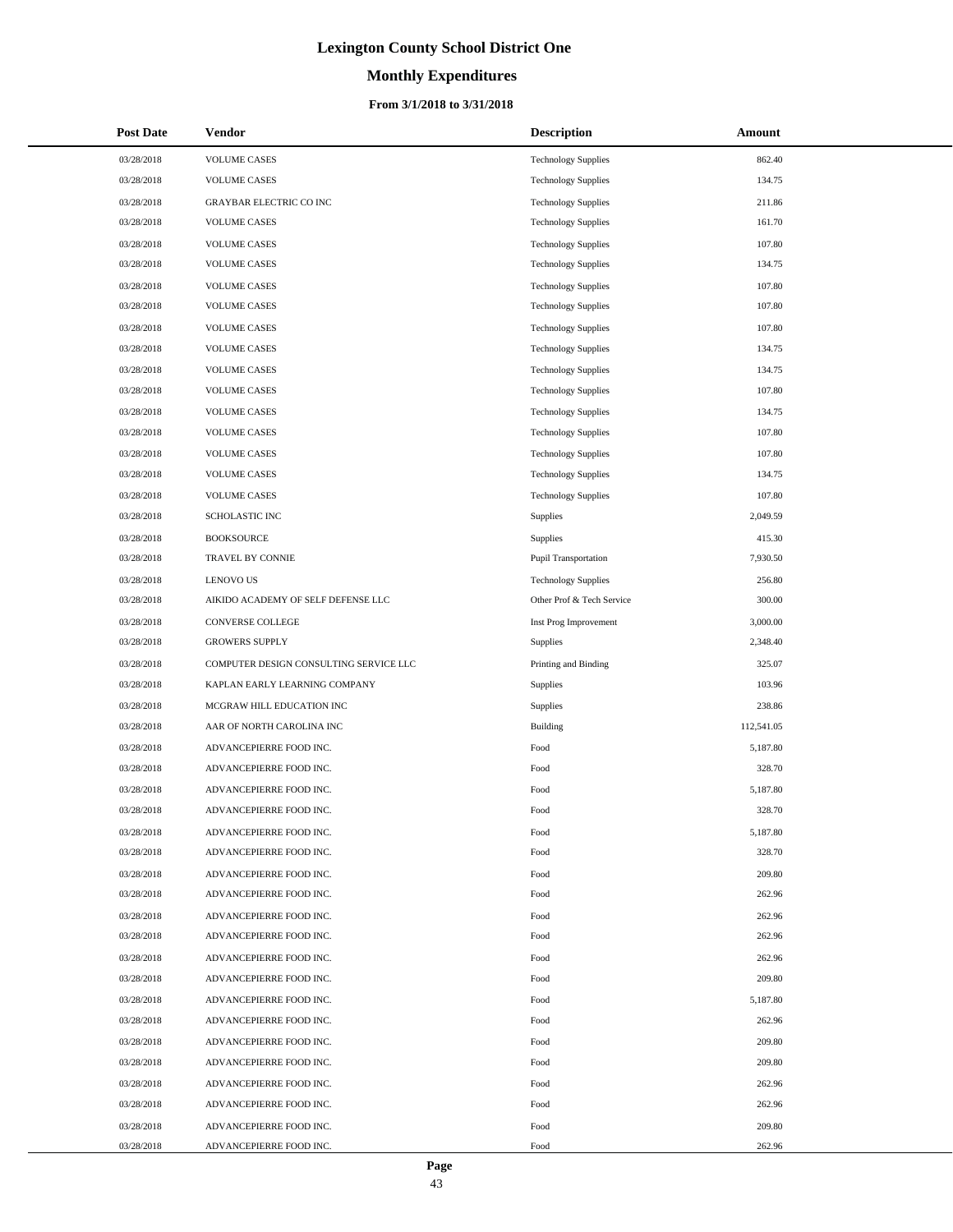# **Monthly Expenditures**

#### **From 3/1/2018 to 3/31/2018**

| <b>Post Date</b> | Vendor                        | <b>Description</b>             | Amount   |
|------------------|-------------------------------|--------------------------------|----------|
| 03/28/2018       | ADVANCEPIERRE FOOD INC.       | Food                           | 209.80   |
| 03/28/2018       | ADVANCEPIERRE FOOD INC.       | Food                           | 328.70   |
| 03/28/2018       | ADVANCEPIERRE FOOD INC.       | Food                           | 328.70   |
| 03/28/2018       | ADVANCEPIERRE FOOD INC.       | Food                           | 262.96   |
| 03/28/2018       | ADVANCEPIERRE FOOD INC.       | Food                           | 328.70   |
| 03/28/2018       | ADVANCEPIERRE FOOD INC.       | Food                           | 328.70   |
| 03/28/2018       | ADVANCEPIERRE FOOD INC.       | Food                           | 209.80   |
| 03/28/2018       | ADVANCEPIERRE FOOD INC.       | Food                           | 5,208.78 |
| 03/28/2018       | ADVANCEPIERRE FOOD INC.       | Food                           | 262.96   |
| 03/28/2018       | SOUTHWEST STRINGS             | Pupil Activity                 | 795.00   |
| 03/28/2018       | SC DEPARTMENT OF CORRECTIONS  | Pupil Activity                 | 226.32   |
| 03/28/2018       | SHANKS, TYRONE                | Pupil Activity                 | 130.00   |
| 03/28/2018       | RICE, CHRISTOPHER             | Pupil Activity                 | 130.00   |
| 03/28/2018       | WOODRING, JIM                 | Pupil Activity                 | 130.00   |
| 03/28/2018       | <b>BSN SPORTS</b>             | Pupil Activity                 | 3,020.61 |
| 03/28/2018       | CHURCH, ELIZABETH J           | Pupil Activity                 | 105.00   |
| 03/28/2018       | COMBS, OBIE                   | Pupil Activity                 | 118.00   |
| 03/28/2018       | WELLS, BARRY L                | Pupil Activity                 | 107.20   |
| 03/28/2018       | MIXON, CHRISTOPHER DOUGLAS    | Pupil Activity                 | 105.00   |
| 03/28/2018       | REED, JOHN MARCUS             | Pupil Activity                 | 105.00   |
| 03/28/2018       | SPIVEY, STEPHEN J             | Pupil Activity                 | 120.00   |
| 03/28/2018       | VIKING CUP FUND               | Pupil Activity                 | 450.00   |
| 03/28/2018       | LUGOFF ELGIN HIGH SCHOOL      | Pupil Activity                 | 200.00   |
| 03/28/2018       | BAILEY, JOHN RYAN             | Pupil Activity                 | 113.00   |
| 03/28/2018       | <b>BARBARE, FAITH</b>         | Pupil Activity                 | 104.00   |
| 03/28/2018       | COLLINS, MADELEINE S          | Pupil Activity                 | 109.40   |
| 03/28/2018       | SAUNDERS, LARRY J             | Pupil Activity                 | 104.00   |
| 03/28/2018       | <b>BSN SPORTS</b>             | Pupil Activity                 | 1,258.32 |
| 03/28/2018       | <b>BSN SPORTS</b>             | Pupil Activity                 | 9,518.43 |
| 03/28/2018       | LLOYD'S SOCCER                | Pupil Activity                 | 299.60   |
| 03/28/2018       | SC ONCOLOGY ASSOCIATES        | Pupil Activity                 | 2,000.00 |
| 03/28/2018       | CLEVELAND GOLF SRIXON         | Pupil Activity                 | 1,179.68 |
| 03/29/2018       | <b>EMPLOYEE</b>               | Travel                         | 188.32   |
| 03/29/2018       | <b>EMPLOYEE</b>               | Travel                         | 172.50   |
| 03/29/2018       | TRAVEL VENTURES OF BAY COUNTY | <b>Pupil Transportation</b>    | 3,111.57 |
| 03/29/2018       | TRAVEL VENTURES OF BAY COUNTY | Travel                         | 1,281.70 |
| 03/29/2018       | <b>EMPLOYEE</b>               | Travel                         | 188.77   |
| 03/29/2018       | STOKES, JACQUELYN             | Tuition To Other Entity        | 125.00   |
| 03/29/2018       | WASHINGTON, VINCENT           | <b>Tuition To Other Entity</b> | 125.00   |
| 03/29/2018       | <b>EMPLOYEE</b>               | Travel                         | 650.66   |
| 03/29/2018       | <b>EMPLOYEE</b>               | Travel                         | 172.50   |
| 03/29/2018       | <b>EMPLOYEE</b>               | Travel                         | 172.50   |
| 03/29/2018       | <b>EMPLOYEE</b>               | Travel                         | 127.50   |
| 03/29/2018       | <b>EMPLOYEE</b>               | Travel                         | 455.46   |
| 03/29/2018       | <b>EMPLOYEE</b>               | Travel                         | 134.07   |
| 03/29/2018       | <b>EMPLOYEE</b>               | Travel                         | 469.49   |
| 03/29/2018       | <b>EMPLOYEE</b>               | Travel                         | 225.00   |
| 03/29/2018       | <b>EMPLOYEE</b>               | Travel                         | 225.00   |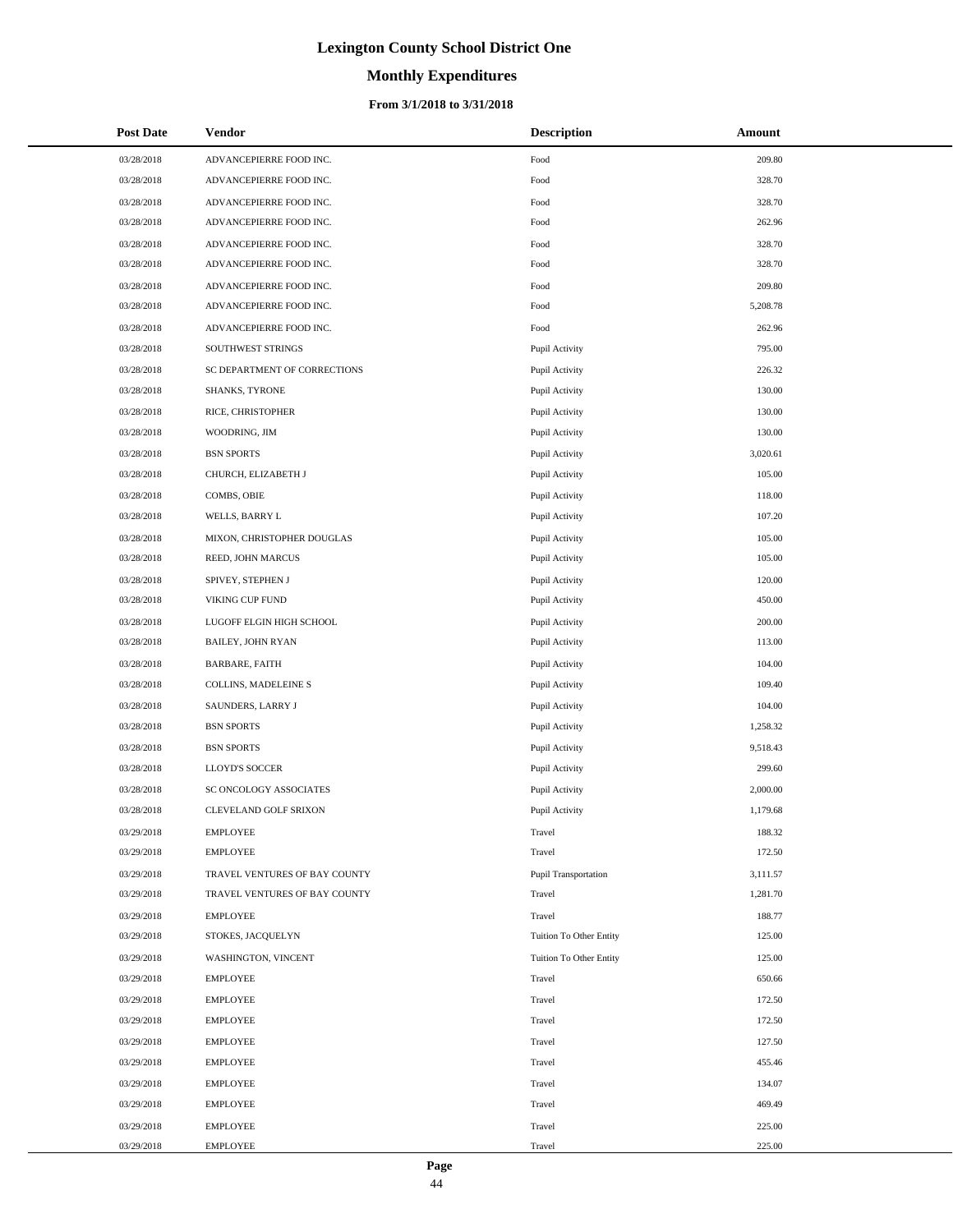# **Monthly Expenditures**

#### **From 3/1/2018 to 3/31/2018**

| <b>Post Date</b> | Vendor                               | <b>Description</b>         | Amount   |
|------------------|--------------------------------------|----------------------------|----------|
| 03/29/2018       | <b>EMPLOYEE</b>                      | Travel                     | 423.02   |
| 03/29/2018       | <b>EMPLOYEE</b>                      | Travel                     | 106.11   |
| 03/29/2018       | <b>EMPLOYEE</b>                      | Travel                     | 271.62   |
| 03/29/2018       | <b>EMPLOYEE</b>                      | Travel                     | 390.71   |
| 03/29/2018       | ACE GLASS CO INC                     | Repairs and Maintenance    | 107.01   |
| 03/29/2018       | SOUTHEASTERN PAPER                   | Supplies-Maintenace        | 1,663.79 |
| 03/29/2018       | SOUTHEASTERN PAPER                   | Supplies-Maintenace        | 770.40   |
| 03/29/2018       | CRESCENT CONSTRUCTION LLC            | Repairs and Maintenance    | 1,945.00 |
| 03/29/2018       | <b>INTERSTATE SOLUTIONS</b>          | Supplies-Maintenace        | 248.24   |
| 03/29/2018       | <b>INTERSTATE SOLUTIONS</b>          | Supplies-Maintenace        | 186.18   |
| 03/29/2018       | BOILER SAFETY PROGRAM SC DEPT OF LLR | Other Property Services    | 175.00   |
| 03/29/2018       | <b>GRIFFIN, JEVONNE</b>              | Pupil Transportation       | 106.00   |
| 03/29/2018       | SPIVEY, STEPHEN J                    | Other Prof & Tech Service  | 120.00   |
| 03/29/2018       | FINLEY, STEPHEN CRAIG                | Other Prof & Tech Service  | 120.00   |
| 03/29/2018       | MOORE, MARK                          | Other Prof & Tech Service  | 120.00   |
| 03/29/2018       | HENDRIX, JACOB ERNEST                | Other Prof & Tech Service  | 120.00   |
| 03/29/2018       | MCMANUS, JOHN-PATRICK A.             | Other Prof & Tech Service  | 240.00   |
| 03/29/2018       | <b>EMPLOYEE</b>                      | Travel                     | 369.03   |
| 03/29/2018       | <b>EMPLOYEE</b>                      | Travel                     | 258.60   |
| 03/29/2018       | <b>EMPLOYEE</b>                      | Travel                     | 239.20   |
| 03/29/2018       | <b>EMPLOYEE</b>                      | Travel                     | 160.00   |
| 03/29/2018       | <b>EMPLOYEE</b>                      | Travel                     | 223.77   |
| 03/29/2018       | <b>EMPLOYEE</b>                      | Travel                     | 211.83   |
| 03/29/2018       | <b>EMPLOYEE</b>                      | Travel                     | 160.00   |
| 03/29/2018       | <b>EMPLOYEE</b>                      | Travel                     | 270.00   |
| 03/29/2018       | <b>EMPLOYEE</b>                      | Travel                     | 160.00   |
| 03/29/2018       | <b>EMPLOYEE</b>                      | Travel                     | 160.00   |
| 03/29/2018       | TRAVEL VENTURES OF BAY COUNTY        | Pupil Transportation       | 8,971.90 |
| 03/29/2018       | <b>EMPLOYEE</b>                      | Travel                     | 111.18   |
| 03/29/2018       | <b>EMPLOYEE</b>                      | Travel                     | 172.50   |
| 03/29/2018       | MOORE MEDICAL CORP                   | Supplies                   | 1,687.80 |
| 03/29/2018       | <b>EMPLOYEE</b>                      | Travel                     | 230.94   |
| 03/29/2018       | <b>EMPLOYEE</b>                      | Pupil Activity             | 103.50   |
| 03/29/2018       | <b>EMPLOYEE</b>                      | Pupil Activity             | 305.48   |
| 03/29/2018       | <b>EMPLOYEE</b>                      | Pupil Activity             | 103.50   |
| 03/29/2018       | <b>IRMO HIGH SCHOOL</b>              | Pupil Activity             | 250.00   |
| 03/30/2018       | PINE PRESS OF LEXINGTON INC          | Printing and Binding       | 1,553.58 |
| 03/30/2018       | DELL COMPUTERS                       | <b>Technology Supplies</b> | 7,626.29 |
| 03/30/2018       | FORMS AND SUPPLY INC (FSI)           | Supplies                   | 299.12   |
| 03/30/2018       | PECKNEL MUSIC CO INC                 | Supplies                   | 839.43   |
| 03/30/2018       | FAKE-FLING, LAUREN                   | Tuition To Other Entity    | 350.00   |
| 03/30/2018       | GILBERT, DIANE                       | Tuition To Other Entity    | 175.00   |
| 03/30/2018       | RAYNER, LISA                         | Tuition To Other Entity    | 450.00   |
| 03/30/2018       | RICHARDSON, ANNE S                   | Tuition To Other Entity    | 175.00   |
| 03/30/2018       | TAYLOR, EUGENIA GAYLE                | Tuition To Other Entity    | 300.00   |
| 03/30/2018       | WILSON, BRENT                        | Tuition To Other Entity    | 250.00   |
| 03/30/2018       | WILSON, DONNA                        | Tuition To Other Entity    | 450.00   |
| 03/30/2018       | LRADAC                               | Other Prof & Tech Service  | 7,107.98 |